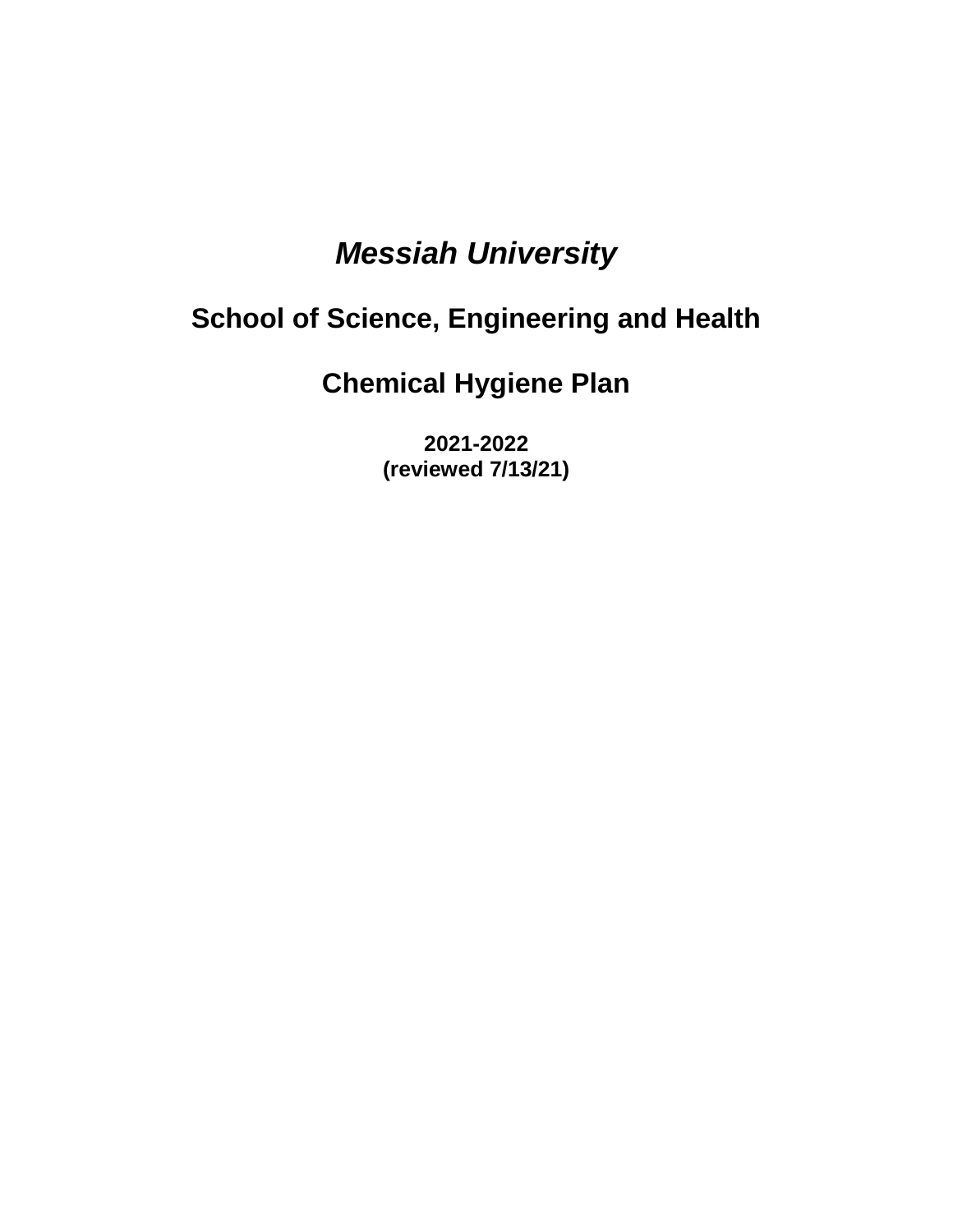## **Table of Contents**

| 1              |               |                                                                                               |  |
|----------------|---------------|-----------------------------------------------------------------------------------------------|--|
| $\overline{2}$ |               |                                                                                               |  |
|                | 2.1           |                                                                                               |  |
|                | $2.2^{\circ}$ |                                                                                               |  |
| 3              |               |                                                                                               |  |
|                | 3.1           |                                                                                               |  |
|                | 3.2           |                                                                                               |  |
|                | 3.3           |                                                                                               |  |
|                | 3.4           |                                                                                               |  |
|                | 3.5           | Biological Sciences Lab Coordinator, Engineering Technician, Engineering Project Manager, and |  |
|                |               |                                                                                               |  |
|                | 3.6           |                                                                                               |  |
|                | 3.7           |                                                                                               |  |
|                | 3.8           |                                                                                               |  |
|                | 3.9           |                                                                                               |  |
|                | 3.10          |                                                                                               |  |
|                | 3.11          |                                                                                               |  |
|                | 3.12          |                                                                                               |  |
|                |               |                                                                                               |  |
|                | 4.1           |                                                                                               |  |
|                | 4.2           |                                                                                               |  |
|                | 4.3           |                                                                                               |  |
|                | 4.4           |                                                                                               |  |
|                | 4.5           |                                                                                               |  |
|                | 4.6           |                                                                                               |  |
|                | 4.7           |                                                                                               |  |
|                | 4.7.1         |                                                                                               |  |
|                | 4.7.2         |                                                                                               |  |
|                | 4.7.3         |                                                                                               |  |
|                | 4.7.4         |                                                                                               |  |
|                | 4.8           |                                                                                               |  |
|                | 4.9           |                                                                                               |  |
|                |               |                                                                                               |  |
|                | 4.11          |                                                                                               |  |
|                | 4.12          |                                                                                               |  |
|                | 4.13          |                                                                                               |  |
| 5              |               |                                                                                               |  |
|                | 5.1           |                                                                                               |  |
|                | 5.2           |                                                                                               |  |
|                | 5.3           |                                                                                               |  |
|                | 5.4           |                                                                                               |  |
|                | 5.5           |                                                                                               |  |
|                | 5.6           |                                                                                               |  |
|                | 5.7           |                                                                                               |  |
| 6              |               |                                                                                               |  |
|                | 6.1           |                                                                                               |  |
|                | 6.2           |                                                                                               |  |
|                | 6.2.1         |                                                                                               |  |
|                | 6.3           |                                                                                               |  |
|                |               |                                                                                               |  |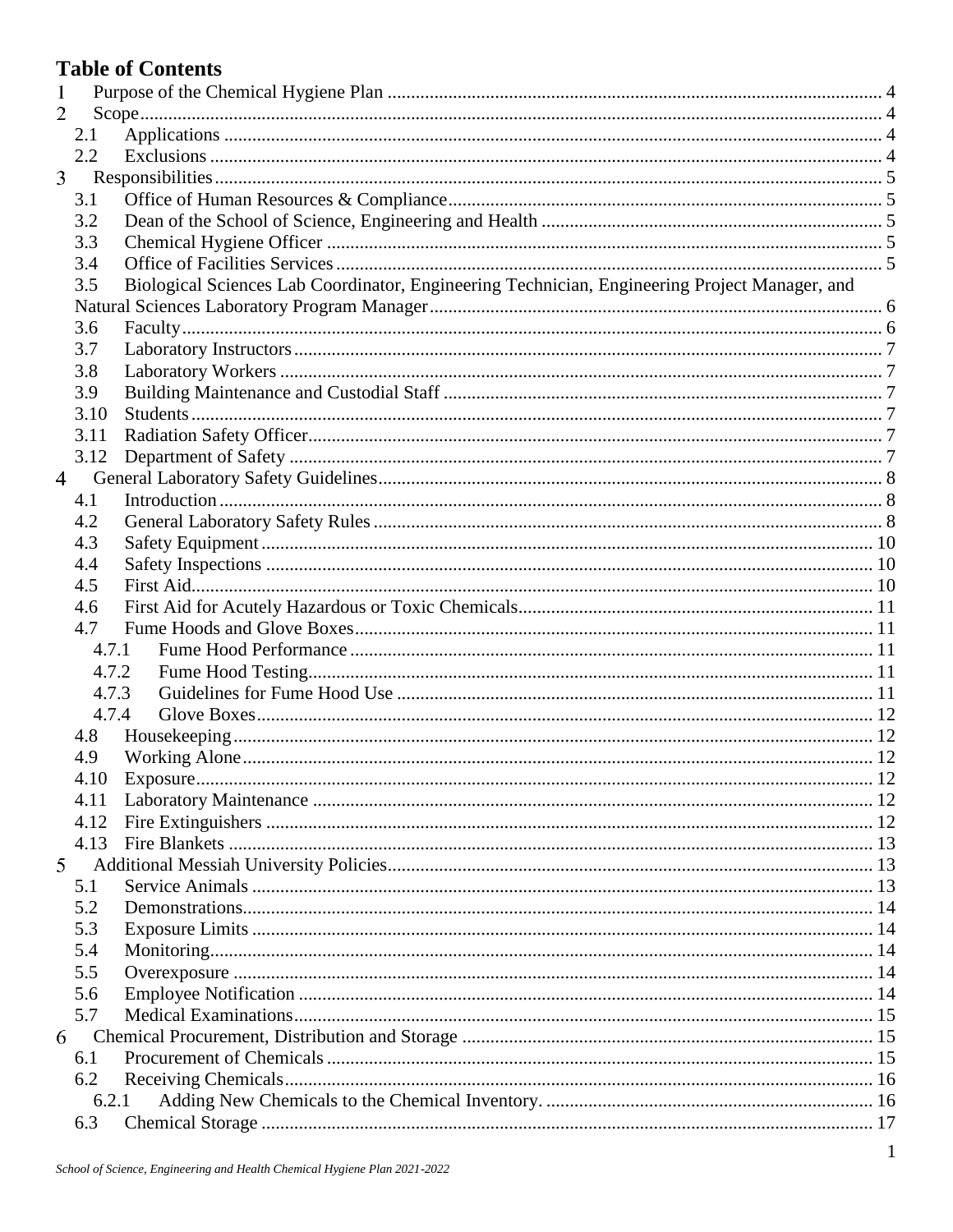| 6.3.1  |  |
|--------|--|
| 6.4    |  |
| 6.4.1  |  |
| 6.4.2  |  |
| 6.4.3  |  |
| 6.4.4  |  |
| 6.4.5  |  |
| 6.4.6  |  |
| 6.5    |  |
| 6.6    |  |
| 6.7    |  |
| 6.7.1  |  |
| 6.8    |  |
| 6.9    |  |
| 7.     |  |
| 7.1    |  |
| 7.2    |  |
| 7.2.1  |  |
| 7.2.2  |  |
| 7.3    |  |
| 7.3.1  |  |
| 7.4    |  |
| 7.5    |  |
|        |  |
| 7.6    |  |
| 7.7    |  |
| 7.8    |  |
| 7.8.1  |  |
| 7.9    |  |
|        |  |
|        |  |
| 7.10.2 |  |
| 7.10.3 |  |
|        |  |
| 7.12   |  |
| 7.13   |  |
| 7.14   |  |
| 7.15   |  |
| 7.16   |  |
| 7.17   |  |
| 8      |  |
| 8.1    |  |
| 8.2    |  |
| 8.3    |  |
| 9      |  |
| 10     |  |
| 11     |  |
| 12     |  |
| 12.1   |  |
|        |  |
| 12.2.1 |  |
|        |  |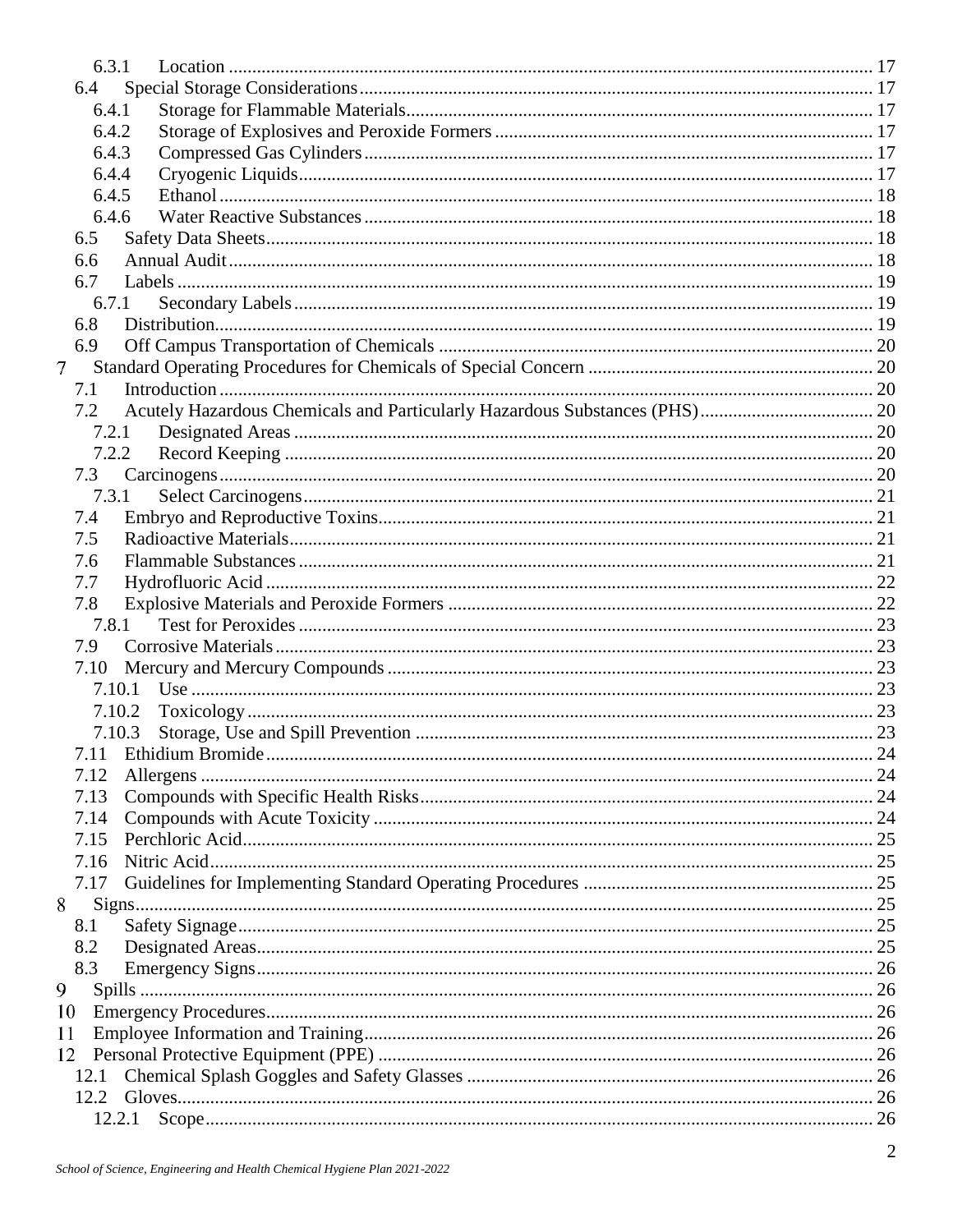| 12.2.2     |  |  |  |  |
|------------|--|--|--|--|
| 12.2.3     |  |  |  |  |
| 13         |  |  |  |  |
| 13.1       |  |  |  |  |
| 13.2       |  |  |  |  |
| 13.3       |  |  |  |  |
| 13.4       |  |  |  |  |
| 13.5       |  |  |  |  |
| 13.6       |  |  |  |  |
| 13.7       |  |  |  |  |
| 13.7.1     |  |  |  |  |
| 13.7.2     |  |  |  |  |
| 13.7.3     |  |  |  |  |
| 13.7.4     |  |  |  |  |
| 13.7.5     |  |  |  |  |
|            |  |  |  |  |
| Appendix A |  |  |  |  |
| Appendix B |  |  |  |  |
| Appendix C |  |  |  |  |
| Appendix D |  |  |  |  |
| Appendix E |  |  |  |  |
|            |  |  |  |  |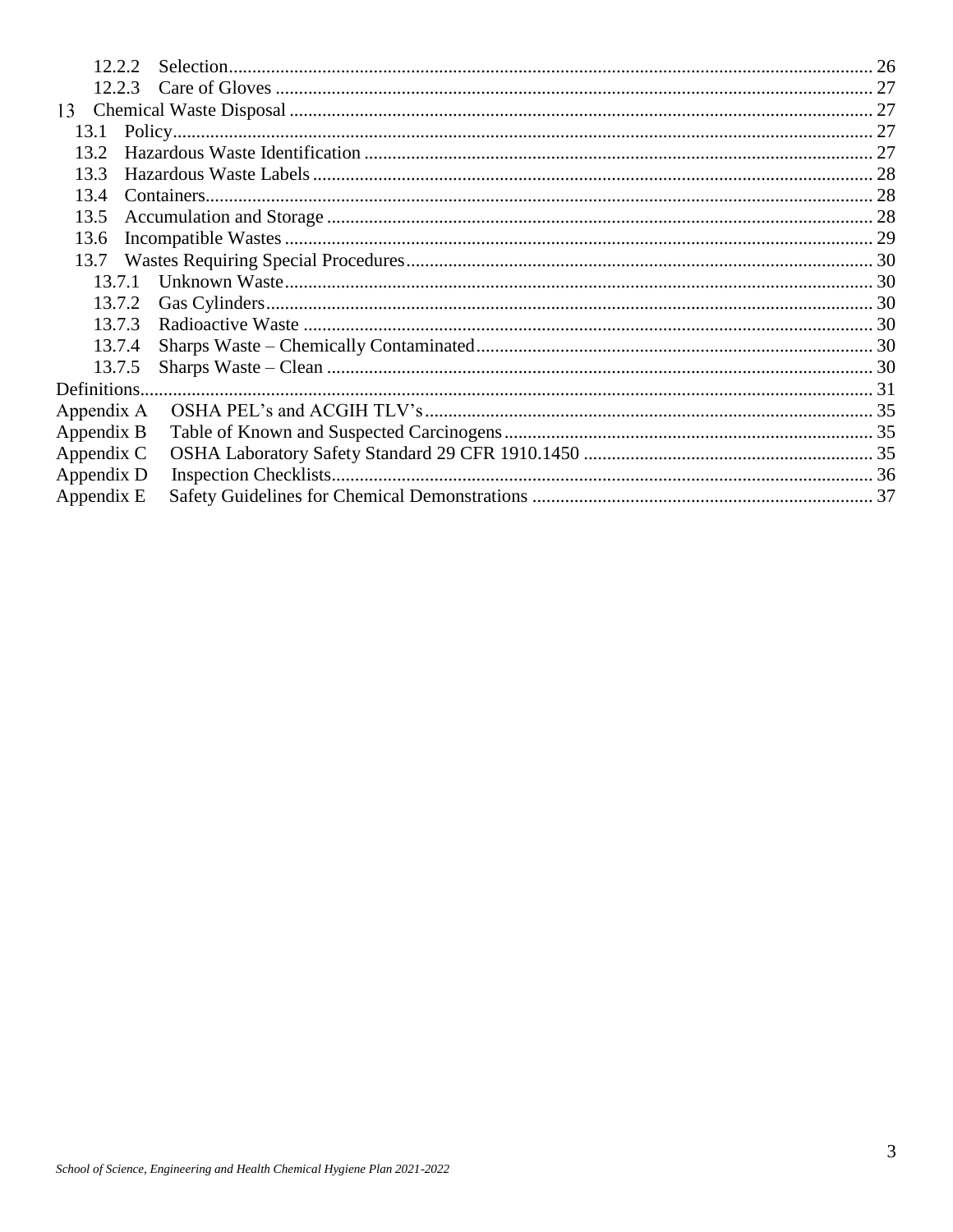#### *Purpose of the Chemical Hygiene Plan* 1

The *Chemical Hygiene Plan* (CHP) exists to provide the guidelines for the safe and effective use of all laboratory equipment and chemicals by the employees and students of Messiah University in accordance with all federal and state regulations put forth by the U.S. Occupational Safety and Health Administration (29CFR 1910.1450), the Environmental Protection Agency, and the Pennsylvania Department of Environmental Protection. It is the goal of this document to minimize and/or eliminate employees' and students' exposure to hazardous (or potentially hazardous) chemicals, procedures, or equipment associated with all laboratory activities through the use of personal protective equipment, engineered controls, laboratory practices, as well as policies and procedures. All applicable users of chemicals under this plan, as defined below, must be familiar with the requirements set forth in this plan and applicable state and federal regulations, and must conduct their operations in accordance with them. It is essential that Messiah University employees follow the "cradle to grave" responsibility under the Resource Conservation Recovery Act (RCRA) and Superfund Amendments, and Reauthorization Act (SARA Title III) regulations when purchasing and disposing of chemicals. Further information is provided in Section 13 regarding proper waste disposal. This plan is available for inspection at any time from the School of Science, Engineering and Health's Chemical Hygiene Officer and through FalconLink.

#### $\overline{2}$ *Scope*

## *2.1 Applications*

This plan implements the provisions of the OSHA Laboratory Standard (29CFR 1910.1450) for laboratory spaces which use or store hazardous chemicals as defined by that standard. These include all laboratories in Kline and Jordan Halls within the Department of Biology and Department of Chemistry and Biochemistry. In addition, the following laboratories are covered: the Nutrition Laboratory (J057), the Psychology Research Lab (K111), and three Engineering Department laboratories located in Frey Hall: the Biomedical Research Lab (F51), the Materials Lab (F49) and the Environmental Lab (F45).

The policies and procedures set forth in this document apply to all laboratory courses, experimental settings, classroom environments, and any other area or situation associated with courses or research conducted in the above mentioned laboratories as determined by the Dean of the School of Science, Engineering and Health, the Chemical Hygiene Officer, or the Office of Human Resources & Compliance.

This document does not replace the OSHA standards for workplace safety including, but not limited to, lockout/tag-out, electrical safety, machine safety, walking/working surfaces, and evacuation planning, but it defines regulations specific to working in a laboratory with hazardous chemicals. These regulations, in addition to those guidelines outlined by the University's *Safety Manual*, address all hazardous chemical, laboratory, and workplace safety concerns.

## *2.2 Exclusions*

This *Chemical Hygiene Plan* does not include provisions for the following:

- Areas within the Department of Engineering located in Frey Hall not specifically listed above. Chemicals found in those areas fall under the purview of the OSHA HAZCOM Standard (29CFR 1910.1200) and guidance of the Office of Human Resources and Compliance.
- Hazardous chemicals used in departments other than the School of Science, Engineering and Health such as Art, the Community Garden, and University Operations. While chemicals in support of these departments may be located in Kline, Jordan, and Frey, they also fall under the purview of the OSHA HAZCOM Standard (29CFR 1910.1200) and guidance of the Office of Human Resources and Compliance.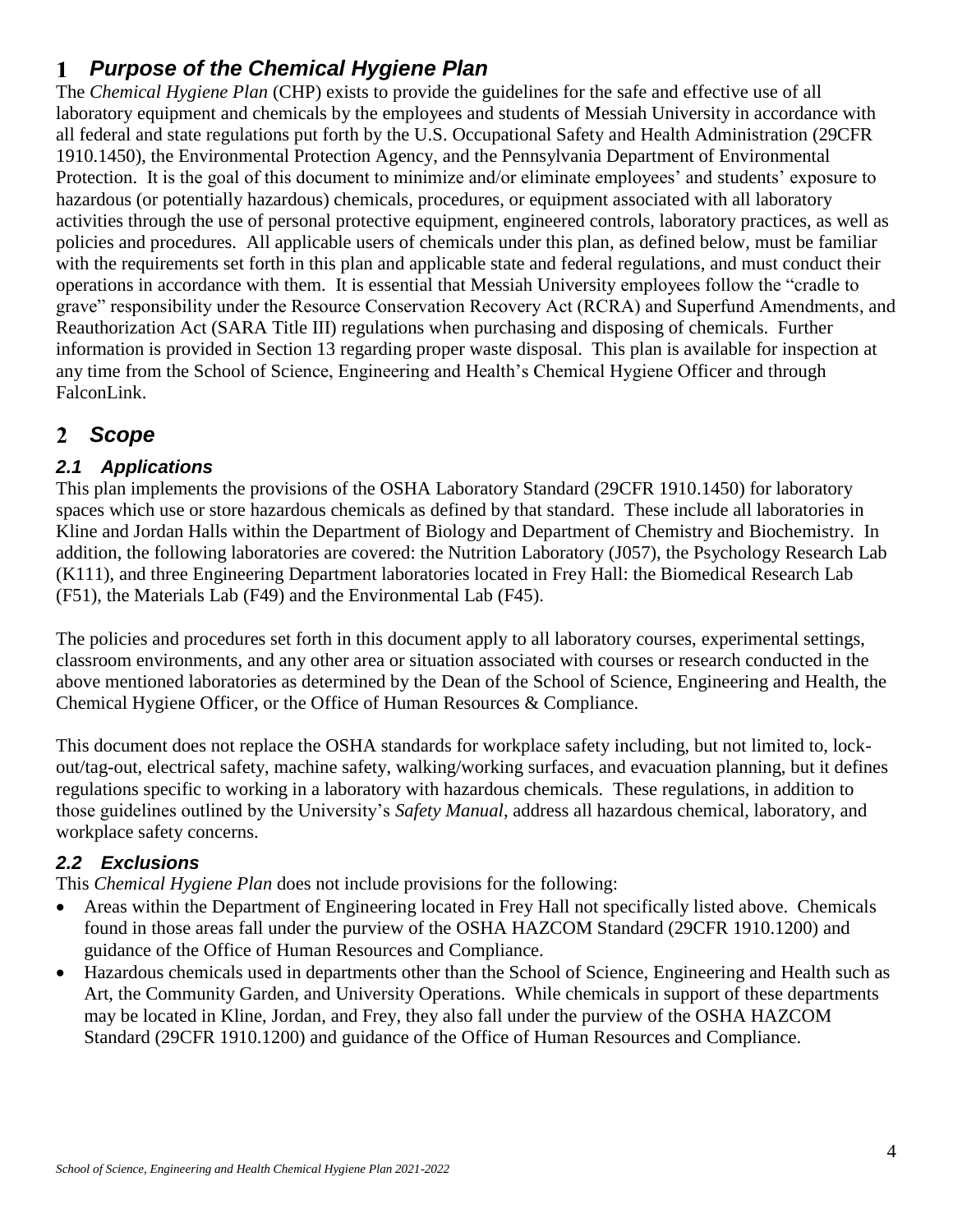#### *Responsibilities* 3

## *3.1 Office of Human Resources & Compliance*

- 1. Advises departments of current issues and requirements for worker health and safety.
- 2. Assists with the development of departmental policies and procedures pertaining to worker health and safety.
- 3. Maintains a contract with 3E/Verisk Company for Messiah University's Safety Data Sheets (SDS) online access program and chemical inventory as outlined in the *Hazard Communication Program*.
- 4. Provides guidance, training, and conducts audits for University-wide compliance with federal, state, and local environmental, health and safety (EHS) regulations.
- 5. Maintains EHS resources including, but not limited to, *Safety Manual*, *Hazard Communication Program*, *Waste Manual*, *Exposure Control Plan,* and *SPCC Plan.*
- 6. Develops campus-wide procedures for compliance with EHS regulations and provides guidance for the waste programs, including proper storage, inspection, disposal, and record retention.
- 7. Serves as contact for EHS agencies, including US EPA, PA DEP, and OSHA.
- 8. Completes and submits EHS reports (ex., Tier II) required for the University.
- 9. Manages all Workers' Compensation claims.
- 10. Maintains all employee medical records in accordance with federal regulations.
- 11. Schedules all medical evaluations as required by OSHA or at the recommendation of Public Safety, medical personnel, or laboratory managers/coordinator.

### *3.2 Dean of the School of Science, Engineering and Health*

- 1. Responsible for the overall development, writing, implementation, and adjustment or updating of the School of Science, Engineering and Health's *Chemical Hygiene Plan*.
- 2. Develops an attitude of and commitment toward the safety and health for the School of Science, Engineering and Health by emphasizing the importance of the program and by setting a good example.
- 3. Notifies the Safety and Risk Management Committee of the implementation of the *Chemical Hygiene Plan* and updates them as changes are made.
- 4. Communicates *Chemical Hygiene Plan* policies to faculty and School employees and ensures compliance with the *Chemical Hygiene Plan*.
- 5. Delegates authority to the Chemical Hygiene Officer as needed to ensure compliance with the *Chemical Hygiene Plan*.

### *3.3 Chemical Hygiene Officer*

- 1. The Chemical Hygiene Officer (CHO) is appointed by the Dean of the School of Science, Engineering and Health.
- 2. Serves as the technical advisor to the School of Science, Engineering and Health on issues of chemical hygiene and the management of hazardous chemicals.
- 3. Serves as a resource for assistance with the *Chemical Hygiene Plan*.
- 4. Serves as a resource for campus-wide chemical safety.
- 5. Maintains a current copy of the *Chemical Hygiene Plan*.
- 6. Provides assistance to faculty and staff in the proper handling of hazardous material spills and other emergencies.
- 7. Informs the appropriate personnel within the School of Science, Engineering and Health of any changes in legal requirements pertaining to regulated substances as needed.
- 8. Sits on the Safety Committee.
- 9. Functions as the Radiation Safety Officer for the campus.

### *3.4 Office of Facilities Services*

1. Performs all necessary maintenance for laboratory ventilation systems including fume hoods, local exhaust systems, and general ventilation in accordance with federal and state regulations.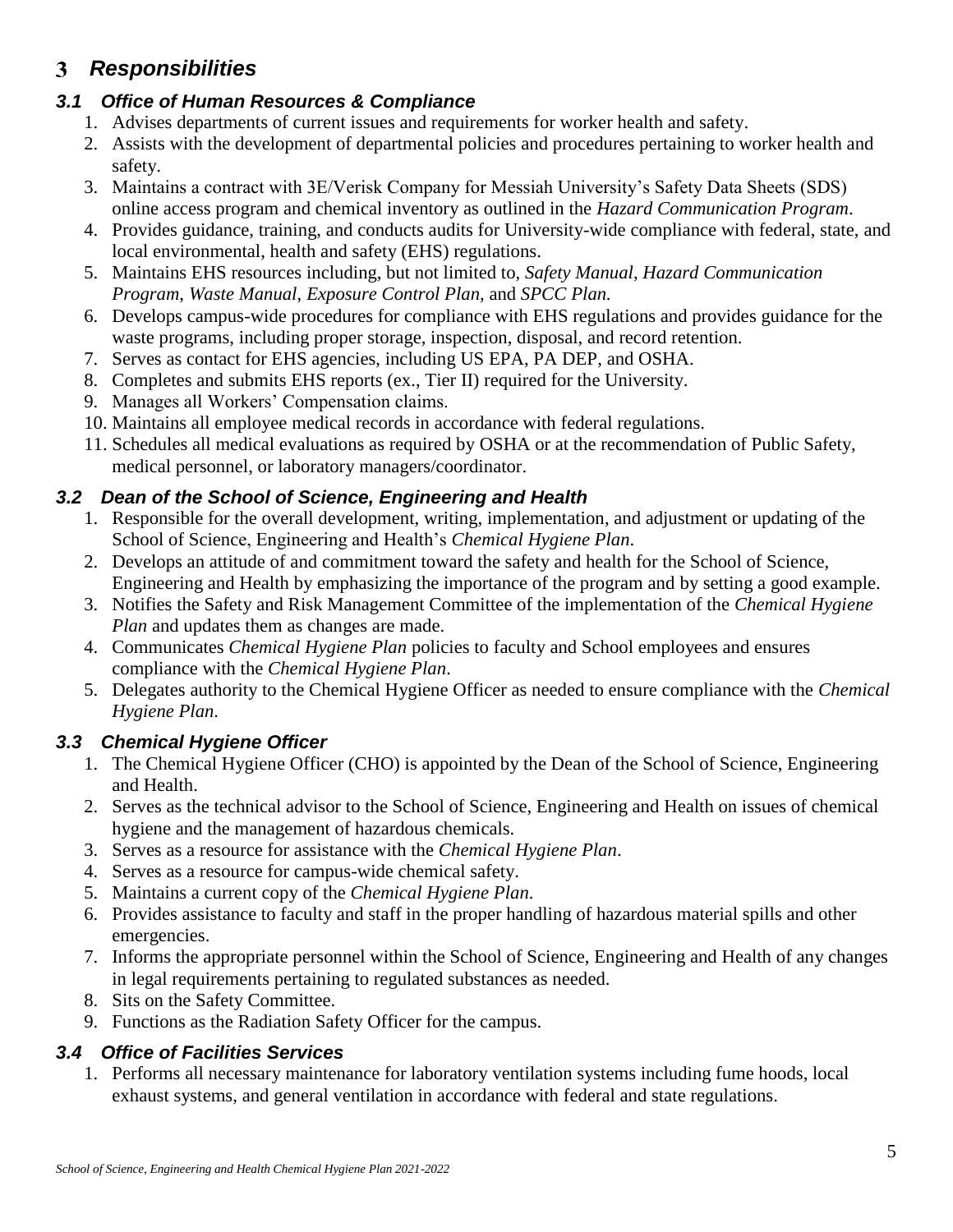- 2. Conducts annual testing of fume hoods and maintains records of annual fume hood inspections and performance of individual fume hoods.
- 3. Maintains laboratory and building systems including, but not limited to, all HVAC, plumbing and electrical systems.
- 4. Conducts annual inspections and testing of all eye wash stations and safety showers. Maintains records of eye wash station and safety shower inspections.
- 5. Repairs any hazard or safety concerns pertaining to the building or mechanical systems.
- 6. Alerts the appropriate personnel of any possible hazards.
- 7. Oversees the disposal of chemical and hazardous waste for all campus departments. Maintains all necessary Environmental Protection Agency and Pennsylvania Department of Environmental Protection documents pertaining to waste disposal.

### *3.5 Biological Sciences Lab Coordinator, Engineering Technician, Engineering Project Manager, and Natural Sciences Laboratory Program Manager*

- 1. Oversee the daily operations of University laboratories within their respective departments within the School of Science, Engineering and Health. They work with the Office of Human Resources and Compliance to address health and safety issues in their designated laboratories. The Natural Science Laboratory Program Manager serves as the CHO for the School assisted by the Biological Sciences Lab Coordinator, Engineering Technician, and Engineering Project Manager.
- 2. Inform all laboratory workers (employees and work study students) of the guidelines put forth in the *Chemical Hygiene Plan*.
- 3. Maintain responsibility for laboratory safety, regulatory compliance, and implementation of (and compliance with) the *Chemical Hygiene Plan* for laboratories within their applicable departments.
- 4. Oversee the proper disposal of all hazardous and chemical waste generated within their respective laboratories in conjunction with the Office of Human Resources and Compliance.
- 5. Conduct periodic testing of the function of emergency equipment including, but not limited to, eye wash stations and safety showers. Eye wash stations must be flushed weekly and documented. Safety Showers must be flushed quarterly and documented. Maintain access to emergency equipment through general housekeeping.
- 6. Work with faculty in the development of Standard Operating Procedures for specific hazardous procedures.
- 7. Identify hazardous or potentially hazardous chemicals or processes in the laboratory.
- 8. Report possible overexposures to hazardous chemicals to the Office of Human Resources and Compliance.
- 9. Inspect and control inventory of hazardous chemicals used in their operations to minimize inventory and assure proper storage. A physical annual inventory will be conducted every year in the May/June timeframe and an electronic copy forwarded to the School's Chemical Hygiene Officer and Office of Human Resources and Compliance.

## *3.6 Faculty*

- 1. When designing new experiments, considers the hazards involved and chooses to use chemicals (starting materials, intermediates and products) which will provide the desired learning experience with minimum hazard. They will investigate the hazards of each chemical being introduced to the laboratory for the first time by referring a Safety Data Sheet (SDS) for that chemical and substitute less hazardous chemicals when practical. Faculty are also required to complete a Project Checklist as contained in the Messiah University *Safety Manual* for any new projects/assignments.
- 2. Provides laboratory assistants, students conducting research, and laboratory manager or lab coordinator under their direction with safety and health information needed to avoid hazards prior to their involvement in experiments.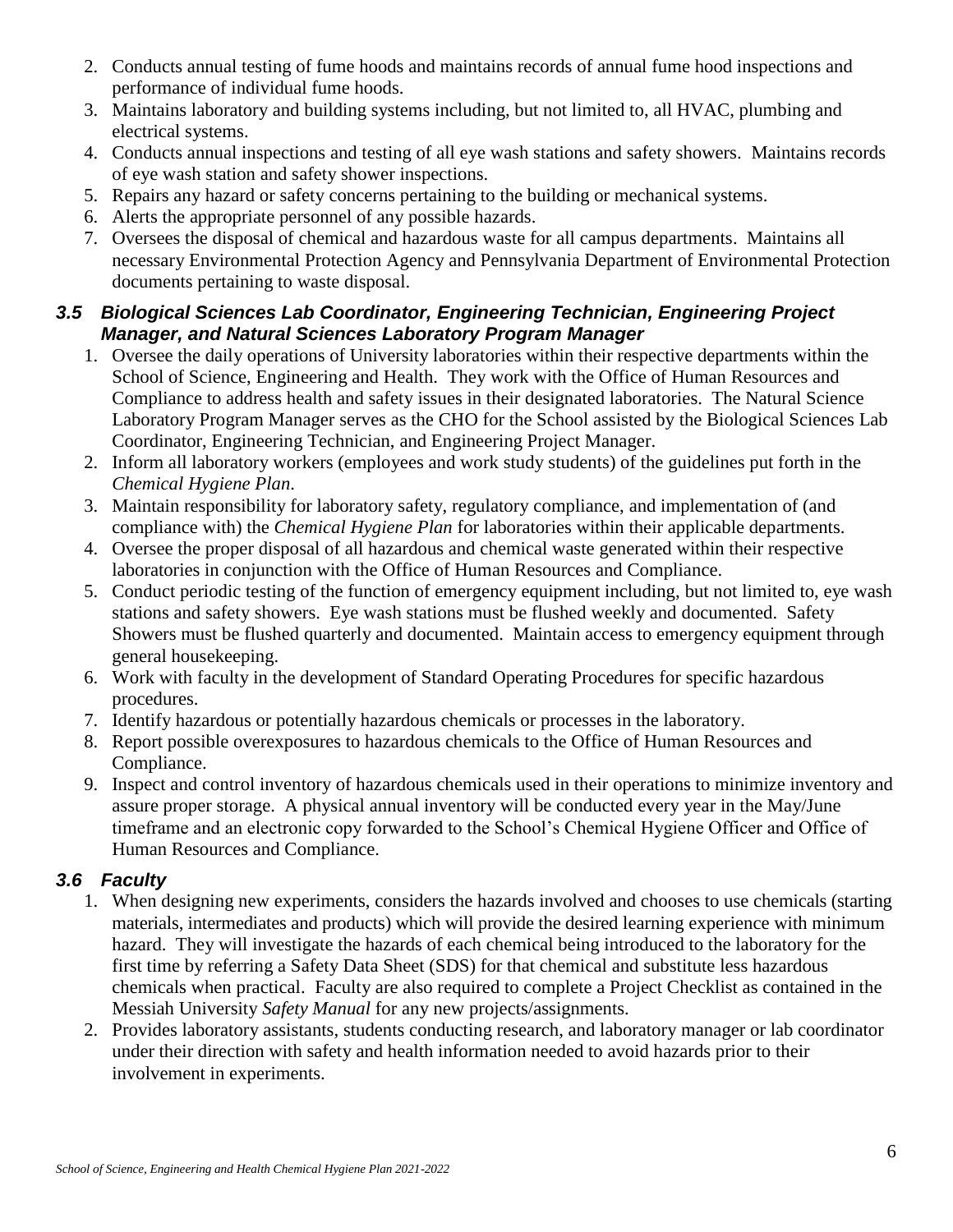3. Inspects and controls inventory of hazardous chemicals used in their operations to minimize inventory and assure proper storage and keeps the appropriate laboratory manager or lab coordinator appraised of changes to requirements or generation of new wastes.

### *3.7 Laboratory Instructors*

- 1. Review physical and chemical hazards of all experiments to be performed under their direction in the laboratory. Where special precautions may be necessary, discuss the situation with the Chemical Hygiene Officer.
- 2. Assure that pre-lab discussions include consideration of specific safety and health hazards of the experiment, safety equipment to be used, and steps to be taken in case of emergency. Make learning how to be safe an integral part of the chemical education process.
- 3. Set a good example by observing all rules, wearing recommended protective equipment, and being enthusiastic about safety.
- 4. During the laboratory period observe whether students are following instructions and provide prompt correction where needed. Instructors must insist on safe procedures and use of personal protective equipment, including cleaning and storage.
- 5. Assume responsibility for visitors and require that they follow the same rules as students and other laboratory workers whenever in the lab.
- 6. Report accidents, near misses, or significant safety/health incidents to the appropriate laboratory manager or lab coordinator promptly.
- 7. Ensures that hazardous wastes are disposed of properly and in accordance with the Messiah University Hazardous Waste Disposal Protocol.
- 8. Ensures that all operations under their direction are performed in accordance with the *Chemical Hygiene Plan*.

### *3.8 Laboratory Workers*

- 1. Attend all required trainings.
- 2. Wear personal protective equipment as required.
- 3. Perform all required tasks in accordance with the *Chemical Hygiene Plan*.
- 4. Maintain ultimate responsibility for their personal on-the-job safety.
- 5. Report potential or suspected hazards to the appropriate laboratory manager or lab coordinator.

### *3.9 Building Maintenance and Custodial Staff*

- 1. Maintain general cleanliness for aesthetic and safety purposes.
- 2. Report potential or suspected hazards to the appropriate laboratory manager or lab coordinator.
- 3. Use appropriate precautions and/or personal protective equipment when cleaning laboratory areas.

### *3.10 Students*

- 1. Follow all instructions as provided by instructor.
- 2. Become familiar with posted safety rules, location of safety equipment, and availability/location of chemical hygiene information.
- 3. Report to the instructor any safety or chemical hygiene problems, injuries, accidents, or incidents.

### *3.11 Radiation Safety Officer*

- 1. Determines Standard Operating Procedures (SOP's) for all radioactive materials used in the laboratory in conjunction with faculty.
- 2. Provides approval for the purchase of radioactive materials within the School of Science, Engineering and Health.
- 3. Maintains all necessary permits for the Commonwealth of Pennsylvania.

### *3.12 Department of Safety*

1. Conducts fire extinguisher inspections in accordance with applicable regulations.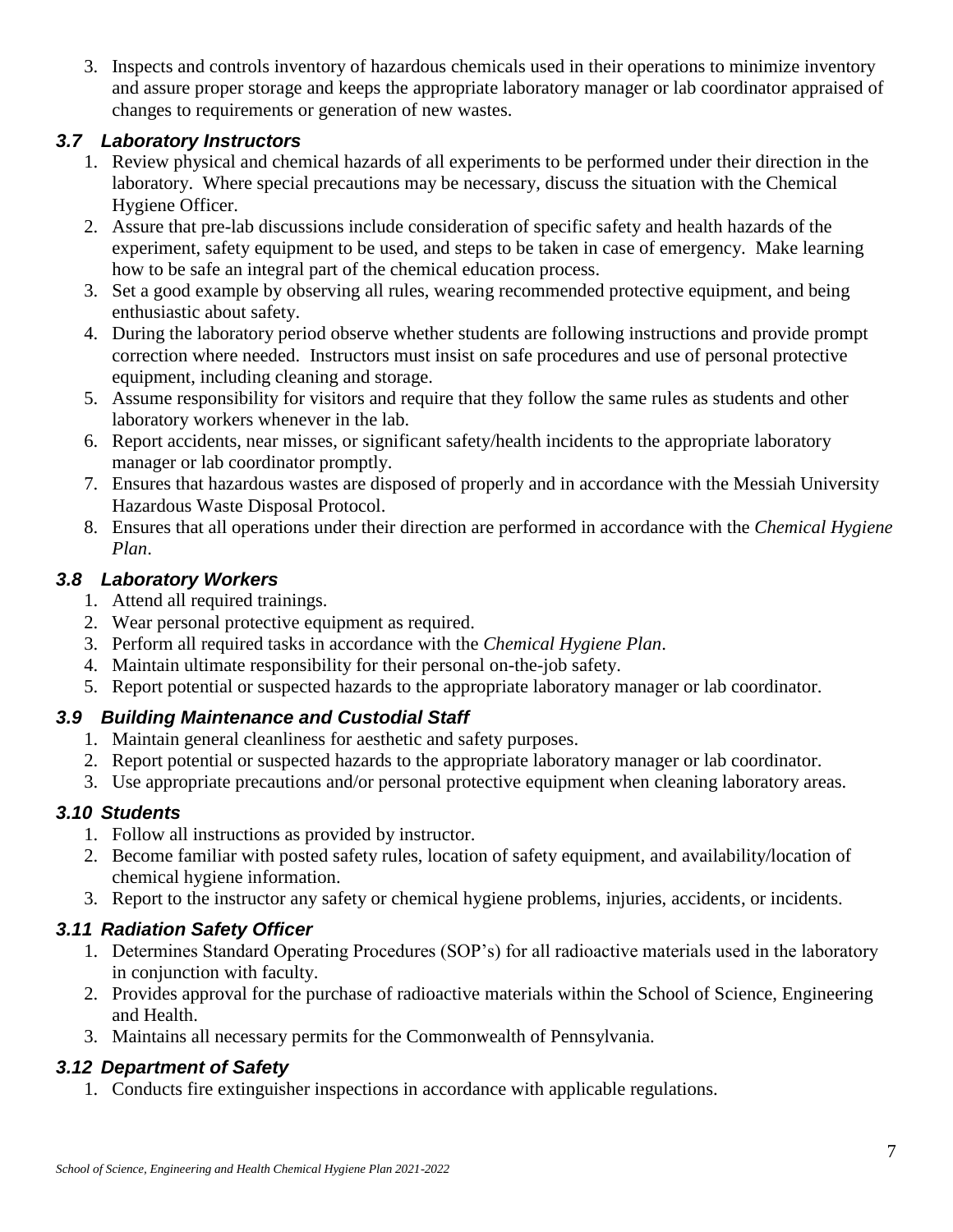2. Maintains all emergency systems such as fire alarms, sprinkler systems, and emergency lighting systems.

#### *General Laboratory Safety Guidelines*  $\overline{\mathbf{4}}$

### *4.1 Introduction*

Laboratory work involves potential hazards which cannot be completely removed even by use of proper procedures and safety equipment. Messiah University is committed to providing a safe environment for all students and employees, but in the end, individuals are responsible for exercising safe behavior. Safety Rules for Laboratories for each department have been developed to achieve the goal of making the laboratory as safe as possible. They must be followed by all workers (including students) in all laboratories and laboratory storerooms. The set of general rules common to all departments follows.

### *4.2 General Laboratory Safety Rules*

- 1. Proper eye protection must be worn at all times in laboratories and lab related activities. In laboratories where there is a risk of splashes from toxic, corrosive, infectious, or otherwise dangerous chemicals (referred to below as wet chemistry) chemical splash goggles and/or other protective measures such as face shields or sashed hoods as appropriate must be used. Appropriate safety glasses must be worn in laboratories where chemicals are not in use but laboratory procedures (such as dissection or engineering work) would create a physical hazard to the eyes. Safety glasses do not provide splash protection; therefore, they do not meet lab safety requirements in wet chemistry laboratories. In laboratories where both wet chemistry work is being conducted and equipment is being used which would preclude the wearing of goggles (i.e. microscope), then the wet chemistry must be restricted to a specified area of the room and chemical splash goggles must be worn in that area. Visitors to laboratory rooms must wear the appropriate eye protection even if they are not working in the laboratory. Workers who do not have proper eye protection will not be able to participate in lab and will be asked to leave the laboratory.
- 2. Horseplay, pranks, or other acts of mischief are especially dangerous and are prohibited.
- 3. The hazards of chemicals used must be known prior to the experiment. In order to understand the hazards involved in an experiment, all workers must read through and become familiar with the lab protocol prior to the lab period. These hazards include, but are not limited to, corrosiveness, flammability, reactivity, stability, and toxicity. This information will be supplied by the instructor or obtained by workers as advance preparation prior to laboratory work. Additional information, in the form of Safety Data Sheets (SDS), is available from the school's Chemical Hygiene Officer, through FalconLink (search "SDS"), from the manufacturer's website, or the 3E Company whose phone number is posted on laboratory phones. An SDS contains information about the chemical properties of a substance such as hazards, reactivity, melting point, flash point, etc. An SDS also contains information on spill cleanup and accident procedures.
- 4. Eating and drinking are not allowed in the laboratory. In addition to not consuming food or drink in the lab, chewing gum and candy are also prohibited. Unopened food and beverages may not be brought into the lab.
- 5. Unauthorized experiments are prohibited. No chemicals or equipment may be used by students unless they have received permission and instruction from the lab instructor. There are no exceptions to this rule.
- 6. Appropriate clothing and shoes must be worn.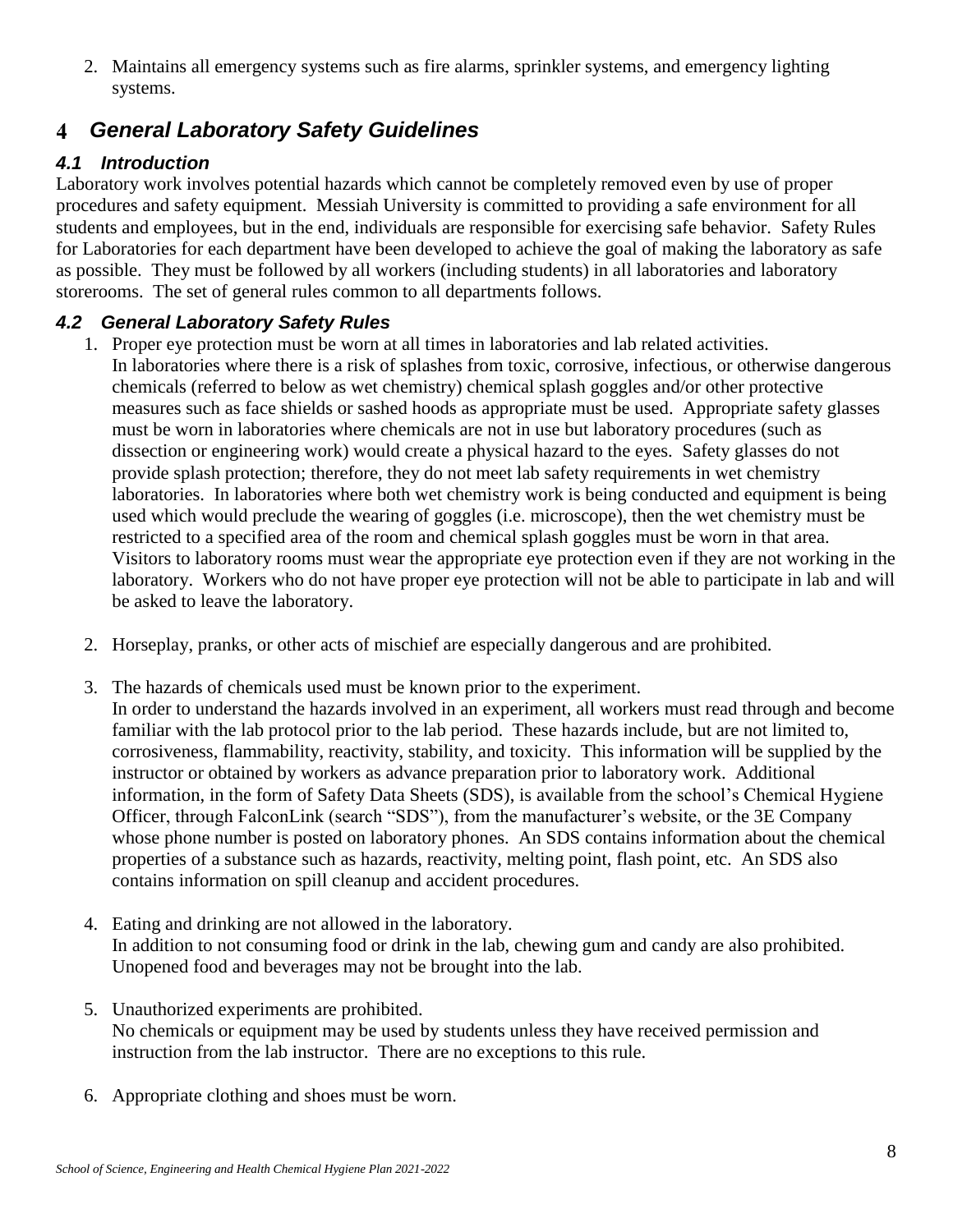When specified by the instructor, gloves and a protective apron or lab coat will be required. The following dress is required in the laboratory: closed-toe shoes which completely cover the feet, long pants, and shirts which cover the upper body. Clothing articles such as shorts, short skirts, bare midriffs, tank tops, items with draping sleeves, and footwear which does not completely cover the feet are prohibited. In addition, long hair must be pulled back. Workers who do not meet the dress code, will not be able to participate in lab and will be asked to leave the laboratory.

- 7. Experiments may not be performed when a worker is alone in a laboratory unless suitable arrangements have been made with the course instructor.
- 8. All persons must wash their hands prior to leaving the laboratory. Even if a worker did not use a hazardous chemical, it is very possible that someone who used the space beforehand failed to properly cleanup.
- 9. No chemicals or equipment may be removed from the laboratory without the specific permission and supervision of the instructor.
- 10. All accidents and significant near-accidents must be reported to the instructor.
- 11. All workers must know the location and proper use of all safety equipment including, but not limited to, safety shower, eye wash, fire blanket, and fire extinguisher.
- 12. All chemicals must be disposed of in the proper manner. All chemicals and waste must be disposed of as outlined by the Messiah University Hazardous Waste Disposal Protocol. Used chemicals must be put in an approved, labeled container. Never assume it is safe to put a chemical down the drain or in the trash.
- 13. If an injury occurs which is not incapacitating but causes bleeding, a sterile bandage must be placed over the wound and workers must seek treatment, if needed. No other person, unless properly trained in First Aid and Bloodborne Pathogens, must be involved in any way which might cause contact with blood. The Laboratory Accident Procedure must be followed. Campus Events must be contacted to properly clean up and disinfect the area if blood is present.
- 14. Broken glass must be disposed in an approved, labeled, cardboard container. No trash or chemicals may be discarded in this container. Sharps items (microscope slides, razor blades, etc) must be disposed in red sharps containers.
- 15. In Case of Fire:

If the fire alarm sounds, but there is no fire in the immediate vicinity, workers must turn off sources of heat or flame and leave the building according to the Fire Alarm Response Instructions. A primary exit route and area of accountability outside of the building is posted in each lab. If a small fire starts, such as a lab manual or beaker, the worker must smother it with a fire blanket, sand, or by otherwise depriving it of oxygen. If clothing has caught on fire, the worker must use the safety shower if available or stop, drop to the floor, and roll back and forth until the fire is out. For more information, refer to the Messiah University *Safety Manual* or the Fire Safety Office webpage [\(http://www.messiah.edu/info/20572/fire\\_safety\\_office\)](http://www.messiah.edu/info/20572/fire_safety_office).

16. In Case of a Chemical Spill:

If chemicals have splashed on a worker's skin, wash the area in running water. If the splash is to the face, be sure to avoid washing the chemical into the eyes. If chemicals have spilled on clothing, the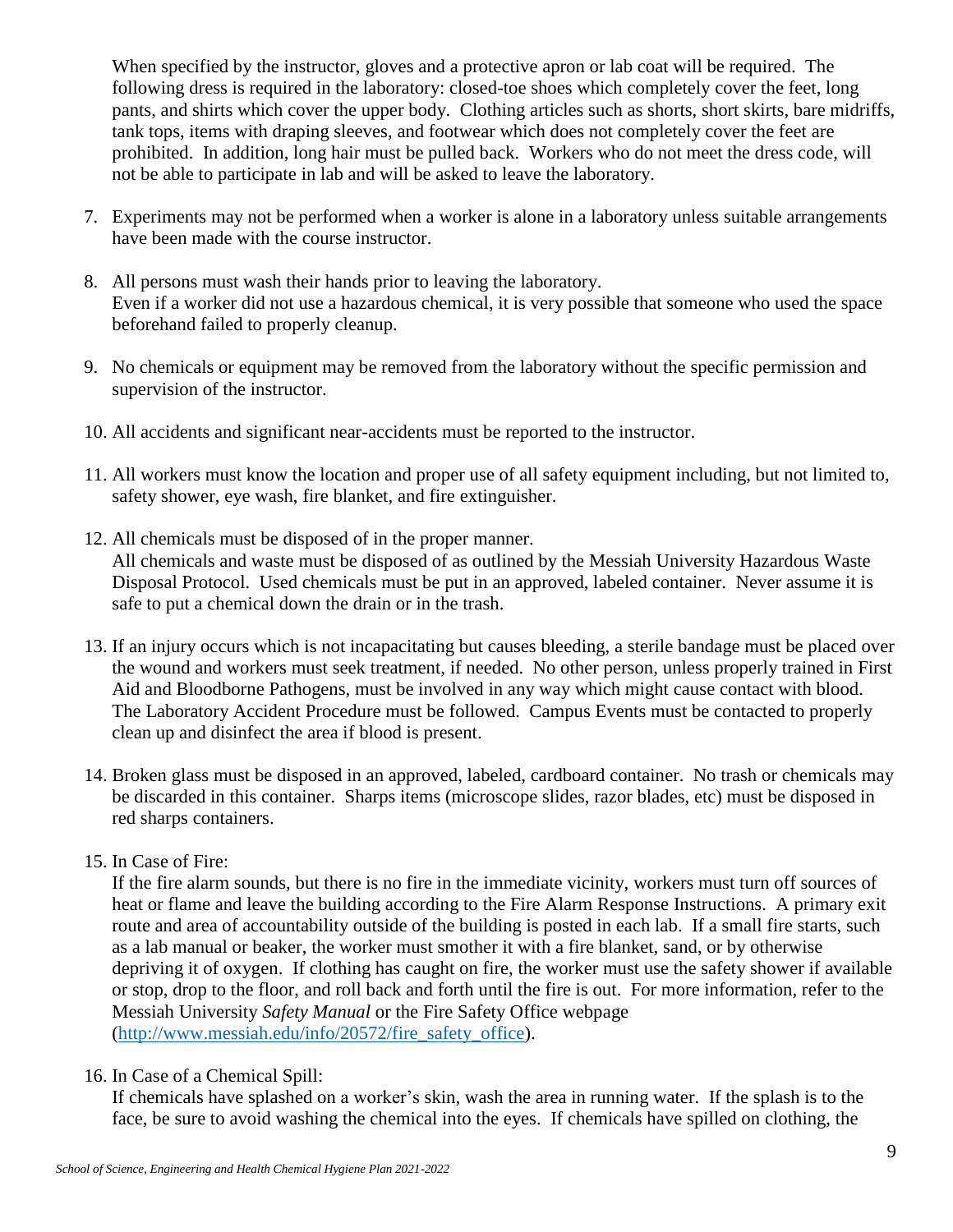contaminated clothing must be removed and the safety shower used as needed. Refer to the Spill Response Plan (available in the Messiah University *Hazard Communication Program: Chemical Safety Manual*) if chemicals have spilled on the bench top or floor. Remember that a spilled chemical is still hazardous; materials used to clean spills must not be disposed of in the trash.

17. Lab Cleanup Responsibilities:

Workers are responsible for keeping their work areas and common-use areas clean and orderly. This includes keeping equipment and surrounding areas free of any spilled chemicals.

- 18. Some laboratory experiments involve chemicals which are reproductive hazards. Workers who are pregnant or suspect they may be pregnant must report their condition to the laboratory instructor or supervisor so that proper precautions can be taken.
- 19. Egregious or repeated safety violations could, at the discretion of the instructor or supervisor, result in the worker being expelled from the lab.

### *4.3 Safety Equipment*

- 1. All laboratories are equipped with safety equipment which may include: fire blankets, fire extinguishers, eyewash stations, and first aid kits.
- 2. Students will be instructed on the use and location of safety equipment at the start of each laboratory course. Workers using chemicals shall be trained in the location and proper use of eyewash stations and safety showers. It is recommended that the affected body part be flushed immediately and thoroughly for at least 15 minutes.
- 3. Fire extinguishers are located in many laboratories. Emergency evacuation primary exit route and area of accountability outside of the building are posted near laboratory exits.
- 4. All laboratories are maintained in such a way that access to emergency and safety equipment is not obstructed by laboratory equipment or storage. All eye washes and safety showers must be accessible at all times.

## *4.4 Safety Inspections*

- 1. Safety audits will be carried out regularly by the Office of Human Resources and Compliance.
- 2. Weekly walkthroughs of applicable laboratories will be conducted by the laboratory managers or lab coordinator in each department to ensure access to and functioning of safety equipment. In the event that safety equipment is non-functional, steps will be taken to arrange for the repair or replacement of the equipment as soon as possible. These inspections will be documented on a form similar to Appendix D and retained.

## *4.5 First Aid*

First aid kits are located in accessible areas of each building. First aid kits are checked yearly and resupplied, if necessary, by the Department of Safety. The *Exposure Control Plan* and *Safety Manual:* "Section 9 – Injuries and Illnesses" contain additional information about treatment and reporting of injuries. First aid for minor cuts, burns, and bruises can be treated with supplies from small first aid kits supplied in some lab rooms. These smaller first aid kits are supplied and replenished by the appropriate laboratory manager or lab coordinator.

If an injury occurs which is not incapacitating but causes bleeding, a sterile bandage must be placed over the wound. No other person, unless properly trained in First Aid and Bloodborne Pathogens, must be involved in any way which might cause contact with blood. Students must go to the Engle Health Center for treatment, if needed. Employees (including student employees) injured on the job and seeking treatment must go to one of the medical providers approved by the University's Workers Compensation insurance carrier. Additional information for employees can be found in the *Safety Manual*, Section 9: Injuries and Illnesses.

If the injury is major, Dispatch (6005) must be phoned immediately.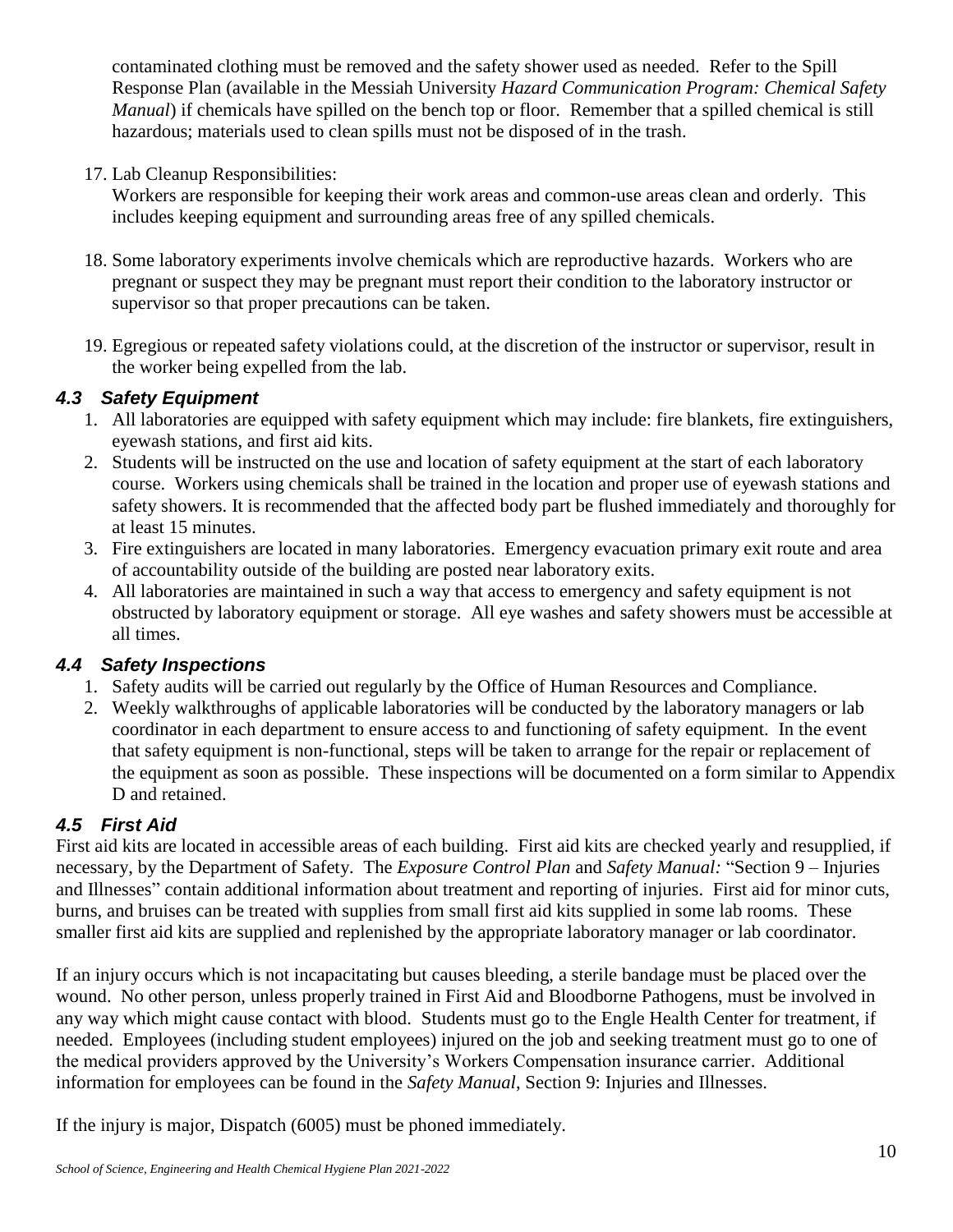If a chemical contacts the eyes, promptly flush the eyes with copious amounts of water for at least 15 minutes and contact Dispatch (6005) and the Chemical Hygiene Officer immediately.

### *4.6 First Aid for Acutely Hazardous or Toxic Chemicals*

See section 7 "Standard Operating Procedures for Chemicals of Special Concern" for specific treatments for exposure to certain hazardous chemicals used in the laboratory. If a specific treatment is not listed, consult the Safety Data Sheet for the chemical.

### *4.7 Fume Hoods and Glove Boxes*

Laboratory hoods are provided to protect personnel from breathing vapors or dust from chemicals that are being handled or stored. Hoods provide a high degree of protection when properly used but they are secondary devices. The primary controls are proper design of experiments and careful operating techniques.

### *4.7.1 Fume Hood Performance*

Properly operating hoods must have an average face velocity of at least 60 linear feet per minute for hoods (doors open wide) and air supply systems that are optimally designed and installed. Hoods for more demanding operations need a face velocity of 75 to 125 fpm. Higher face velocities can cause eddy currents and decreased protection. Tests have shown that hood performance is strongly affected by factors such as amount, size, and placement of equipment within the hood; room drafts from open doors or windows; traffic past the hood; position of the hood door; and the user's position and actions in front of the hood. Doors may be opened wide to install tall equipment but they must be closed to the sash stop (on hoods that have it) or approximately half open whenever possible.

The average face velocity can be increased by closing the sash. For example, closing the sash to onehalf of the maximum face opening approximately doubles the average face velocity. Partially closing hood doors to achieve an average face velocity of 60 fpm is not an acceptable solution for increasing face velocity of malfunctioning hoods.

### *4.7.2 Fume Hood Testing*

Faculty and laboratory instructors are responsible for monitoring fume hood operation in their area and must be alert to signs of malfunction such as unusual sounds, reduced draft, and odors in the room. Any suspected inadequacy must be checked immediately. It can be checked by use of a portable vaneometer available from the Chemical Hygiene Officer or by requesting air flow measurements by Facility Services. Facility Services will check hood face velocity at yearly intervals. The tests will be performed in accordance with the ASHRAE 110-1995 testing procedure.

### *4.7.3 Guidelines for Fume Hood Use*

- 1. Fume hoods must be used when using chemicals which are hazardous, flammable, corrosive, or give off strong odors. SDS instructions and warnings on containers must be followed at all times.
- 2. Fume hoods must be kept clear of unnecessary equipment. Only equipment that requires ventilation may be used in the fume hood.
- 3. Fume hoods are not to be used for long term storage of chemicals.
- 4. Hazardous Waste is only to be stored in fume hoods marked "Hazardous Waste Accumulation Area."
- 5. Use minimum required opening when working in the hood and close hood doors when not handling the equipment inside the hood.
- 6. Use traps or scrubbers as primary devices to prevent toxic and/or noxious materials from being vented.
- 7. Do not permit materials such as paper to enter exhaust ports; they can lodge in the ducts or fan and reduce efficiency. Do not store items or set up apparatus in such a way that the exhaust ducting is blocked.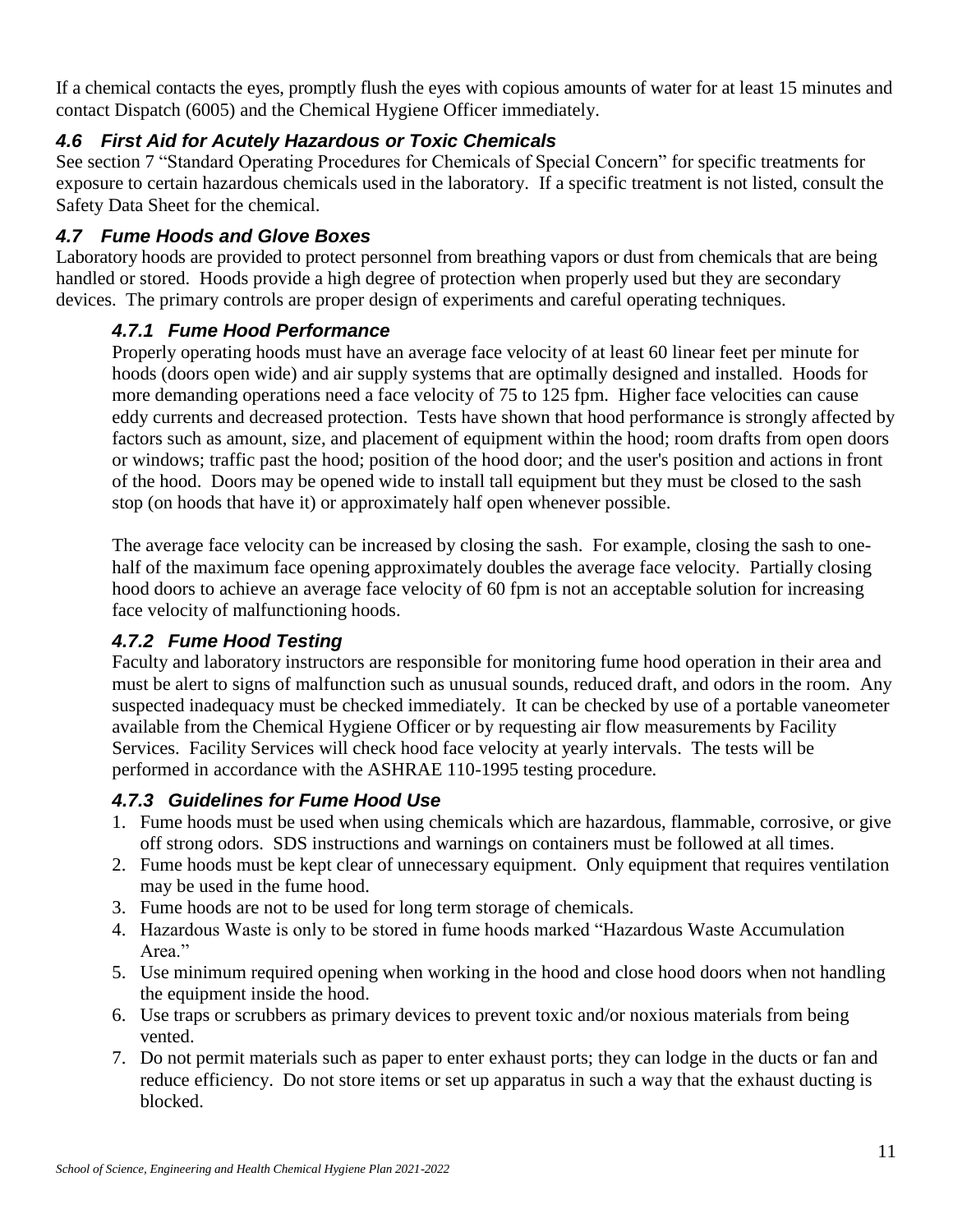- 8. Keep all sources of emissions at least 6 inches inside the front of the hood. This greatly reduces the possibility of exposure.
- 9. Keep operator's face outside plane of sash, i.e., do not lean forward into the hood when working with chemicals in the hood.
- 10. Prepare a plan of action in case of ventilation failure, e.g., by power failure. Fume hoods must be closed completely in the event of loss of airflow to the hood.

### *4.7.4 Glove Boxes*

Glove boxes are used in areas where procedures must be carried out in protected or inert atmospheric conditions. Often these processes involve toxic or highly reactive chemicals. Glove boxes must be inspected for signs of wear and degradation prior to use. The seal may not allow the escape of any gases. Do not use a glove box if it is damaged in any way.

### *4.8 Housekeeping*

- 1. Laboratories must be maintained in a general state of cleanliness with work areas kept clear of unnecessary equipment or glassware. Work areas must be clear of spills or chemical contamination.
- 2. Bench tops used in student laboratories are not to be used for storage.
- 3. All aisles and walkways must remain clear including pathways to eyewash stations and safety showers.
- 4. Fume hoods may only contain the equipment required by the current procedure. Hoods are not to be used as equipment storage areas.

### *4.9 Working Alone*

Working alone in the laboratory must be avoided if possible. No one may perform experiments in the laboratory when alone unless arrangements have been made with the laboratory instructor. Faculty and staff may not work alone in the laboratory without first notifying a colleague.

In the event that it is necessary to perform laboratory work alone, the following guidelines must be used to help minimize the potential risks:

- 1. An instructor or research mentor must be notified in advance of when you intend to work.
- 2. Acutely hazardous chemicals, carcinogens, or embryo toxins may not be used when working alone.
- 3. Extremely reactive chemicals, toxic gases, or compounds that could potentially release a toxic gas may not be used when working alone.
- 4. Secondary containment for toxic substances must be used.
- 5. The use of headphones or loud music is prohibited while performing laboratory experiments alone.

### *4.10 Exposure*

Every effort must be made to minimize and mitigate exposure to hazardous and/or toxic chemicals, intermediates, and products in the laboratory. This can be accomplished through careful planning of experiments by faculty and laboratory instructors and the use of engineered controls, standard operating procedures, administrative procedures, and personal protective equipment. When possible less hazardous substances must be substituted for more hazardous ones within a procedure.

### *4.11 Laboratory Maintenance*

Each week, the laboratory managers or lab coordinator will conduct a walkthrough of all laboratories to ensure that access to safety equipment is not hindered. Emergency eyewash stations are flushed weekly and a log maintained by the appropriate laboratory manager or lab coordinator. The dust caps must pop off easily with the application of water pressure. Annual inspection logs for eyewash stations and safety showers are maintained by Facilities Services.

### *4.12 Fire Extinguishers*

Fire extinguishers are provided in an area that is easily identifiable and accessible. Laboratory instructors must inform students and researchers of the location of fire extinguishing equipment at the beginning of each laboratory section. Only employees/students who have been trained in the proper use of fire extinguishers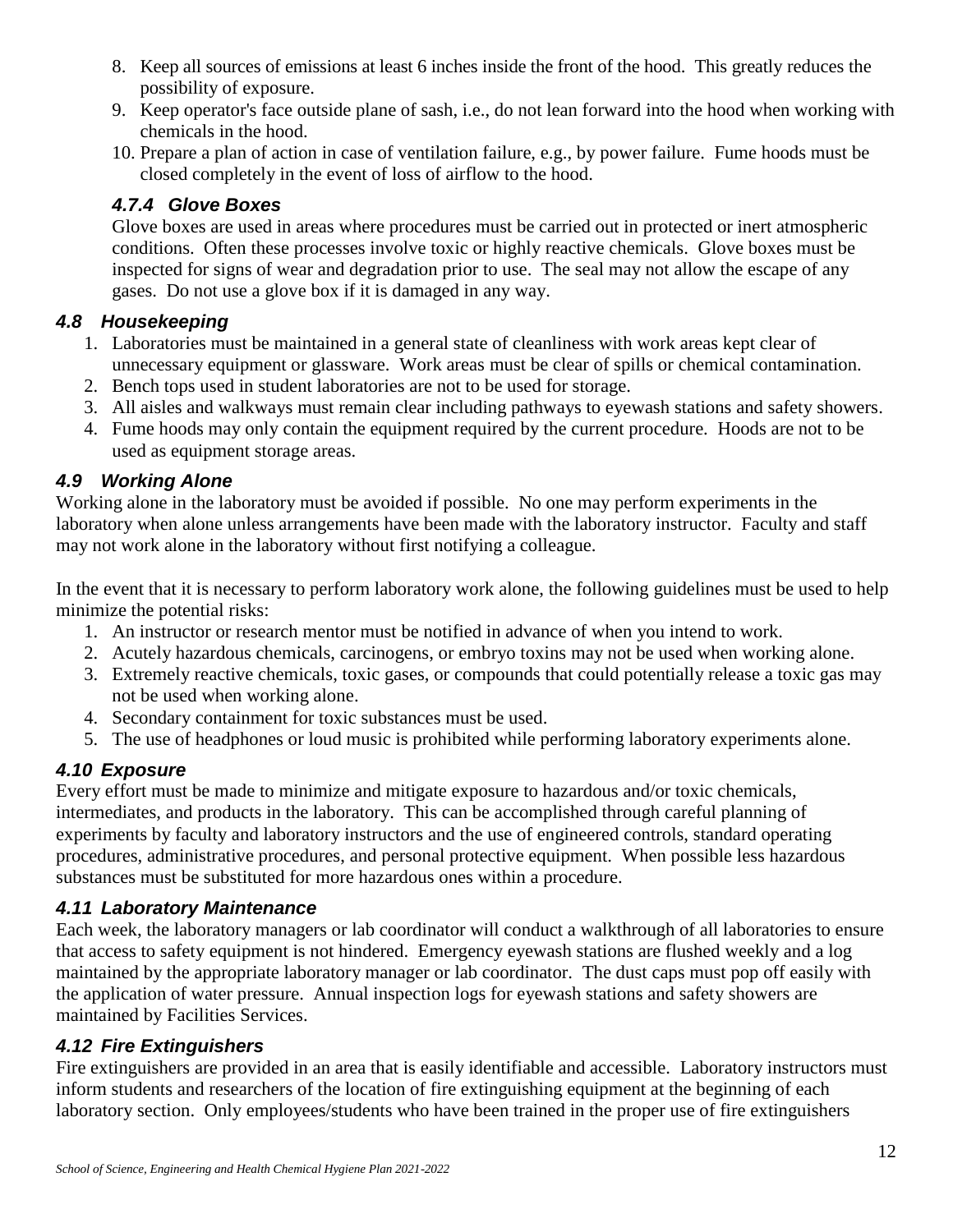within the past 12 months may use a fire extinguisher. In addition to general purpose extinguishers throughout campus, a Class D (flammable solids), and Class B (flammable liquids) are kept in Kline 301.

## *4.13 Fire Blankets*

Laboratories may be equipped with fire blankets. The location and use of fire blankets must be noted by students and researchers at the beginning of each laboratory section. Fire blankets must be used with caution – do not wrap yourself in one to try to extinguish a clothing fire. The first thing anyone must do if their clothing is on fire is stop, drop, and roll. The fire blanket can trap heat and create a chimney effect that directs the hot, toxic gases and flames into the face, breathing zone, and lungs of the victim. If others are present, they can use the blanket to smother the flames once the victim has dropped and rolled. The blankets can also be used for: 1) shower modesty curtains, 2) wraps for after the shower, 3) temporary stretcher, 4) to keep someone warm to avoid shock, 5) a pillow if the victim needs to be on the floor, and 6) to smother other fires.

#### 5 *Additional Messiah University Policies*

In addition to the School of Science, Engineering and Health *Chemical Hygiene Plan*, several other Messiah University policies apply to safe laboratory work. These policies are found in the *Hazard Communication Program*: *Chemical Safety Manual*, the *Safety Manual*, the *Waste Manual*, and the *Exposure Control Plan*. All environmental health and safety manuals are available through FalconLink. These policies, in combination with the *Chemical Hygiene Plan*, serve to meet all applicable OSHA and EPA safety regulations.

## *5.1 Service Animals*

The accommodation of service animals in laboratories provides some unique challenges. Every attempt will be made to accommodate a student but the "ADA contains no blanket policy mandating the places of public accommodation permitting service animals under all circumstances". (Kincaid, 1966, p.16) With regard to a university/college, there may be possible restrictions of service animals in clinical practicums of nursing and health sciences programs, in food services programs, or in laboratories that can pose a safety risk. These exceptions would need to be considered individually to determine whether the dog poses a possible danger, and if other reasonable accommodations can be provided."[\(http://www.oit.edu/academics/ssc/disability](http://www.oit.edu/academics/ssc/disability-services/service-animals)[services/service-animals\)](http://www.oit.edu/academics/ssc/disability-services/service-animals)

Similarly, consideration must be given to the case where the presence of such an animal would fundamentally alter the nature of the laboratory activity.

Service animals will only be permitted in laboratories covered under the *Chemical Hygiene Plan* if the student has an approved accommodation from the Office of Disability Services and a detailed plan for the animal's presence is developed among that office, the student, the instructor, and the appropriate laboratory supervisor. All service animals and their owners are required to follow the rules and regulations set forth in Messiah University's *Animal Assist Policy*.

While details of each accommodation will change on a case by case basis they must follow guidance contained in relevant publications such as the American Chemical Society's *Teaching Chemistry to Students with Disabilities* and the Journal of Chemical Health and Safety's paper, *Service Dogs in the Chemistry Laboratory*. Both of these documents are available in the Natural Science Laboratory Manager's office (Kline 301). In general, the animal may only be allowed in a safe area which minimizes its exposure to chemicals, spills, and broken glass. The animal may not be allowed to follow the student's movements throughout the laboratory which would pose a danger not only to the animal but also create a trip hazard for others in the laboratory. In all cases, not only are the safety and health of the individual student and their animal's needs to be considered, but also other participants in the lab and the general public. For example, it would be inappropriate to have a service animal in a Biosafety Level 2 lab.

When acceptable accommodations cannot be made, reasonable efforts will be made to provide alternative assignments. At no times will emotional support animals be allowed in laboratories covered by this plan.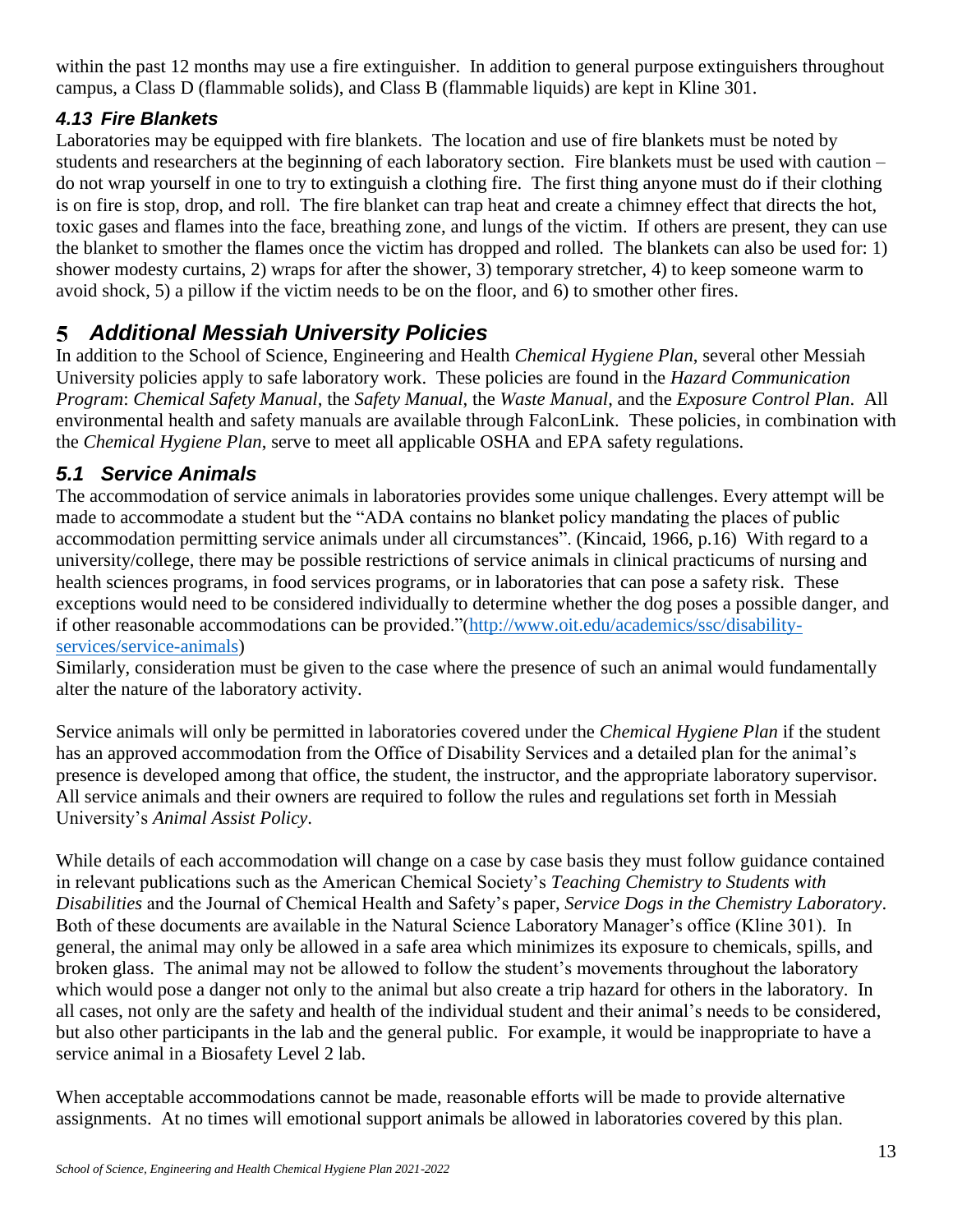## *5.2 Demonstrations*

All demonstrations involving chemicals, whether they occur on campus or off campus, must be carried out in a safe environment with particular attention paid not only to the safety of the presenter but also the audience. The SEH policy for such demonstrations will follow the guidance contained in "Safety Guidelines for Chemical Demonstrations" published by the American Chemical Society Division of Chemical Education is contained in Appendix E.

## *5.3 Exposure Limits*

The use of OSHA regulated substances will be assessed and monitored as necessary to determine if individuals using regulated substances in laboratory settings within the School of Science, Engineering and Health are exceeding, or potentially exceeding, the Action Level or Permissible Exposure Limit (PEL) as defined in 29 CFR 1910 Subpart Z. The American Conference of Governmental Industrial Hygienists (ACGIH) Threshold Limit Values (TLV) or Biological Exposure Indices (BEI) may also be used where appropriate to determine if corrective action is necessary to minimize and mitigate employee or student exposure to hazardous materials.

## *5.4 Monitoring*

Messiah University will determine the individual exposure for any substance regulated by OSHA or for which there is a TLV, BEI, or action level for each process where there is reason to believe that exposure levels regularly exceed recommended levels. Records of exposure and possible exposure will be maintained by the Chemical Hygiene Officer and the Office of Human Resources and Compliance. Monitoring will be conducted if there is reason to believe that exposure levels regularly exceed recommended levels. If exposure to a particular substance is found in excess for a particular process or area, subsequent monitoring and/or sampling for that substance will be conducted.

## *5.5 Overexposure*

An exposure assessment must be conducted to determine the nature and extent of the harmful exposure if one of the following conditions is met:

- An employee or student develops signs or symptoms associated with hazardous chemical exposure which they may have encountered in the laboratory.
- Exposure monitoring reveals an exposure level routinely above the action level (or PEL, TLV or BEI).
- An event takes place in the laboratory such as a spill, leak, explosion, or other occurrence resulting in the likelihood of a hazardous exposure.
- Several employees and/or students who work in the same laboratory area have similar complaints.
- An employee or student has direct contact with a hazardous chemical, an intermediate, or product that is suspected of possessing hazardous qualities.

The assessment is only a tool to determine the events surrounding a specific incident. It is not intended to replace the evaluation and recommendation of the Chemical Hygiene Officer in relation to necessary corrective actions.

## *5.6 Employee Notification*

The Department of Human Resources and Compliance is responsible for the notification of occupationally exposed individuals of the results of any monitoring tests pertaining to the laboratories or events in which those persons may have been exposed to hazardous chemicals. Employees who may have been exposed to hazardous materials must be notified in writing within 15 days of the receipt of the monitoring results. Employee medical records shall also be maintained by the Department of Human Resources and Compliance, and employees are guaranteed access to their records as described in Messiah University's *Hazard Communication Policy*. Students who may have been exposed to hazardous materials as part of laboratory coursework shall be notified in writing by the Engle Health Center within 15 days of the receipt of exposure monitoring results. Student medical records are to be maintained in the Engle Health Center.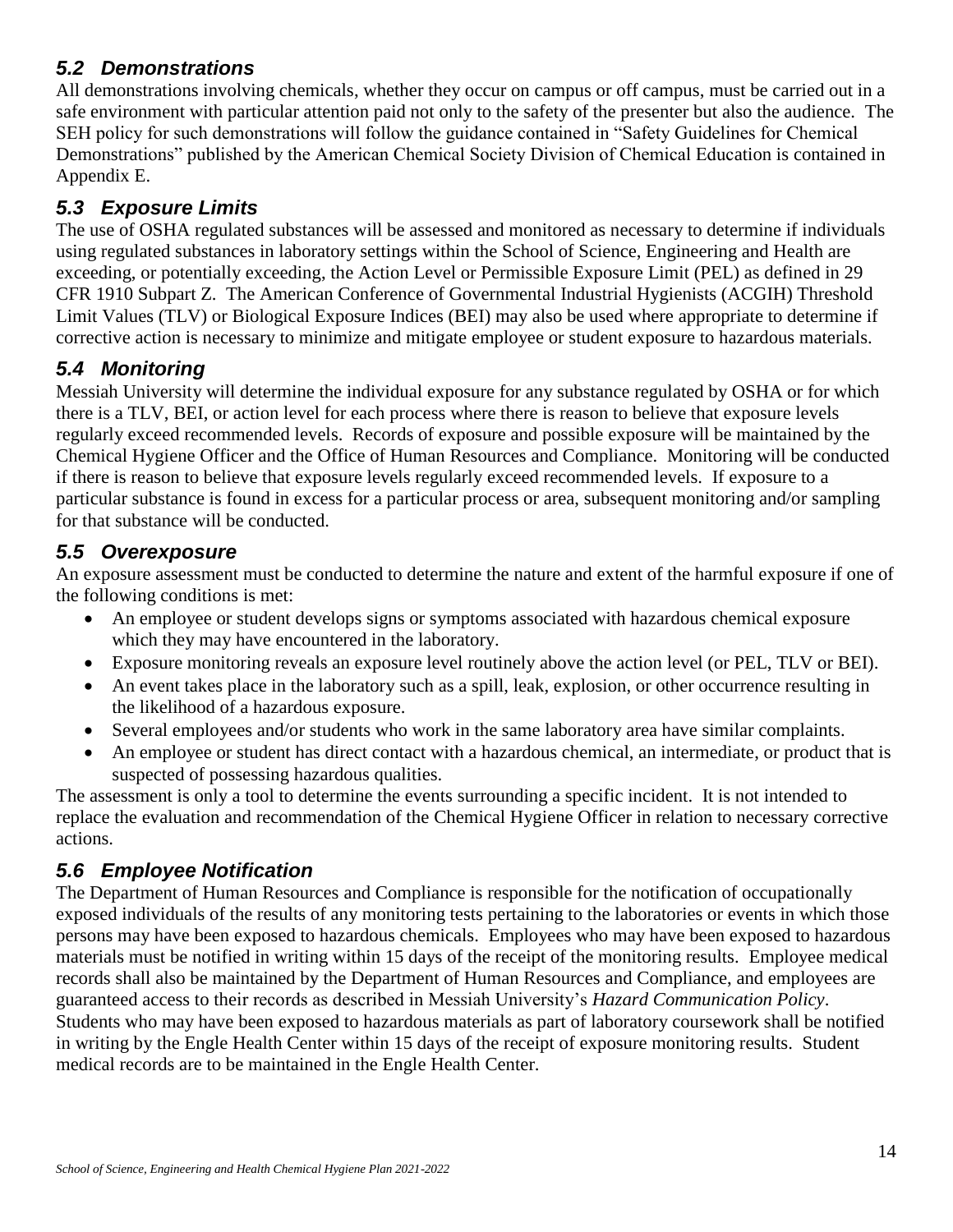## *5.7 Medical Examinations*

Messiah University will provide an opportunity for any employee or student to receive a medical examination (including any follow-up examinations determined to be necessary by the examining physician) in the event that any or all circumstances outlined in "Section *5.5* Overexposure" are met. All examinations of students will take place through the Engle Health Center. Examination of employees, including student workers, must be in compliance with the University's worker compensation requirements and use medical care from the approved Panel of Physicians.

In the event of an emergency, Emergency Services must be notified via 911. The Department of Safety (6005) is available to coordinate EMS on campus.

If the situation is not an emergency, but requires the immediate attention of University health care personnel, the Engle Center (6035 or 717-691-6035 after hours) must be notified of the incident by phone, and the exposed student(s) must be taken to the Engle Center without delay. Exposed employees, including student employees, must be taken to a health care provider on the Panel of Physicians (The Engle Center is not on that list.)

During the summer when classes are not in session, the Engle Center is closed and thus not available to students in need of medical attention during that period of time. If there is a need for medical attention during the summer, Dispatch (6005) must be contacted for assistance.

Messiah University will provide the following information to the physician:

- The identity of the hazardous chemical(s) to which the employee or student may have been exposed.
- A description of the conditions under which the exposure occurred including quantitative exposure data if available.
- A description of the signs and symptoms of exposure the affected person is experiencing, if any.
- A Safety Data Sheet (SDS), if available, or the toxic effect information which is available for the chemical.

When a medical consultation or examination occurs under the above circumstances Messiah University will obtain from the attending health care provider a written opinion which will include the following:

- 1. Results of the medical examination and any associated tests
- 2. Any recommendation for further medical follow-up
- 3. Any medical condition which may have been revealed by the examination which may place the affected person under increased risk as a result of exposure to a hazardous chemical found in the laboratory
- 4. A statement that the affected person has been informed by the physician of the results of the consultation or examination and any medical condition that may require further examination or treatment

The Department of Human Resources & Compliance will maintain all employee medical records. The Engle Health Center will schedule all medical examinations and maintain all medical records for students. Medical records, the results of any examination, or any medical test results are considered confidential. The physician's written opinion obtained by the University must not contain any information or findings not immediately related to occupational exposure.

#### *Chemical Procurement, Distribution and Storage* 6

### *6.1 Procurement of Chemicals*

The objective of this procedure is to assure that proper attention is given to planning for safe handling procedures, storage, and disposal of chemicals prior to purchase of the chemical. This is the responsibility of the faculty member requesting the chemical. Assistance will be provided upon request by the Chemical Hygiene Officer.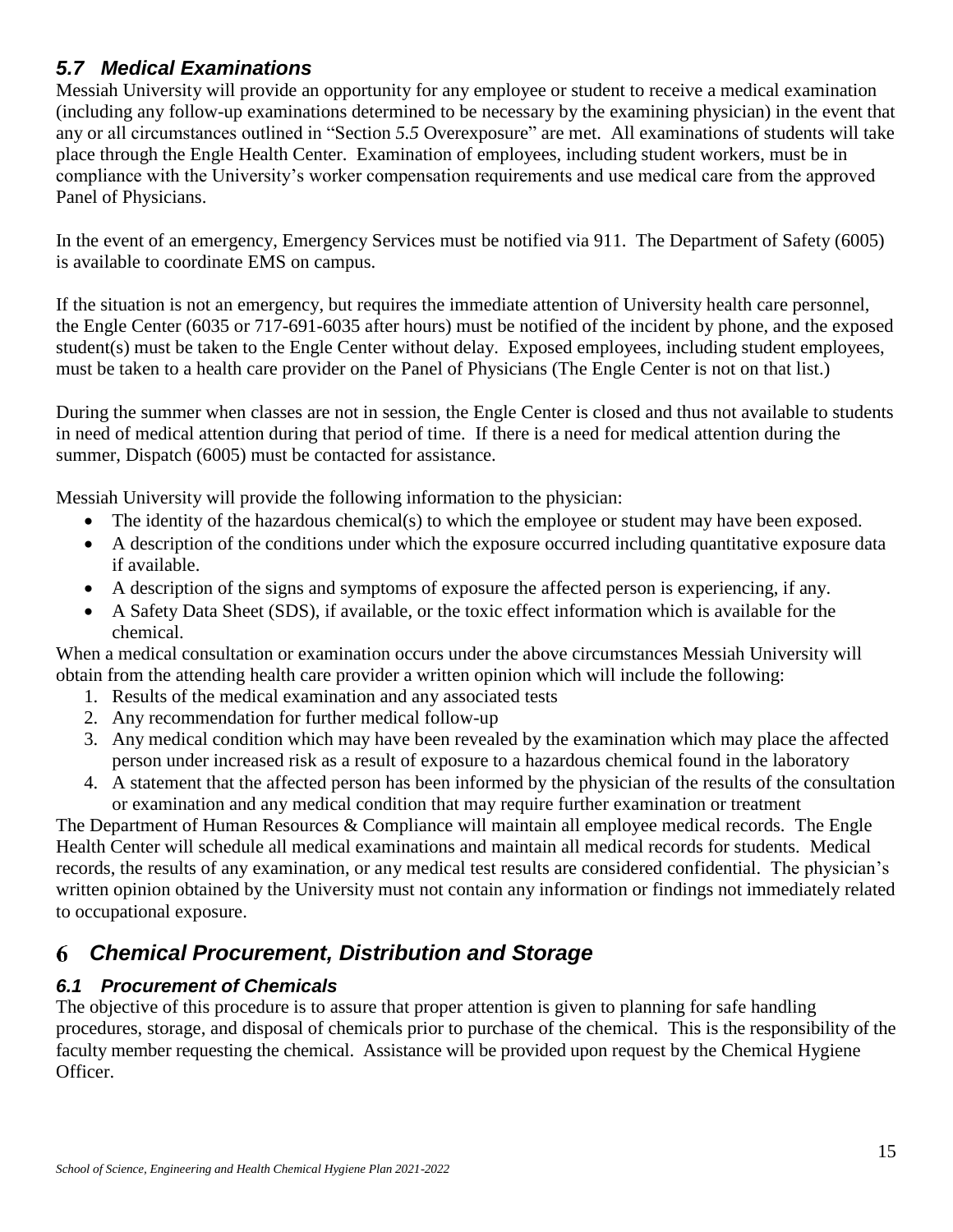In planning laboratory experiments, professors must choose chemicals with minimal hazard where practical. However, it is impractical to try to educate undergraduates properly in chemistry without having them perform some laboratory work involving handling some hazardous chemicals. In fact, since any students who choose chemistry as a career will eventually encounter work with hazardous chemicals, it is prudent to include an introduction to safe procedures for handling such chemicals in their education. However, it is important to assure that careful thought is given to:

- 1. Hazards of the chemical
- 2. Potential routes of exposure
- 3. Whether or not a less hazardous chemical could be substituted
- 4. The safe handling procedures that are necessary to ensure the safe use of the chemical
- 5. The amount of the chemical that will be needed, in order to minimize the amount which will eventually be discarded
- 6. How long the chemical will remain stable in storage
- 7. How the chemical and its waste products will eventually be discarded safely

The following procedure is designed to assure that this planning will take place prior to purchase of any chemical.

Prior to purchasing any chemical, the faculty member involved must:

- 1. Investigate the hazards of the chemical considered for purchase. Messiah University maintains a contract with 3E Company to provide Safety Data Sheets (SDS) for the University's chemical inventory. Additional information about the chemical may also be available from the manufacturer.
- 2. Check the current chemical inventory and avoid ordering more of the chemical than is needed for the near future. This is important in order to avoid accumulating more stock and possibly more waste than necessary. Access to the chemical inventory can be obtained from the department's laboratory manager or lab coordinator.

The purchase of acutely hazardous, carcinogenic, embryo toxic, highly reactive, or unstable chemicals must be approved by the Chemical Hygiene Officer prior to submitting a purchase requisition.

### *6.2 Receiving Chemicals*

All shipments of chemicals to Messiah University are received by Central Receiving in the Lenhert Building. It is the responsibility of Central Receiving to only accept packages from chemical vendors that are labeled correctly and intact. In the event that a package from a chemical vendor is received in a damaged condition, the Chemical Hygiene Officer must be contacted immediately and an SDS obtained for the material from 3E Company.

Central Receiving must also conform to all Department of Transportation (DOT) and Environmental Protection Agency (EPA) guidelines and regulations regarding the shipping and receiving of hazardous materials. Only DOT certified and University approved personnel may sign for chemical shipments.

### *6.2.1 Adding New Chemicals to the Chemical Inventory.*

- Updating the chemical inventory databases will be accomplished by the applicable laboratory manager or lab coordinator.
- All incoming chemicals must be logged into the appropriate departmental chemical inventory database and the 3E/Verisk SDS database.
- These entries will include the full name, the appropriate GHS symbol, inventory control number, date received, and either the manufacturers stock number or the CAS number. In addition, the stock bottle must be labelled with an inventory control number, the date received, and the appropriate GHS label (if not already present).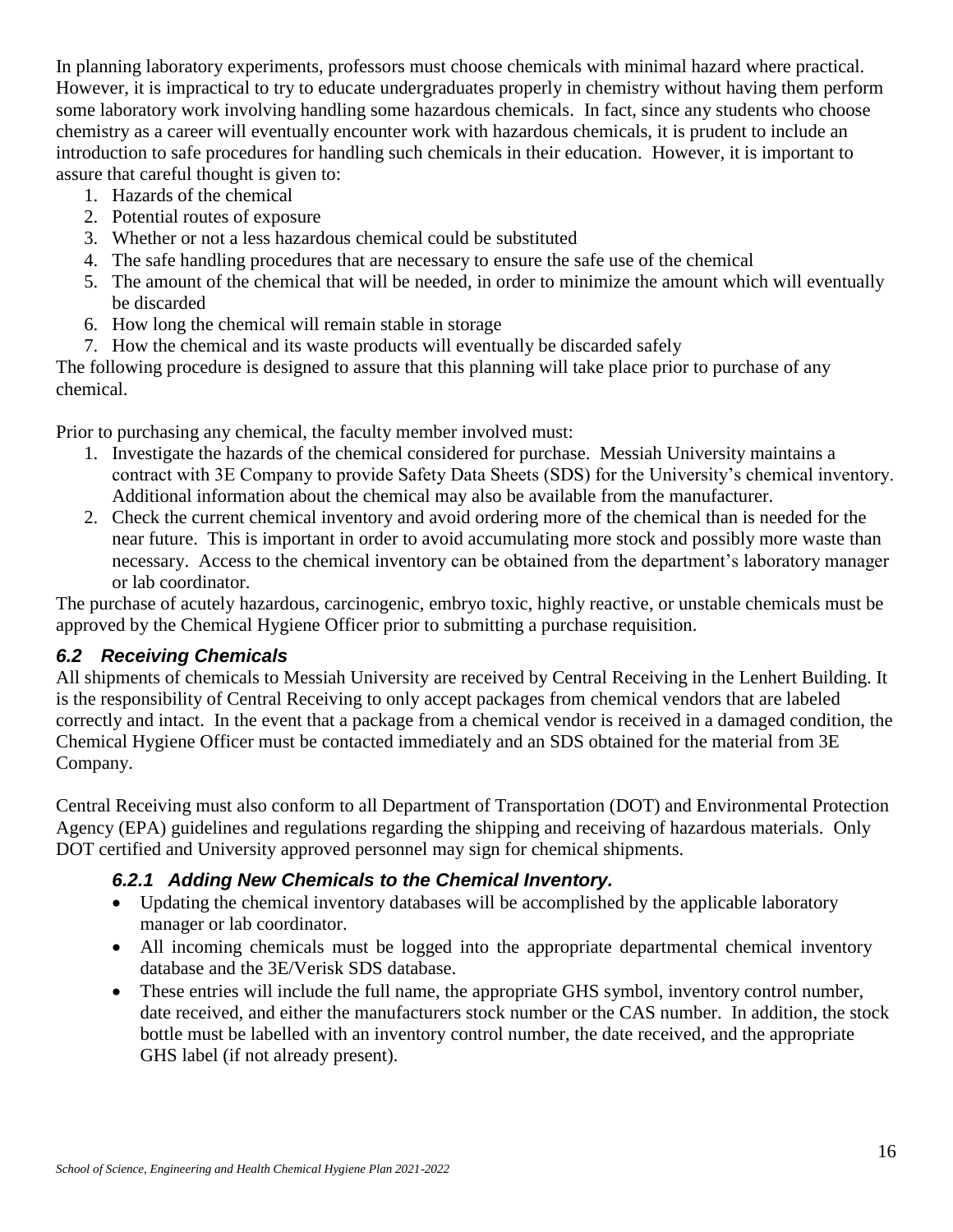### *6.3 Chemical Storage*

### *6.3.1 Location*

For the Department of Chemistry and Biochemistry, the primary chemical storage area is located in Kline Room 301C. Smaller quantities of chemicals are also stored in Kline 304, Kline 316, and Jordan 361. These rooms are equipped with ventilation systems that do not recirculate air through the building. Small quantities of chemicals may be stored in designated areas in fume hoods, laboratory shelves, or designated bench tops. All chemical storage shelves must have a one inch lip.

Chemical store rooms are secure areas. Only approved employees and students may be granted access to chemical storage areas. Particular caution must be taken to limit and monitor access to areas where especially toxic, radioactive, explosive, or carcinogenic chemicals are stored.

### *6.4 Special Storage Considerations*

### *6.4.1 Storage for Flammable Materials*

The use of flammable materials is very common in the laboratory setting and special consideration must be given to the proper storage of large quantities of flammable materials. Flammable materials in quantities less than five liters may be stored on bench tops or designated chemical storage hoods. The storage of flammable materials in quantities greater than five liters requires an approved flammable storage cabinet. In addition, metal storage cabinets must be properly grounded.

### *6.4.2 Storage of Explosives and Peroxide Formers*

Currently, all explosive materials and materials with the potential to degrade into explosive materials are stored in flammable storage cabinets. Certain potentially explosive materials and highly flammable materials are stored in explosion proof refrigerators located in Kline 301C and Kline 308. These refrigerators are designed to suppress sparks that may ignite flammable vapors. The storage of peroxides and peroxide forming materials in these refrigerators is done with extreme caution as the lower temperature can cause peroxides to precipitate and crystalize into a more dangerous form.

See also "7.8 Explosive Materials & Peroxide Formers" and "7.15 Perchloric Acid".

### *6.4.3 Compressed Gas Cylinders*

Compressed gases are used throughout the School of Science, Engineering and Health. Some of these gases are inert and others are highly flammable. The pressure at which these gases are stored can make improper handling of gas cylinders very dangerous. Compressed gas cylinders must only be moved with their safety caps in place and using the gas cylinder hand truck which has a strap to secure the cylinders. When storing these cylinders (even empty ones) in the receiving room or at the point of use, they must be chained individually in the gas cylinder rack with their safety caps on. The changing of regulators must only be performed by personnel who are familiar with the safe handling of compressed gases.

### *6.4.4 Cryogenic Liquids*

The School of Science, Engineering and Health currently uses cryogenic liquids in limited quantities. Liquid nitrogen is used in the Kline 313, 214, 227, Frey 049, Jordan J364 NMR room, and Frey. The NMR spectrometer is also filled with liquid helium. Special care must be given to the handling and transport of liquid nitrogen and other cryogenic liquids as they can cause severe burns if they contact skin. The liquid nitrogen tanks are stored in the receiving room in Kline 103 and the NMR Room. Persons transporting or dispensing liquid nitrogen must wear long pants and sleeves, a lab coat, chemical splash goggles, and insulated gloves. Liquid nitrogen must only be transported in an adequately insulated container such as a Dewar. Cryogenic liquids may only be stored in either the liquid nitrogen tank supplied by the vendor or an approved vacuum container. Passengers must not ride on the elevator when transporting cryogens to different floors within the building. The Dewar canister must be placed on the elevator, along with proper signage, and the elevator sent unmanned to the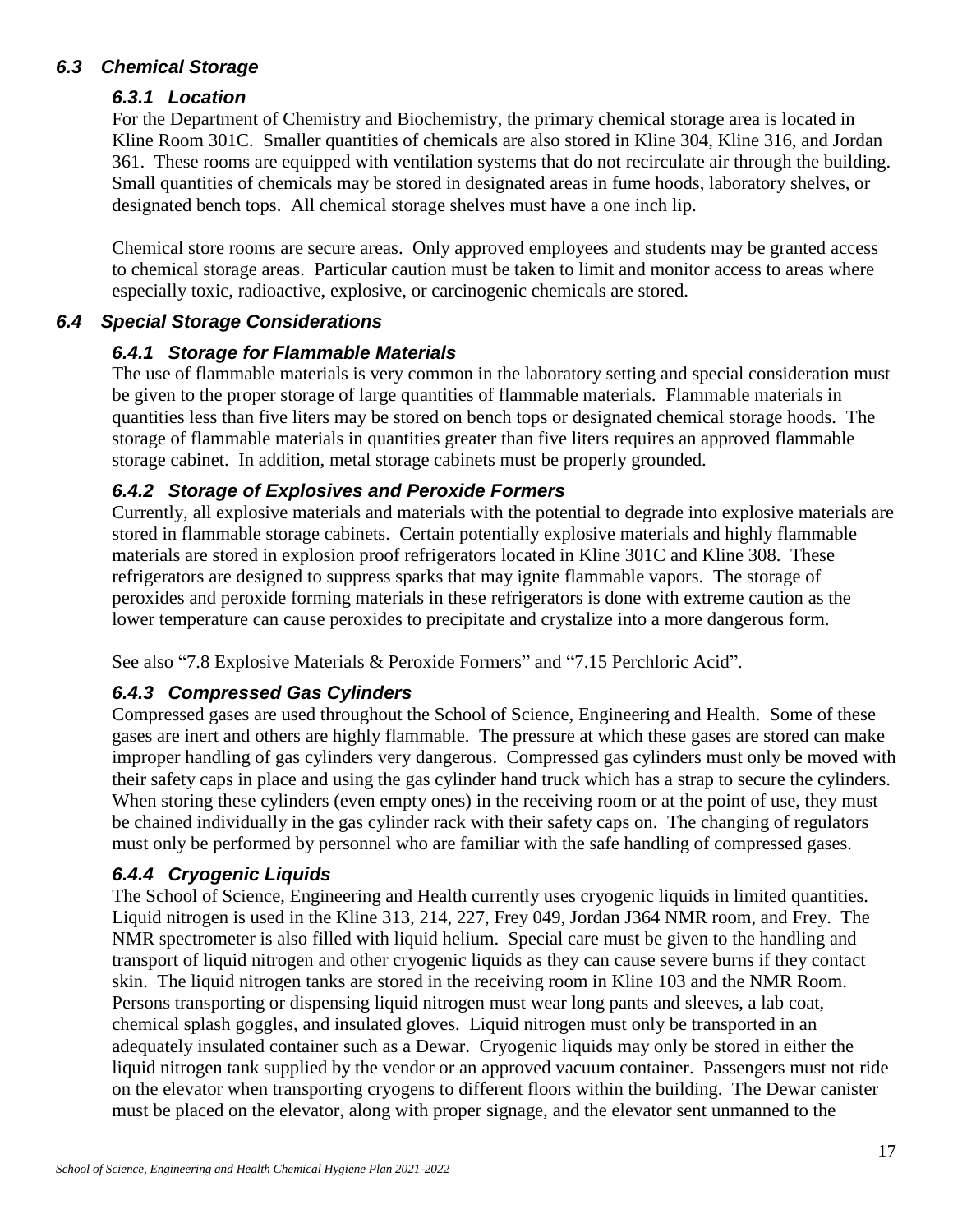destination where it will be met by the operator to retrieve the canister. Transportation of liquid nitrogen off campus in a vehicle is only permitted in an approved Dewar with a capacity less than 10 liters. Per DOT regulations, this exception is only for transporting liquid nitrogen for use in science related demonstration. Procurement and transportation of liquid nitrogen to the University is expressly forbidden. Liquid nitrogen is contracted for and delivered from a commercial vendor under the purview of the Natural Science Laboratory Manager. All University personnel with a legitimate need must obtain liquid nitrogen through the Lab Manager.

## *6.4.5 Ethanol*

In accordance with the Commonwealth of Pennsylvania regulations, large quantities of ethanol are stored in a doubly locked flammable storage cabinet in Kline 301. Access to this cabinet is extremely restricted. Only the Natural Science Laboratory Manager and the Biology Lab Coordinator have keys to the ethanol cabinet. A spare key is kept in the Department of Chemistry lock box for emergency use only. Small quantities of dilute ethanol (up to five liters) may be stored in laboratories where ethanol is in use for laboratory procedures.

### *6.4.6 Water Reactive Substances*

Water reactive chemicals such as alkali metals are stored in a water proof storage container in the flammable storage cabinets in Kline 301. This is the only approved storage area for water reactive chemicals. These materials are distributed in limited quantities and must be kept in sealed, water proof containers at all times. Storage containers may only be opened to remove the amount needed to carry out the current procedure.

### *6.5 Safety Data Sheets*

Messiah University has contracted with 3E Company to provide SDS information for all chemicals in the University's possession. 3E Company may be contacted at any time 24 hrs a day to receive current SDS information. 3E Company can also provide exposure control information and poison control advice in the event of an accident. If a chemical is no longer present and there is no immediate need to reorder that chemical, the SDS must be "archived" in the 3E database. The appropriate laboratory manager, lab coordinator, or the Office of Human Resources and Compliance will ensure this occurs.

### *6.6 Annual Audit*

Once a year, the entire chemical inventory will be audited to ensure that all chemical containers in the possession of the School of Science, Engineering and Health are accounted for. A copy of that audit will be maintained by the laboratory supervisors in a suitable database. During the annual audit, the chemical inventory will be evaluated based on anticipated use, storage container integrity, label legibility, and shelf life. If during the audit, it is discovered that:

- 1. The original bottle/container is damaged, corroded, does not seal properly, or is leaking, the bottle must be discarded according the Chemical Waste Disposal Policy (See Section 13) or the container shall be replaced and a new label affixed to it.
- 2. The original label is illegible, damaged, erroneous, or coming off of the container, it shall be replaced with a label that contains all necessary information including, but not limited to, chemical name, chemical formula, common name (if known), CAS number, date received, GHS hazard information, and quantity.
- 3. Large quantities of old chemicals (date received > 10 years) shall be disposed of according to the Chemical Waste Disposal Policy (Section 13) to limit the chemical inventory only to what is needed for current procedures.
- 4. Chemicals being stored beyond their usable shelf shall be disposed of in accordance with the Chemical Waste Disposal Policy (See Section 13).

Unused or unwanted department chemicals may be redistributed to other areas of campus provided that:

a) The chemical(s) has not passed its expiration date (if any).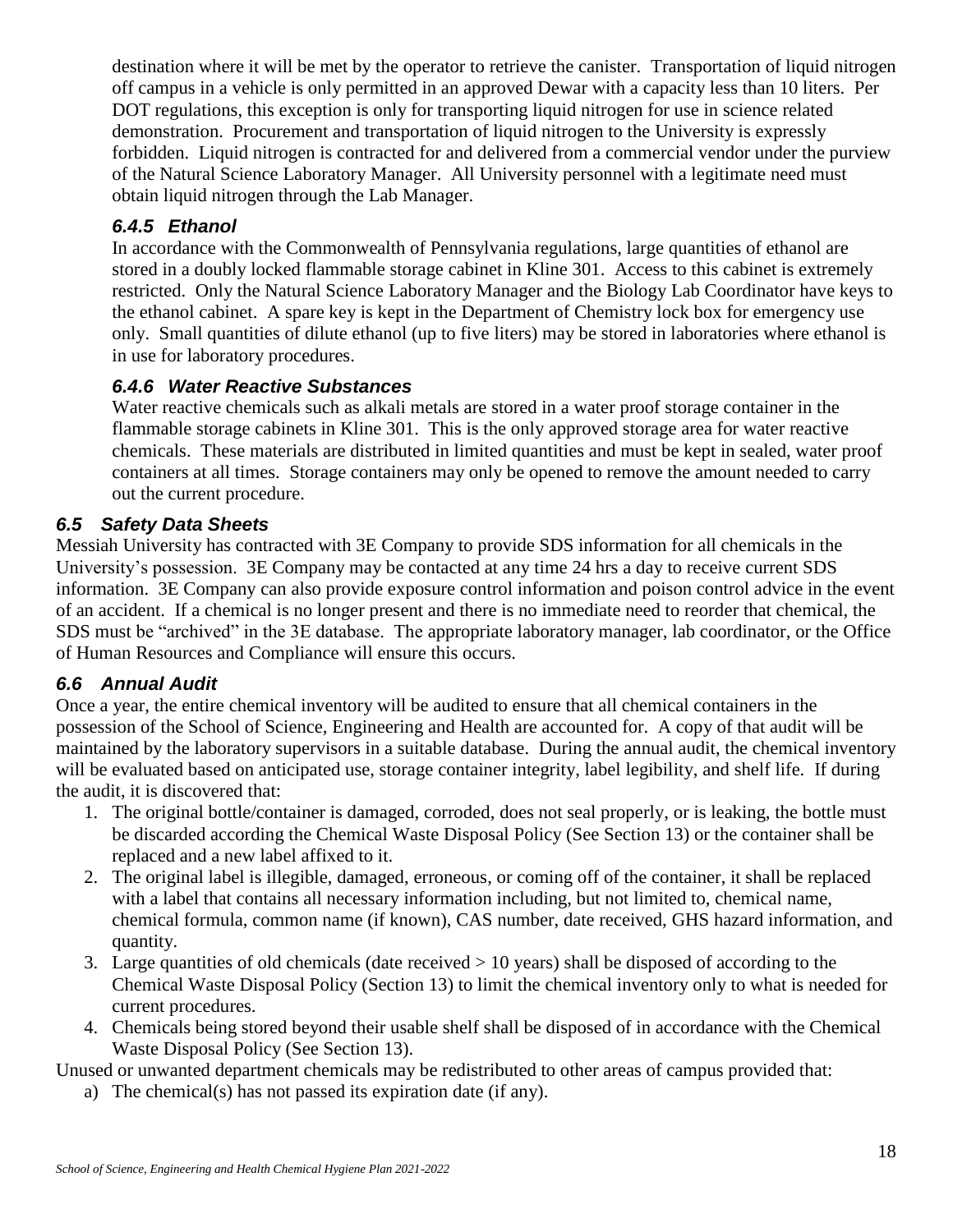- b) The chemical is used in accordance with the *Chemical Hygiene Plan* for that department and any relevant standard operating procedures.
- c) The Messiah University *Hazard Communication* is updated to inform the appropriate employees and students outside of the School of Science, Engineering and Health who may use or come in contact with the reused chemical.
- d) The chemical is ultimately disposed of properly according to the guidelines in the Chemical Waste Disposal Protocol.

The annual audit is intended to identify chemicals that are no longer useful to store and to correct any discrepancies in the database that may have developed throughout the year. The chemical inventory database is maintained in such a way that it is an up-to-date and accurate inventory at any time of the year. Every effort must be made by students, faculty, staff, and administrators to keep the inventory current by removing depleted chemical supplies from the database and updating chemical locations.

### *6.7 Labels*

All chemicals stored in the original bottles must maintain the manufacturer's label which contains all the necessary information including, but not limited to, chemical name, chemical formula, common name (if known), CAS number, date received, GHS hazard information, and quantity. Damaged or partial labels that render important information illegible must be replaced immediately. Labelling with only a chemical formula is not permissible.

### *6.7.1 Secondary Labels*

OSHA has two standards that cover the required labeling of secondary containers. The *Hazard Communication Standard* (HCS 2012), 29 CFR1910.1200 which covers most of the campus and the OSHA *Laboratory Standard*, 29 CFR 1910.1450 which covers those laboratories within School of Science, Engineering and Health which are covered by this CHP as delineated in Paragraph 2.1 above. All secondary labels for items in storerooms or teaching laboratories must include the chemical name, date, appropriate hazard warning, and the identification of the individual who prepared the secondary container. If numerous containers are needed for teaching labs for the period of a particular experiment, an acceptable alternative is to post the name and appropriate GHS symbol on a poster prominently displayed in the laboratory. Likewise, long-term storage of biological samples in a preservative must have that preservative either individually labeled or appropriate signage containing the name and hazard.

All materials stored in research labs for continuing use must contain the chemical name, date, appropriate hazard warning, and personal identification. However, the OSHA *Laboratory Standard* does allow some flexibility here: "For experimental materials where the items are stored and retained within a laboratory where the properties of materials are likely to be well understood, only sample identification and names are needed." With this statement in mind, research materials and reactions vessels must be marked to be clear to workers in the lab and a reaction in process sign indicating components must be posted if the reaction vessels are being held for longer than one working session. As above, labeling with only the chemical formula is not considered adequate.

### *6.8 Distribution*

In the Department of Chemistry and Biochemistry, the distribution of chemicals is monitored by the Natural Sciences Laboratory Program Manager. Chemicals are assigned to a specific location and must be signed out using the reagent sign out sheets posted by the doors of each chemical storage room. Reagent bottles that are removed from their assigned storage areas must be returned promptly.

Chemicals must not be transported throughout the building without secondary containment. It is recommended that chemicals be transported using a cart with secure secondary containment to hold any spills. Small quantities of chemicals being transported may be placed in a plastic bucket for transport.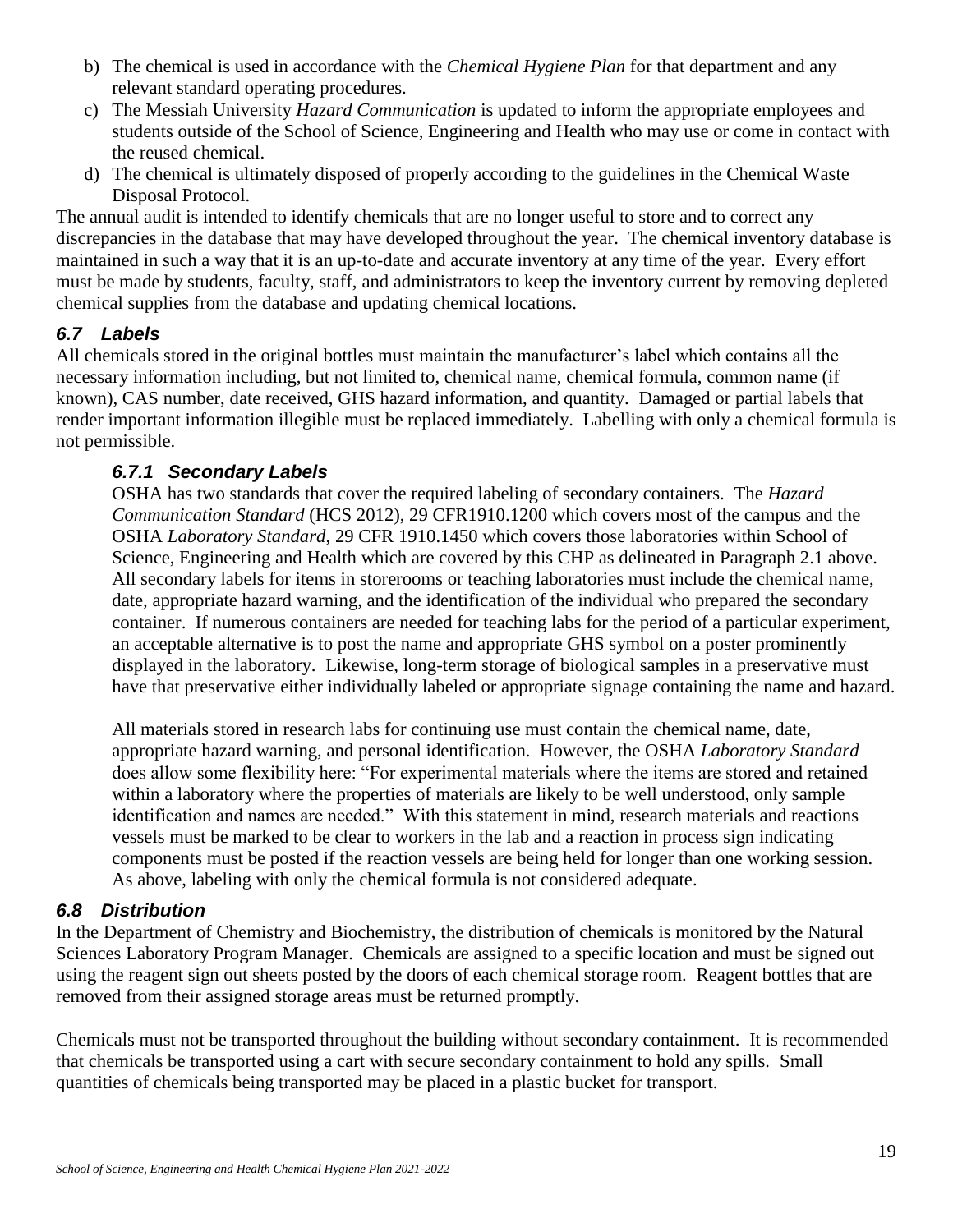## *6.9 Off Campus Transportation of Chemicals*

Messiah University is not a registered hazardous material transporter. Therefore, chemicals cannot be transported off campus by employees driving either private or Messiah University vehicles. The U.S. Department of Transportation does permit exceptions for small quantities of chemicals for educational demonstrations (see section 5.2) and research. In those cases, small quantities of chemicals can be transported by individuals if they are properly labeled and packaged. Transportation by public convenience is not permitted. Also prohibited are: acutely toxic substances, biological hazards, radioactive materials, and compressed gas cylinders. In addition, 49 CFR 172-101 contains quantity limits on specific substances. Any member of the School of Science, Engineering and Health wishing to transport any chemical off campus must report it to the Chemical Hygiene Officer for review, guidance, and approval. Hazardous Waste must not be transported off campus by any individual under any circumstance.

#### *Standard Operating Procedures for Chemicals of Special Concern* 7

### *7.1 Introduction*

In the laboratory setting there are a multitude of chemicals that may be in use at any one time. It is possible that many of these chemicals have specific health hazards that are unknown or undocumented. Intermediate and unknown research products may also have hazards not documented within chemical literature. For this reason it is impossible to develop Standard Operating Procedures for all hazardous chemicals that may be encountered in the laboratory. It is recommended that all chemicals in the laboratory be handled as though they are hazardous to protect laboratory workers from unnecessary skin contact and inhalation of potentially hazardous chemicals. The Standard Operating Procedures included here are written for general classes of chemicals and are not intended to be complete guidelines for use of specific substances. Individuals may need to develop additional procedures and precautions when using hazardous materials in a particular laboratory. In the event that additional procedures are necessary, the supervising faculty member and the Chemical Hygiene Officer must be consulted prior to using the hazardous substance. Ultimately, it is the responsibility of the individual(s) using the chemical(s) to ensure that all necessary safety precautions are followed.

Generally, the principle that must govern the handling of all hazardous substances is limiting exposure. This can be accomplished through the use of personal protective equipment, laboratory fume hoods, glove boxes, respirators, or other administrative or engineered controls.

### *7.2 Acutely Hazardous Chemicals and Particularly Hazardous Substances (PHS)*

### *7.2.1 Designated Areas*

Acutely hazardous chemicals and particularly hazardous substances must only be used in designated areas and under the supervision of a faculty member. (See Section "8 Signs")

### *7.2.2 Record Keeping*

Faculty and staff must maintain records of the names of students or employees using acutely hazardous materials under their direction, as well as the name of the chemical, the amount used, and the time spent exposed to the chemical. For assistance in monitoring exposure, the Office of Human Resources and Compliance must be contacted.

### *7.3 Carcinogens*

Several organizations including the Occupational Safety and Health Administration (OSHA), the American Council for Governmental Industrial Hygienists (ACGIH), the National Toxicology Program (NTP), and the International Agency for Research on Cancer (IARC) maintain lists of known or suspected carcinogens. These lists are not exhaustive; therefore, it is possible that chemical carcinogens used in the laboratory do not appear on the list. However, the list has been compiled from the most up-to-date research available. The list will be updated periodically as new information becomes available.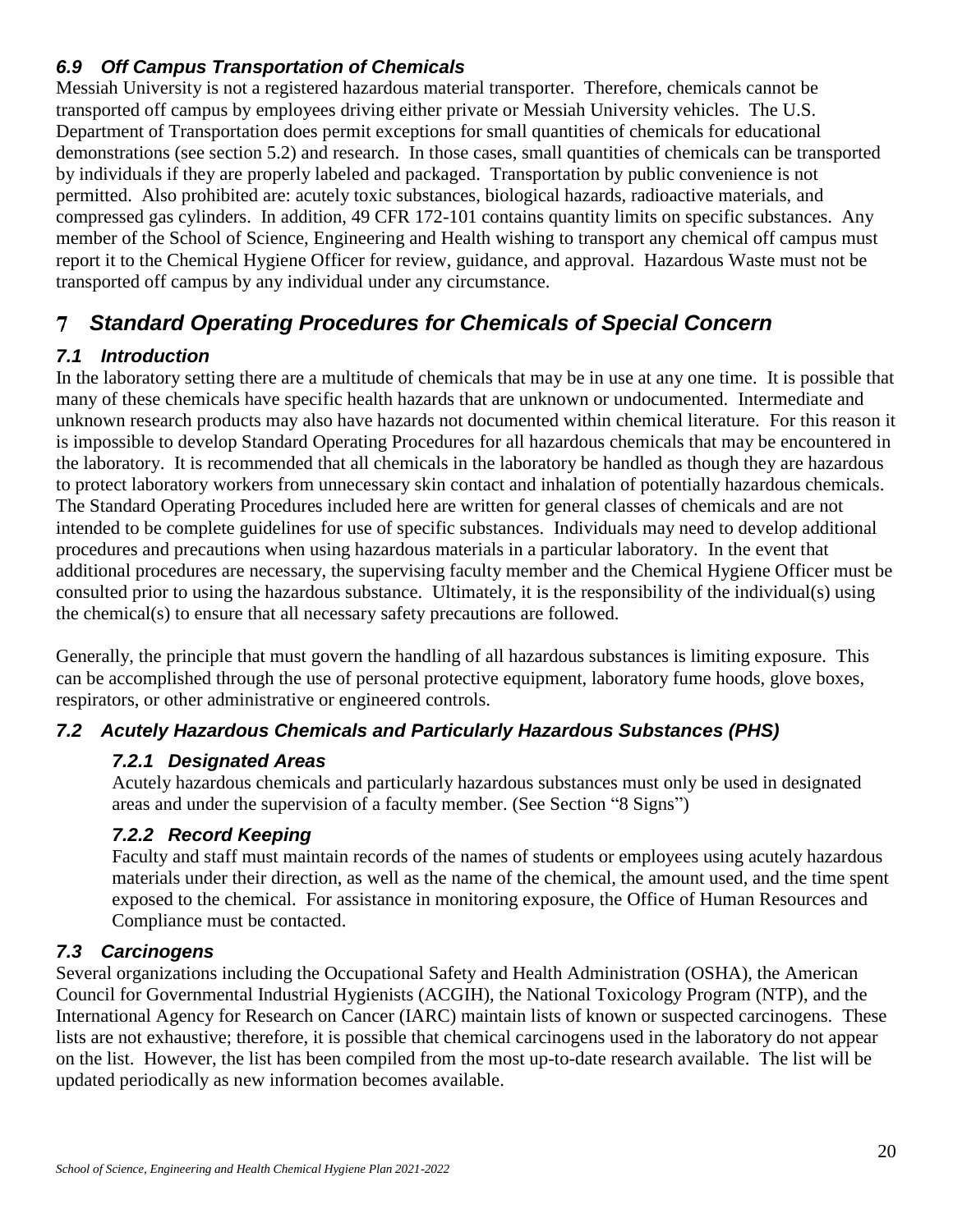### *7.3.1 Select Carcinogens*

A substance is a select carcinogen if:

- It is regulated by OSHA as a carcinogen in a specific standard
- Listed as "known to be a carcinogen" or "reasonable anticipated to be a carcinogen" by the National Toxicology Program (NTP)
- Or, it is listed as "carcinogenic to humans" or "probably or possibly carcinogenic to humans" by the International Agency for Research on Cancer.

These materials are strong carcinogens and must be handled as particularly hazardous substances. All guidelines, including record keeping and designated areas for use, outlined for acutely hazardous or particularly hazardous substances, must be observed when using select carcinogens. Access to areas where carcinogens are in use must be restricted.

### *7.4 Embryo and Reproductive Toxins*

Embryo and reproductive toxins are substances that alter normal reproductive functions. They include materials that are potentially harmful to men, women, and fetuses. This category of chemicals includes toxins that cause mutations, chromosomal damage, birth defects, fetal deformities, and fetal death. These substances are regulated by the Toxic Substance Control Act with information about specific hazards available in the SDS for that substance. The most extensive list of suspected Embryo and Reproductive toxins is maintained by the State of California under Proposition 65 and is referenced by both the State of Pennsylvania and the Federal government. This list can be found at: [https://oehha.ca.gov/proposition-65/proposition-65-list.](https://oehha.ca.gov/proposition-65/proposition-65-list) It should be noted that this list is under constant review. The current SDS for a given chemical must be consulted for the latest information.

Due to the potential harm these toxins can cause, every precaution must be taken to preclude exposure. In general, these substances must not be used in freshman and sophomore level laboratories. In upper class laboratories, or research where use of these substances may be required, the instructor will advise students of the risk, ensure that appropriate safety equipment is used, and that proper laboratory techniques are observed. If a student is pregnant, lactating, or expresses concern about being exposed to these substances, an alternative assignment may be developed if alternative assignments are requested for fewer than 10% of the experiments in a semester. In courses (for example, BIOL 465 Gross Anatomy and CHEM 342 Advanced Synthesis and Spectroscopy) with routine and repeated exposure to such hazards, an alternative assignment may not result in the same educational outcome. In these courses, students who are pregnant, lactating, or who express concern will be allowed to take the course only with the specific written approval of their medical doctor.

### *7.5 Radioactive Materials*

All procedures, demonstrations, research studies, and other activities involving radioactive materials are subject to the approval the Radiation Safety Officer. The Department of Computer, Mathematics & Physics maintains low level radiation sources that are exempt from licensing. Those sources must be managed under the guidance provided by section 24 of the University *Safety Manual*. The Radiation Safety Officer will monitor that compliance. In addition, all purchases of radioactive materials must be approved by the Radiation Safety Officer.

### *7.6 Flammable Substances*

Flammable liquids are any liquids that form a combustible or explosive mixture in air. The liquid itself does not burn, but rather the vapors released by the liquid. For this reason, it is important to note the flashpoints of several common laboratory materials as they have very low flashpoints and will combust readily in the presence of an ignition source. Care must be taken to use flammable materials only in areas that are free of ignition sources such as electric motors, open flames, and hot surfaces. Avoid static electricity sparks by grounding metal containers. When using significant quantities of flammable materials, a fume hood must be used to prevent the buildup of flammable vapors.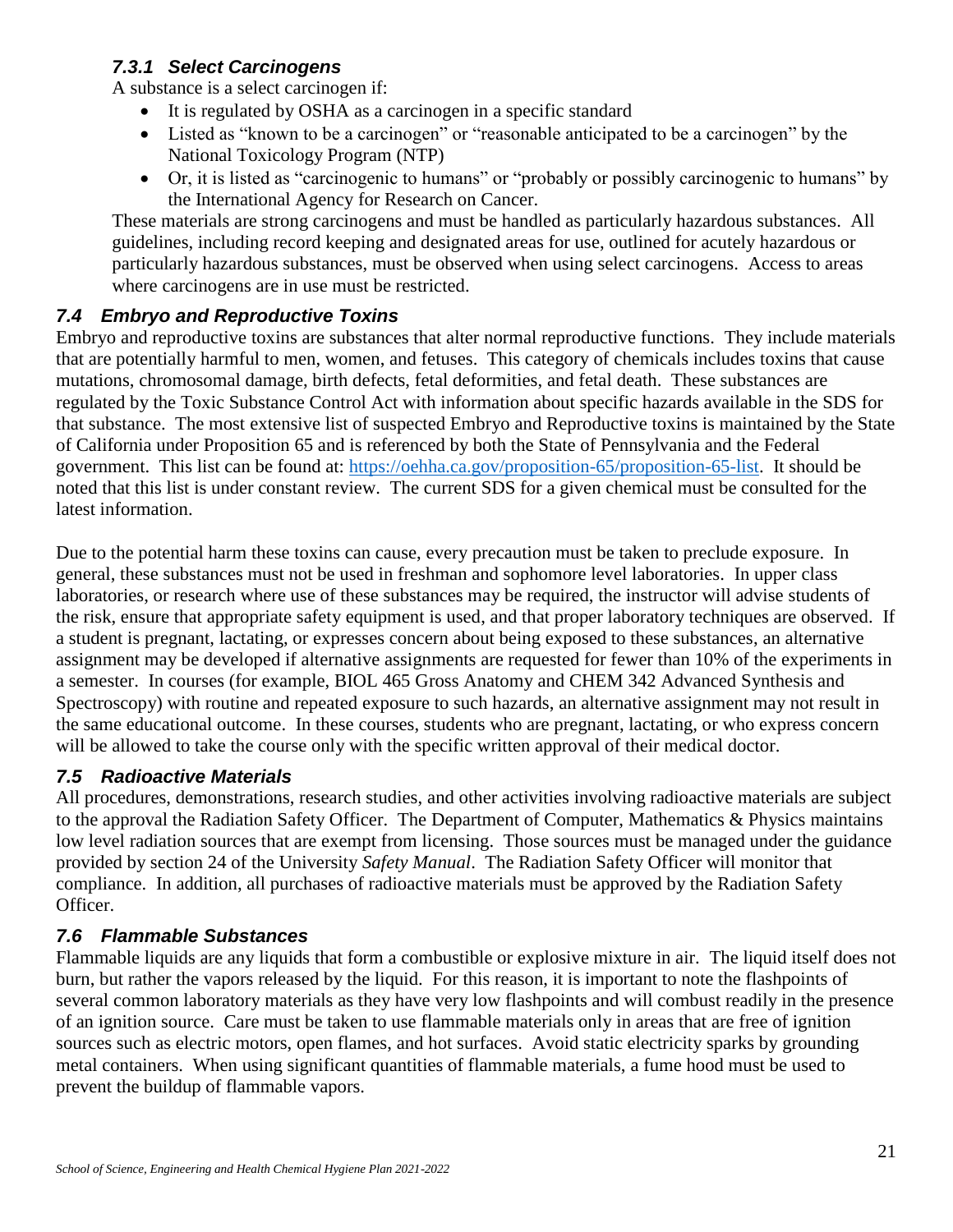## *7.7 Hydrofluoric Acid*

Hydrofluoric acid is an extremely toxic substance that poses particular health risks due to the fact that it deeply penetrates the skin and body tissue causing severe chemical burns. These burns can be excruciating painful, long lasting, and disfiguring. Once in the body, the fluoride ion can spread quickly, causing multiple organ toxicity. The Chemical Hygiene Officer must be consulted prior to working with hydrofluoric acid. When working with hydrofluoric acid it is necessary to use neoprene gloves, chemical splash goggles or a face mask, and a rubber or plastic apron. All procedures with hydrofluoric acid must be carried out in the hood. A supply of calcium gluconate gel must be readily available in the event of exposure. Any suspected exposure must be rinsed immediately with copious amounts of water and treated with calcium gluconate gel. Medical attention must be sought as soon as possible.

### *7.8 Explosive Materials and Peroxide Formers*

Explosives are materials that are sensitive to heat, friction, impact, sparks, and other forms of ignition. They react violently when exposed to such conditions. Many of the explosive materials used in the laboratory come in the form of organic peroxides and peroxide forming compounds. As a class, organic peroxides are low power explosives, but their unpredictable and sensitive nature makes them one of the most dangerous classes of chemicals handled in the academic laboratory. These compounds are also light sensitive and highly reactive when exposed to strong oxidizing or reducing agents. The use of explosive materials and peroxides in the laboratory must be discussed with the Chemical Hygiene Officer prior to use, and appropriate personal protective equipment must be provided.

Some peroxides used in the laboratory are commercially available, but many compounds form dangerous mixtures of peroxides by autoxidation. Special care must be given to the use and storage of the following classes of compounds:

- Aldehydes including acetaldehyde and benzaldehyde
- Ethers with primary and/or secondary alkyl groups including acyclic and cyclic ethers, acetals, and ketals. Examples include diethyl ether, diisopropyl ether, dioxane, dimethoxyethane, tetrahydrofuran, ethyl vinyl ether, and alcohols protected as tetrahydropyranyl ethers. Isopropyl alcohol also frequently forms peroxides upon storage.
- Hydrocarbons with allylic, benzylic, or propargylic hydrogens. Examples of this class of peroxide formers include cyclohexene, cyclooctene, methyl acetylene, isopropylbenzene (cumene), and tetralin (tetrahydronaphthalene).
- Conjugated dienes, enynes and diynes, among which divinylacetylene is particularly hazardous.
- Saturated hydrocarbons with exposed tertiary hydrogens, common peroxide formers include decalin (decahydronaphthalene) and 2,5-dimethylhexane.

Precautions for work with peroxide forming materials:

- Store peroxide forming materials away from heat and light.
- Protect peroxide forming compounds from physical damage, heat, and light.
- Date containers with date of receipt and date of opening.
- Use or dispose of peroxide forming compound within the time limits recommended on the label or SDS.
- Test for peroxide before distilling or evaporating peroxide forming solvents for research purposes. Do not distill for research purposes without treating to remove peroxides. It is illegal to evaporate or treat a regulated waste to avoid disposal of it. All waste must be disposed as in "13 Chemical Waste Disposal".
- If crystals are visibly present on the container or lid, or if the container is open but has not been tested, do not open. Contact the Chemical Hygiene Officer to arrange for disposal.
- Immediately rinse empty containers that once held peroxide forming compounds. Do not let residues evaporate.
- Do not store peroxide forming compounds at such a low temperature that the peroxide may freeze or precipitate. The material is very dangerous in this form.

*Source: Massachusetts Institute of Technology Chemical Hygiene Plan Template Revision 2*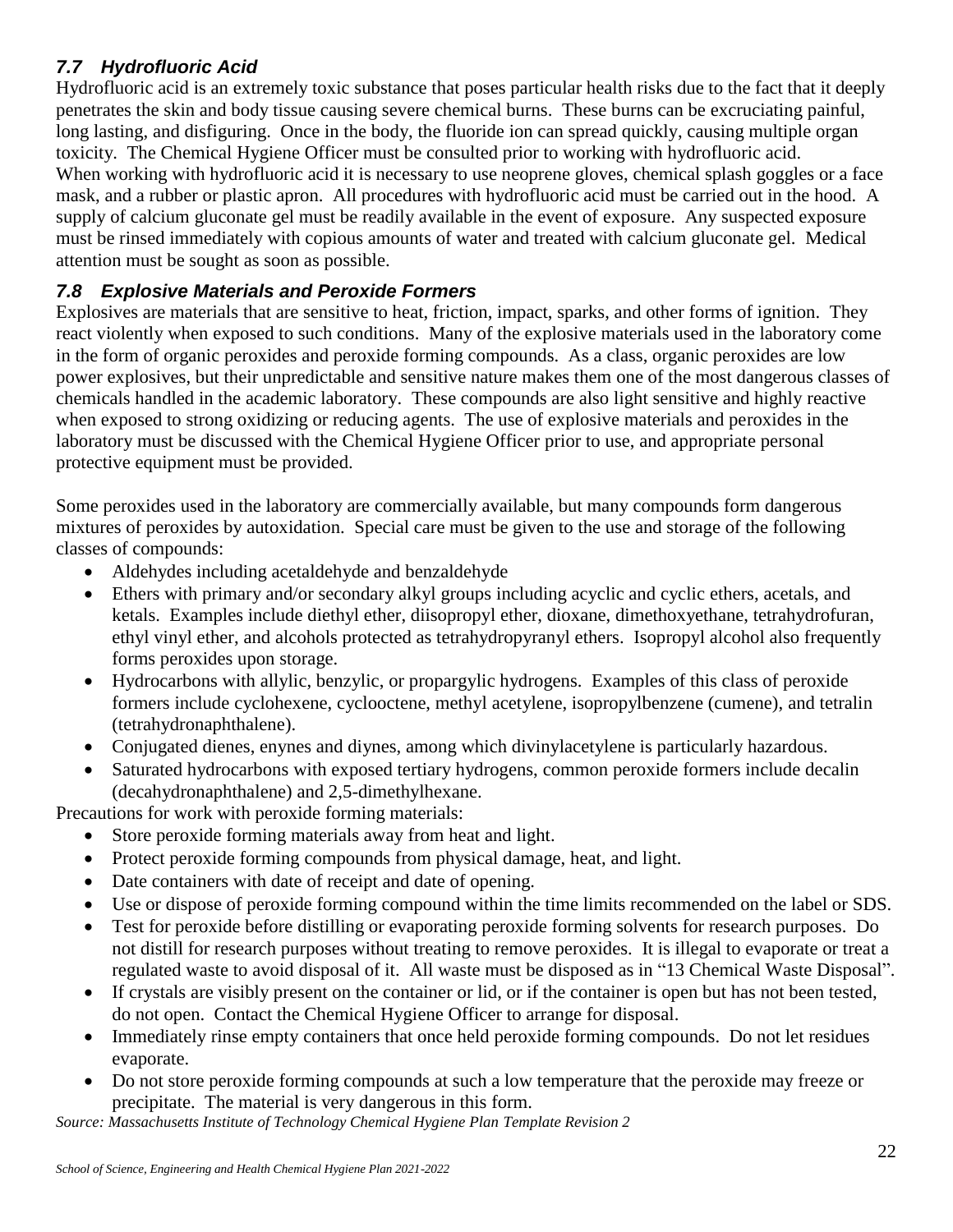### *7.8.1 Test for Peroxides*

Since peroxides can react violently, even at low concentrations, it is important to be able to determine whether or not peroxides are present in a solution that could potentially form them. If peroxides are suspected, testing must be conducted using approved peroxide test strips or by the following American Chemical Society recommended procedure.

- 1. Mix a 1-3 mL aliquot of the solution with an equal volume of glacial acetic acid.
- 2. Add a few drops of aqueous potassium iodide solution and shake.
- 3. The appearance of a yellow/brown color indicates the presence of peroxides.

### *7.9 Corrosive Materials*

For this Standard Operating Procedure, corrosive materials are considered to be any material (solid, liquid or gas) that can rapidly damage human tissue, metal, or other compounds by chemical action. The primary considerations when using corrosive materials are the use of personal protective equipment, and compatible containers and materials for procedures. Individuals using corrosives must wear rubber or neoprene gloves, chemical splash goggles or a face shield, and a rubber apron. Corrosive materials must only be used in areas with eye wash and safety shower stations. In case of exposure, flush with water and seek medical attention immediately.

### *7.10 Mercury and Mercury Compounds*

Mercury is a heavy, silvery white, shiny metal which is liquid at ordinary room temperatures. It has an atomic weight of 200.6 1, melting point of -38.9°C, boiling point of 356.9°C and a specific gravity of 13.595. It is insoluble in water. Its vapors are colorless, odorless, and tasteless.

### *7.10.1 Use*

Metallic mercury has been almost completely eliminated in laboratory instruments; however, some still exist. Mercury compounds are used in many laboratory experiments. Mercury thermometers must not be used where alcohol thermometers are satisfactory.

### *7.10.2 Toxicology*

Metallic mercury and mercury compounds can be absorbed into the body by inhalation, ingestion, or contact with the skin. It is a subtle poison, the effects of which are cumulative and not readily reversible. The maximum exposure level (Time-Weighted Average) for metallic mercury compounds is 0.05 mg/m<sup>3</sup>. The TWA for organic mercury compounds is 0.001 ppm.

Mercury poisoning from chronic inhalation exposure produces a variety of symptoms. The characteristic effects are emotional disturbances, unsteadiness, inflammation of the mouth and gums, general fatigue, memory loss, and headaches. Kidney damage may also occur. In most cases of chronic inhalation exposures, the symptoms of poisoning usually disappear when the source of exposure is removed. However, improvement may be slow and complete recovery may take years. Skin contact with mercury compounds produces irritation and various degrees of corrosion. Absorption into the body through the skin may be great enough to produce mercuralism (mercury poisoning). Rapid absorption of dimethylmercury through disposable gloves onto skin has caused a laboratory fatality at another university.

### *7.10.3 Storage, Use and Spill Prevention*

Every effort must be made to prevent spills, since spilled mercury is extremely difficult and timeconsuming to pick up. Droplets get into cracks and crevices, under table legs, and under and into equipment. If spills are frequent and mercury is added to the general air level, the combined concentration may exceed the allowable limits.

Containers of mercury must be kept closed and stored in a well-ventilated area. If the container is glass, a secondary container must be provided. Waste mercury must be stored under water or in a special reclamation vessel. When using instruments or apparatus containing mercury and when breakage is a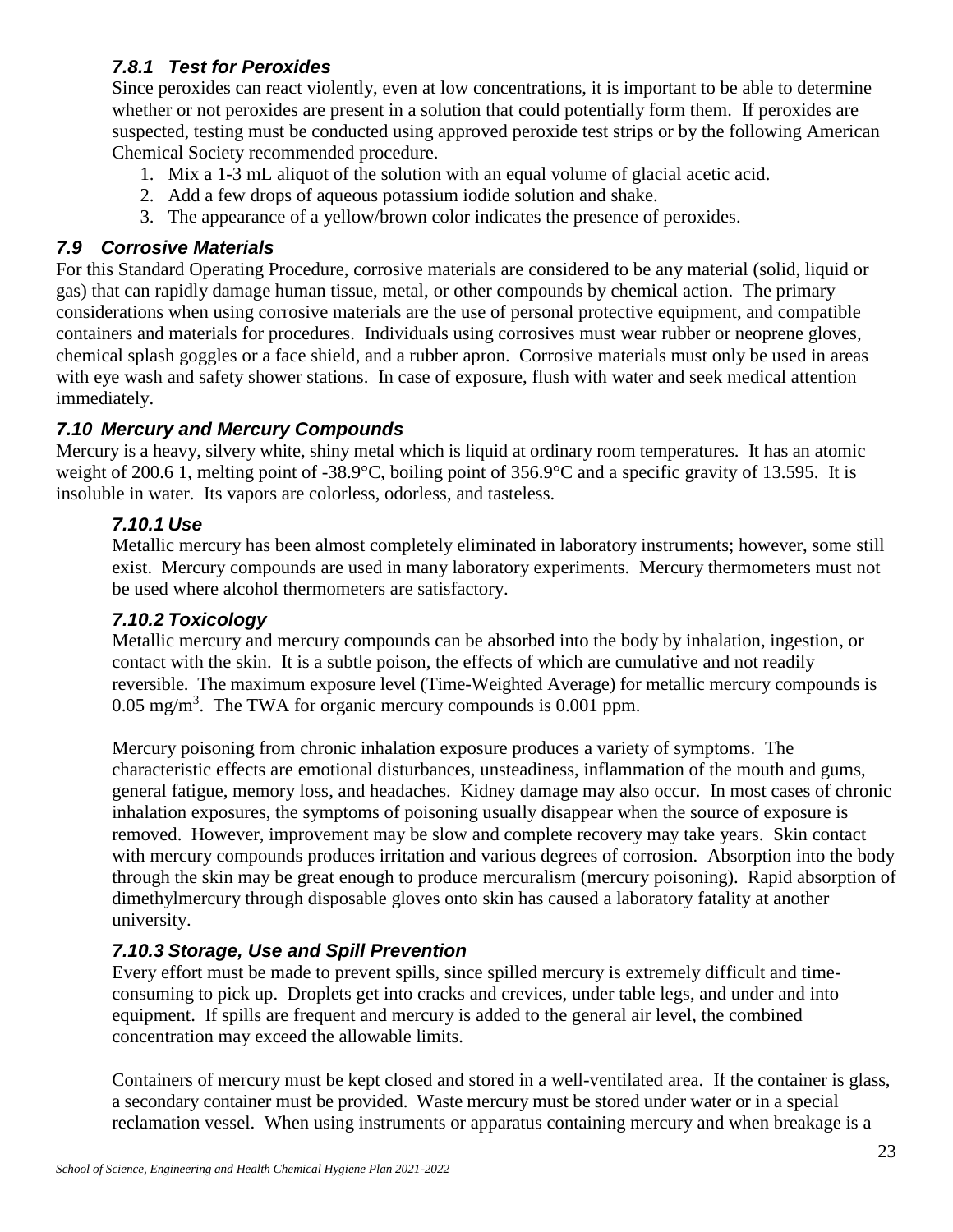possibility, the equipment must be placed in a metal or plastic tray or pan which can be easily cleaned and is large enough to contain the mercury. Transfers of mercury from one container to another must be carried out in a hood, over a tray or pan to confine any spills

### *7.11 Ethidium Bromide*

Ethidium bromide is a carcinogen commonly used in the staining of electrophoresis gels. Ethidium bromide solutions and electrophoresis gels containing ethidium bromide must not be handled without taking precautions to limit exposure. Appropriate personal protective equipment is adequate in most cases. However, concentrated ethidium bromide solutions must only be handled in a fume hood. Used staining solutions and electrophoresis gels are hazardous wastes and must be disposed of according to "Section 13 Chemical Waste Disposal".

### *7.12 Allergens*

Certain laboratory chemicals can cause individuals to develop allergic reactions after repeated exposure. Common laboratory allergens include diazomethane, chromium, nickel, formaldehyde, isocyanates, arylhydrazines, benzylic and allylic halides, and many phenolic compounds. As with all hazardous substances, skin exposure must be minimized.

### *7.13 Compounds with Specific Health Risks*

Many compounds used in the laboratory pose health risks to specific organs or body systems. These compounds include: (a) hepatoxins (substances that produce liver damage such as nitrosamines and carbon tetrachloride), (b) nephrotoxins (agents causing damage to the kidneys such as certain halogenated hydrocarbons), (c) neurotoxins (substances which produce their primary toxic effects on the nervous system such as mercury, acrylamide, and carbon disulfide), (d) agents which act on the hematopoietic system (such as carbon monoxide and cyanides, which decrease hemoglobin function and deprive the body tissues of oxygen), and (e) agents which damage lung tissue such as asbestos and silica.

*Source: Massachusetts Institute of Technology Chemical Hygiene Plan Template Revision 2*

### *7.14 Compounds with Acute Toxicity*

29 CFR 1910.1200 Appendix A of the OSHA regulations provides the classifications for toxic and acutely toxic substances as follows:

| <b>Test</b>                                | <b>Toxic</b>       | <b>Highly Toxic</b>           |
|--------------------------------------------|--------------------|-------------------------------|
| Oral $LD_{50}$<br>(albino rats)            | 50-500 $mg/kg$     | $<$ 50 mg/kg                  |
| Skin Contact $LD_{50}$<br>(albino rabbits) | $200 - 1000$ mg/kg | $<$ 200 mg/kg                 |
| Inhalation $LC_{50}$<br>(albino rats)      | $200-2000$ ppm/air | $\langle 200 \text{ ppm/air}$ |

Several compounds in use in the laboratory setting may be classified as having a high degree of acute toxicity. Some examples include:

| nitrogen dioxide |
|------------------|
| osmium tetroxide |
| ozone            |
| phosgene         |
| ricin            |
| sodium azide     |
|                  |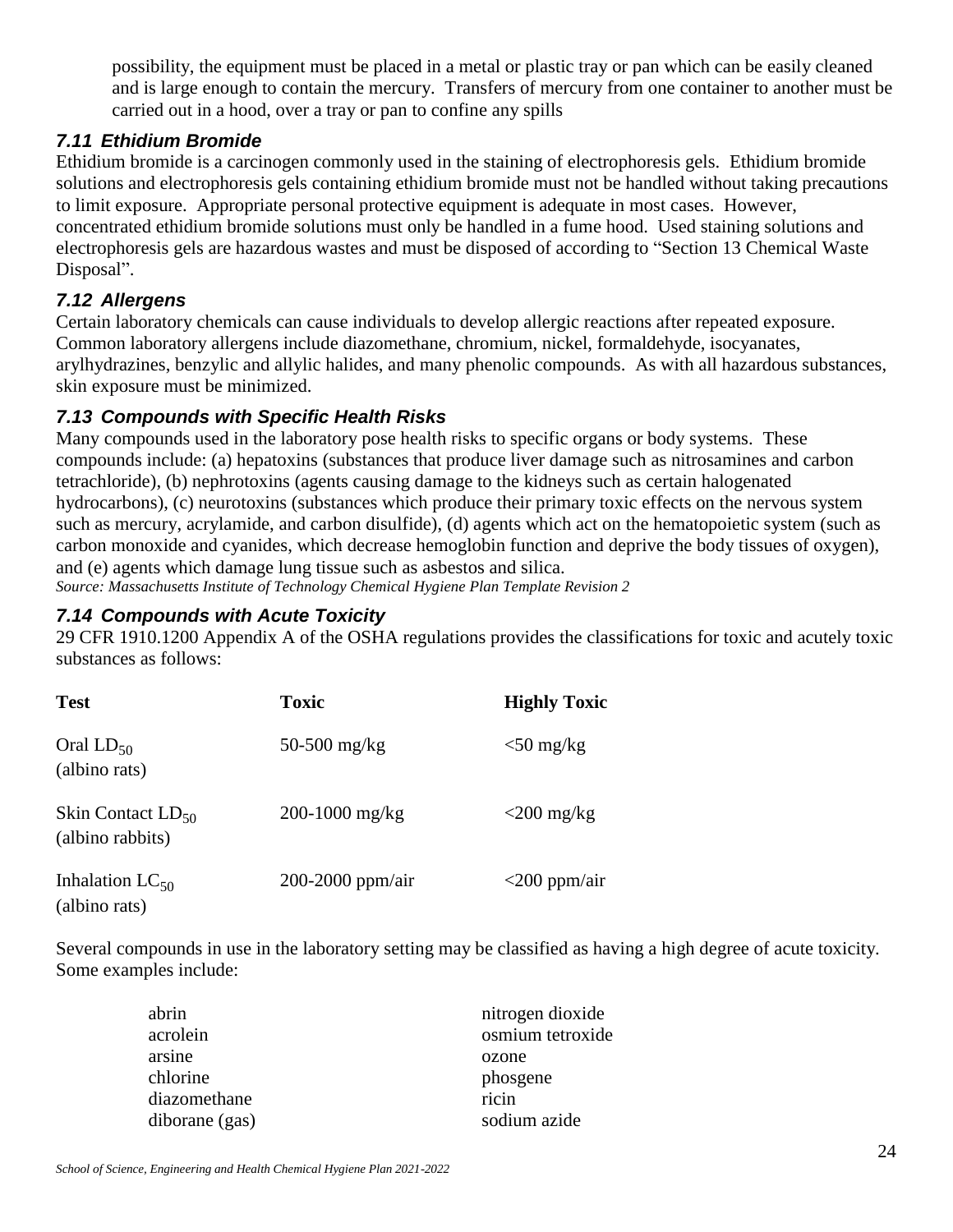hydrogen fluoride strychnine methyl fluorosulfonate nickel carbonyl

The above list is not exhaustive, and as with all laboratory procedures, it is the responsibility of the faculty member, laboratory instructor, or researcher to investigate the specific hazards associated with the chemicals in use in the laboratory.

### *7.15 Perchloric Acid*

Perchloric acid is a very strong acid that reacts violently with organic solvents and other substances. Hoods and bench tops are not designed for working with perchloric acid. This substance has been removed from inventory and is not within SEH.

## *7.16 Nitric Acid*

Special care must be taken with nitric acid since it an extremely strong oxidizer. Numerous explosions have occurred in organic waste bottles when nitric acid waste was inappropriately added. In labs where there are both organic waste and solutions containing nitric acid present, extra precautions must be taken to ensure those waste streams are not mixed. For example, waste bottles could be segregated in designated hoods. Instructors must make a special effort in those labs to point out this hazard and closely monitor the disposal of waste.

### *7.17 Guidelines for Implementing Standard Operating Procedures*

As noted throughout the *Chemical Hygiene Plan*, it is the responsibility of faculty member, laboratory instructor, or researcher to investigate and plan for any and all potential hazards in the laboratory for which they are responsible. Prior to commencing any laboratory procedure, the following steps must be completed:

- 1. Determine the specific hazards and toxicities of the chemicals to be used in the laboratory.
- 2. Determine the most likely routes of exposure (i.e. inhalation, skin exposure, ingestion, etc.) based on the intended use and/or chemical properties of the materials to be used.
- 3. Determine necessary controls (i.e. the use of fume hoods, personal protective equipment, etc.).
- 4. Plan for disposal of hazardous materials.
- 5. Prepare for accidents and/or emergencies.

The *Chemical Hygiene Plan* includes guidelines for use of the most common classes of hazardous materials used in the laboratory. If additional assistance is required to determine what Standard Operating Procedures are necessary for the materials being used in your laboratory, the Chemical Hygiene Officer and/or the Office of Human Resources and Compliance are available for consultation.

#### *Signs* 8

### *8.1 Safety Signage*

All laboratories requiring personal protective equipment are marked with safety signs. Signs may read "Goggles Required" or "Gloves Required" and are not intended to be exhaustive in terms of what PPE may be necessary for a given procedure. Laboratory instructors will give specific instructions regarding PPE that may not be included on posted signs. Certain areas with specific hazards, such as those around autoclaves, are also marked with signs warning of the dangers and indicating what safety equipment is necessary.

### *8.2 Designated Areas*

Certain chemicals, such as select carcinogens, reproductive and embryo toxins, and radioactive materials require special signs indicating areas where these chemicals may be in use. These signs are necessary for alerting individuals, who may or may not be directly involved with the current procedure, of potential dangers.

Signs within the School of Science, Engineering and Health also designate areas for Hazardous Waste Accumulation and Chemical Storage Areas in fume hoods. Areas that are not designated for waste accumulation or chemical storage must not be used for those purposes.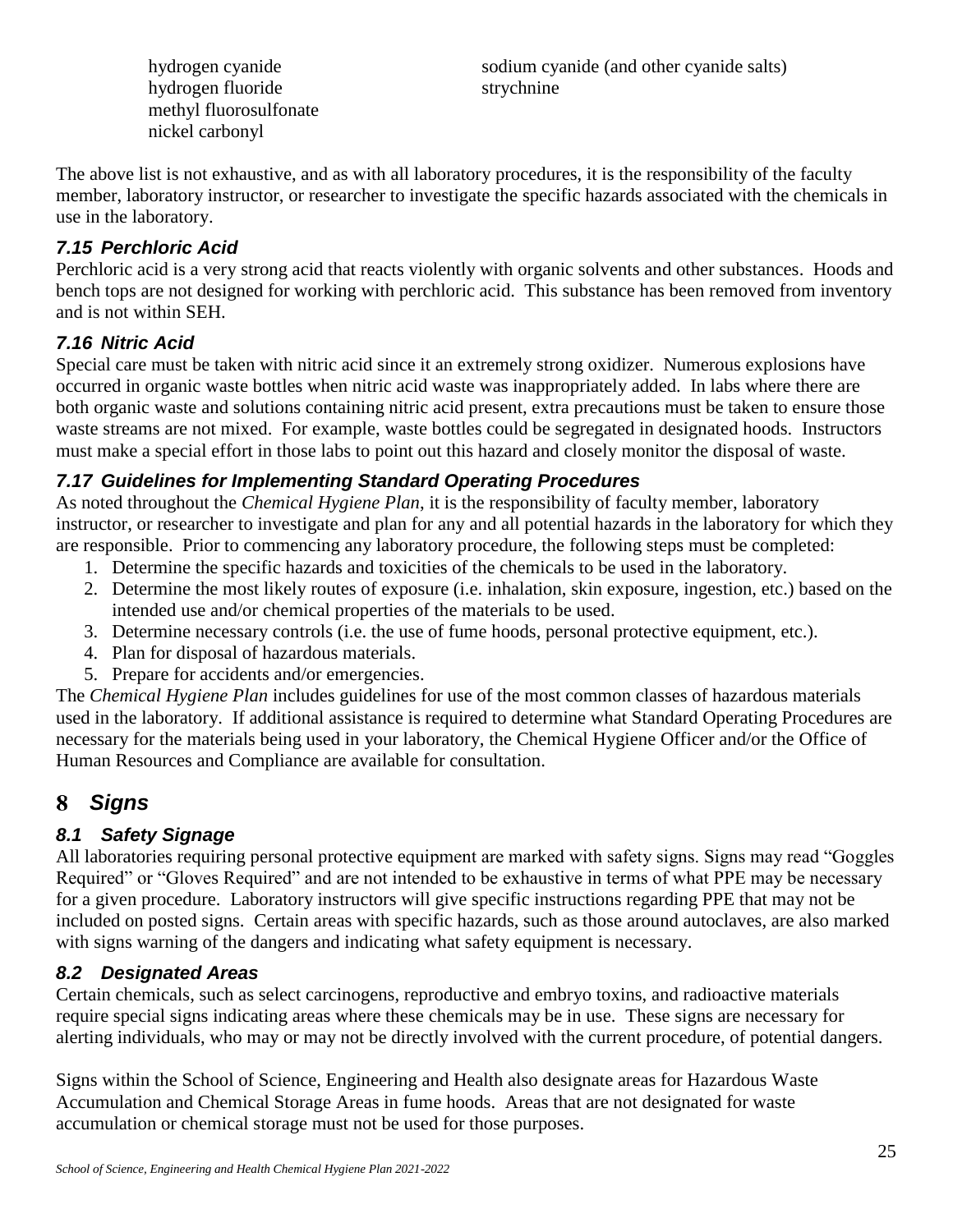## *8.3 Emergency Signs*

In the event of a fire or other incident requiring the evacuation of a laboratory, evacuation maps and plans can be found posted by the door on the inside of each laboratory. Emergencies must be reported immediately to the Department of Safety by calling Dispatch (x6005). The emergency number for 3E Company, which provides SDS information, is posted on every phone.

#### 9 *Spills*

It is the policy of Messiah University to respond safely and appropriately to an accidental release or spill of hazardous materials. Any spill within the School of Science, Engineering and Health must be responded to as set forth in Section 8 of *the Hazard Communication Program: Chemical Safety Manual* (available on FalconLink).A copy of is also available in all chemistry labs within Kline/Jordan.

## *Emergency Procedures*

Emergency procedures for the School of Science, Engineering and Health are governed by the Office of Human Resources & Compliance. The Messiah University Emergency Action Plan can be found in the *Safety Manual* (available on FalconLink)*.*

## *Employee Information and Training*

The Office of Human Resources and Compliance shall oversee the training and retraining of employees. Training and retraining for students and new faculty that is specific to the School of Science, Engineering and Health will be coordinated by the appropriate departmental chair, the Chemical Hygiene Officer, and the appropriate departmental laboratory manager or lab coordinator, who will also maintain a record of student assistant training. Laboratory specific training, and recording thereof, for student research assistants is the responsibility of the applicable research director.

## *Personal Protective Equipment (PPE)*

## *12.1 Chemical Splash Goggles and Safety Glasses*

As noted in "General Laboratory Safety Rules", chemical splash goggles or a chemical face shield must be worn where there is a risk of splashes from toxic, corrosive, infectious, or otherwise dangerous chemicals. Chemical splash goggles must cover the eyes completely, have indirect ventilation, and have impact resistant lenses to prevent debris from damaging the eyes in the event of an explosion.

Safety glasses must be worn in laboratories where chemicals are not in use but laboratory procedures (such as dissection or engineering work) would create a physical hazard to the eyes. Safety glasses do not provide splash protection, and therefore do not meet lab safety requirements in wet chemistry laboratories. In laboratories where both wet chemistry work is being conducted and equipment is being used which would preclude the wearing of goggles (i.e. microscope), then the wet chemistry must be restricted to a specified area of the room and chemical splash goggles must be worn in that area.

### *12.2 Gloves*

### *12.2.1 Scope*

This section provides information and guidance for the selection and use of chemical resistant gloves. It does not apply to gloves for mechanical or electrical work, or thermal protection.

### *12.2.2 Selection*

No single glove material will effectively resist all chemicals. In selecting the proper glove for a specific use, several factors must be considered:

- 1. Chemical and physical properties of the chemical
- 2. Toxicological effects on the skin
- 3. Nature and severity of the exposure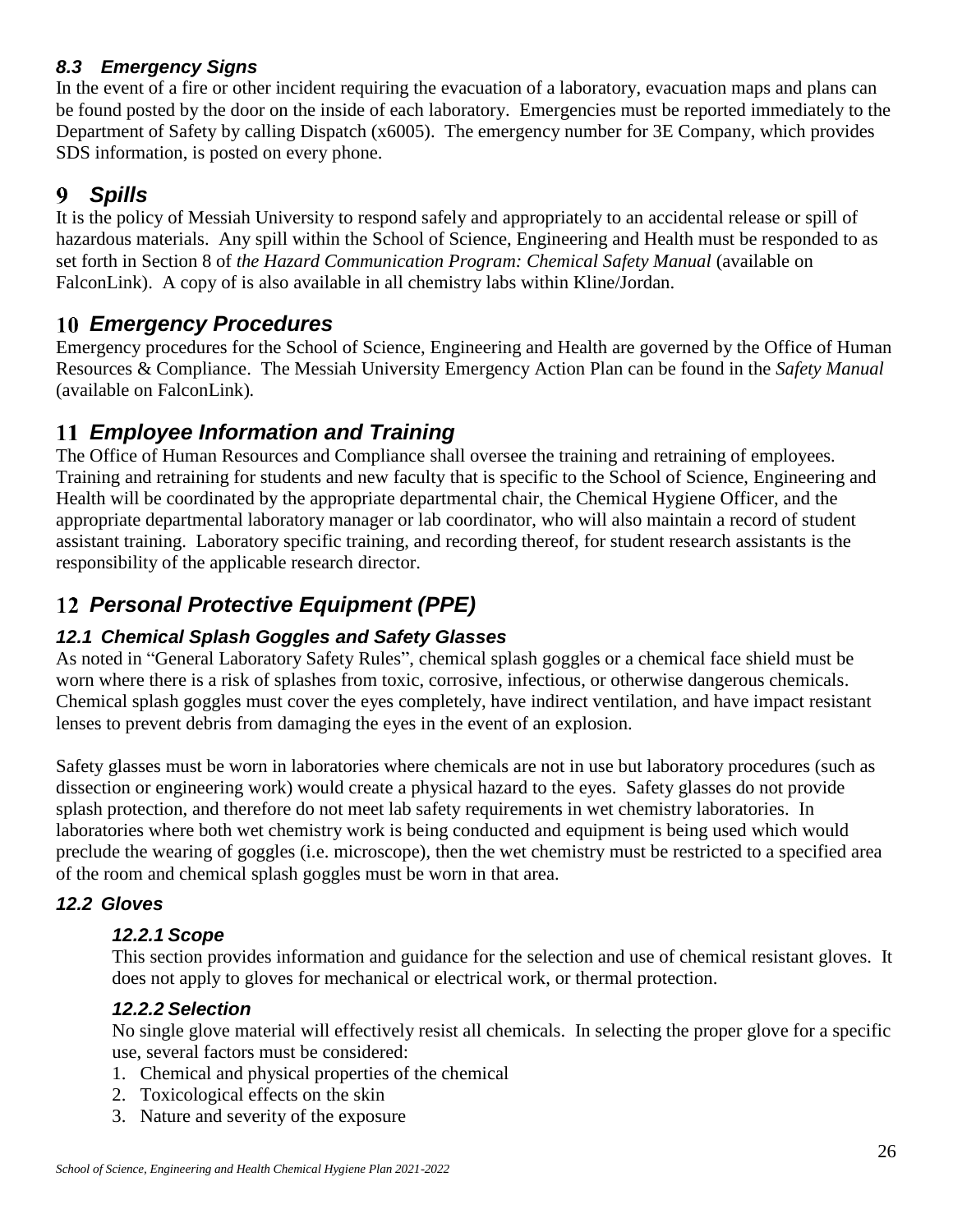- 4. Required duration of protection
- 5. Physical performance requirements
- 6. Length of glove needed

In many small scale laboratory operations carried out in Messiah University chemical laboratories, chemicals of limited hazard by skin absorption are handled for a short time and no skin contact will occur if recommended procedures are followed. Gloves are worn for protection in case some small contact does occur and the chemical can be washed off immediately. In such cases, use of non-reusable gloves of poly(vinyl chloride), chloroprene, or latex may be acceptable even though they would not be recommended for long term contact with the chemical. Such gloves are not acceptable for chemicals which are highly hazardous by skin absorption. Whenever a chemical is spilled on non-reusable gloves, the gloves must be removed immediately and the hands washed well with soap and water.

Each faculty member or laboratory instructor responsible for a laboratory will make the judgment of what type of glove is needed for the application. If disposable latex gloves are used, another type must be available for any worker who is allergic to natural rubber latex.

In case of possible contact with a chemical highly hazardous by skin absorption, potential long term contact with a chemical, or cleanup of a significant spill, gloves recommended for that particular chemical must be used. Provision of gloves for these situations is the responsibility of the professor overseeing the laboratory work. In most of the cases encountered in Messiah University laboratories, neoprene gloves will be satisfactory for these situations.

### *12.2.3 Care of Gloves*

Before putting on gloves, the user must examine them for punctures or tears. If defects are found, they must be replaced. Periodically, reusable gloves must be tested for leaks by inflating with air and immersing in water. Bubbles will indicate leakage. An alternate test involves spinning the gloves by holding the cuff between the hands and, when full of air, twist the cuff to seal. Loss of pressure will indicate leakage.

Reusable gloves which are impervious to water must be cleaned after each use, and before removing, by rinsing thoroughly with water. Reusable gloves must always be stored in a clean and accessible area. Never store contaminated gloves.

## *Chemical Waste Disposal*

### *13.1 Policy*

The Messiah University *Waste Manual* governs the disposal of all chemical wastes generated by the School of Science, Engineering and Health. Below are items of particular concern to laboratories operating under this *Chemical Hygiene Plan*. However, all personnel involved must be familiar with the governing policies contained in the *Waste Manual*. The *Waste Manual* also contains the latest version of local township regulations pertaining to what may be placed in the sanitary sewage system.

### *13.2 Hazardous Waste Identification*

Each hazardous waste accumulated for disposal must be assigned an EPA hazardous waste code as outlined by the Resource Conservation and Recovery Act (RCRA). These codes identify the characteristic and/or source of the waste. RCRA numbers will be assigned by the chemical waste vendor prior to disposal of the waste. The RCRA number will be assigned based on the hazardous waste label and/or the hazardous waste log that is maintained at the point of generation for each waste container.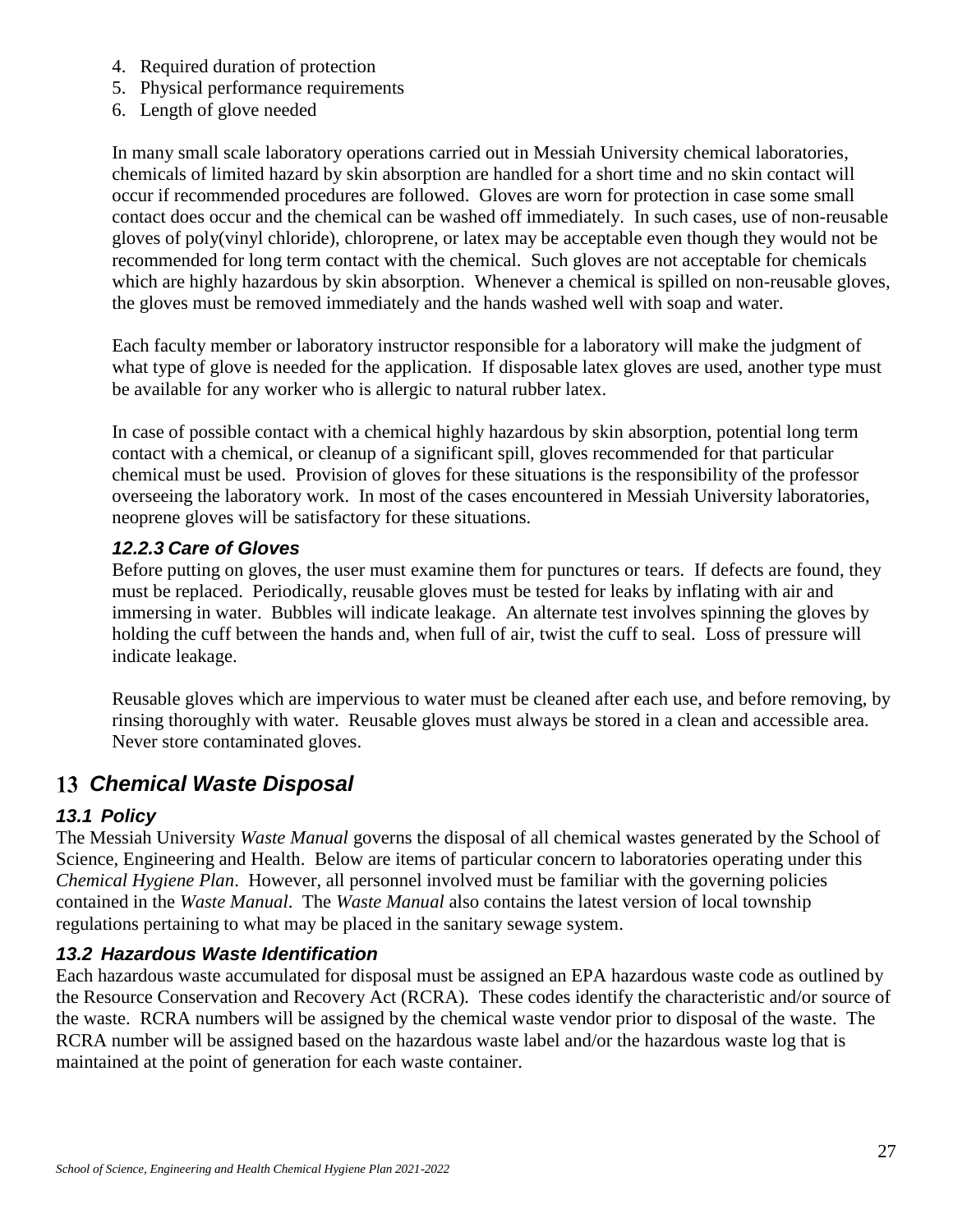### *13.3 Hazardous Waste Labels*

Every container used to accumulate or store hazardous waste must have a red label with the words "Hazardous Waste." No other designation may be used for waste containers. The start date indicating when waste is first added must be written on the label. Each time waste is added to that container it must be recorded in the hazardous waste log or on the hazardous waste label. Abbreviations and/or chemical formulas must not be used to label hazardous waste containers or to record the contents of a hazardous waste container in the hazardous waste log. (Example: ethanol must be fully written out – not EtOH). Chemicals that are intended to be reused must not be labeled as waste. Hazardous waste labels are available from the Chemical Hygiene Officer.

### *13.4 Containers*

Hazardous waste generated by the School of Science, Engineering and Health is predominately stored in two liter or four liter glass bottles. Solid hazardous waste is often stored in plastic jars. All waste containers must be sealable and remain closed at all times except when adding waste to them. Wastes must be stored in compatible containers and containers separated from one another according to chemical compatibility.

### *13.5 Accumulation and Storage*

While Messiah University is not regulated as a small waste generator, those regulations will still be used to regulate storage within the School of Science, Engineering and Health. Hazardous waste must be accumulated at or near the point of generation in properly designated areas with signs labeled "Hazardous Waste Accumulation Area." Up to 55 gallons of hazardous waste or one quart of acutely hazardous waste may be accumulated at an accumulation area before it must be removed. Only one container per waste stream is permitted at an accumulation area. The laboratory managers or lab coordinator must be contacted immediately to pick up a filled container and provide a new one if necessary. It is important that hazardous waste containers are not filled all the way to the top; some space must be left in the top of the container. The laboratory managers or lab coordinator will arrange with the Waste Coordinator for the transportation of full containers to the Central Accumulation Area.

Hazardous waste accumulation areas are to be inspected by the laboratory managers or laboratory coordinator on a weekly basis to ensure that all containers are labeled, sealed properly, and that each waste stream has the appropriate waste log. It is the ultimate responsibility of the person in charge of the laboratory where the accumulation area is located to oversee its daily use. The Chemical Hygiene Officer is available for consultation regarding accumulation areas and their proper use, and will assist in correcting issues if an area is not used or maintained properly.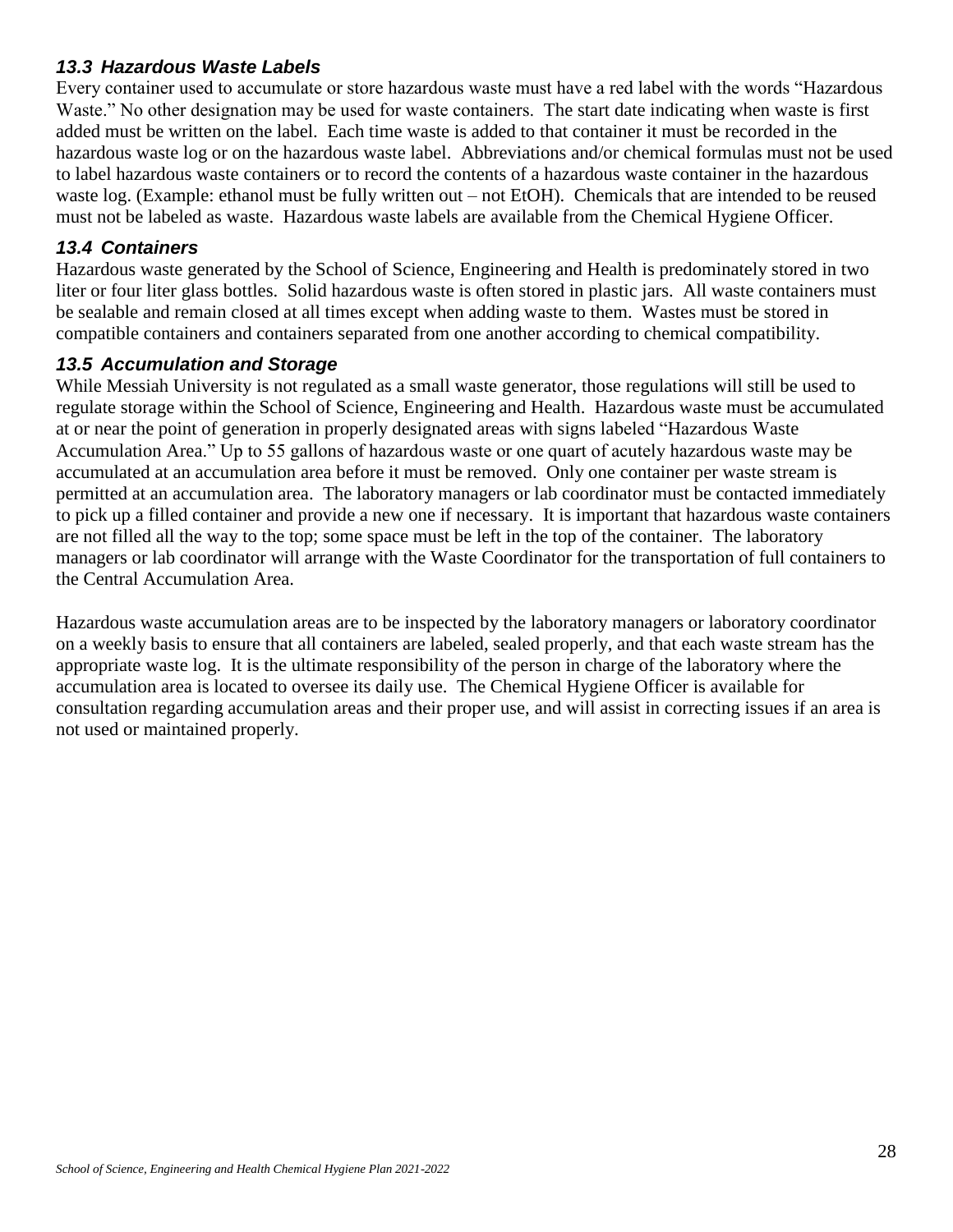### *13.6 Incompatible Wastes*

Chemical waste must be segregated according to category and special care must be taken to prevent mixing of incompatible waste by segregating into separate containers which are separated by distance. Mixing incompatible waste could result in a serious explosion or fire. Examples of incompatible waste are given in the non-exhaustive list below (adapted from 40 CFR Part 264 Appendix V.

| Waste Type                                             | Incompatible With   | <b>Potential Consequences</b> |
|--------------------------------------------------------|---------------------|-------------------------------|
| Group 1: Acidic aqueous waste                          | Group 2, 3          | Fire, explosion, or heat      |
| Examples include                                       |                     | generation; generation of     |
| Acid sludge, acid and water, battery acid,             |                     | flammable or toxic gas        |
| chemical cleaners, electrolyte acid, etching acid      |                     |                               |
| liquid or solvent, pickling liquid and other corrosive |                     |                               |
| acids, spent acid, spent mixed acid, spent sulfuric    |                     |                               |
| acid                                                   |                     |                               |
| Group 2: Basic aqueous waste                           | Group 1, 3          | Fire, explosion, or heat      |
| Examples include                                       |                     | generation; generation of     |
| Acetylene sludge, alkaline caustic liquids,            |                     | flammable or toxic gas        |
| alkaline cleaner, alkaline corrosive liquids, alkaline |                     |                               |
| corrosive battery fluid, caustic wastewater, lime      |                     |                               |
| sludge and other corrosive alkalais, lime wastewater,  |                     |                               |
| lime and water                                         |                     |                               |
| Group 3: Reactive metals and metal hydrides            | All other groups    | Fire, explosion, or heat      |
| Examples include                                       |                     | generation; generation of     |
| Aluminum, beryllium, calcium, lithium,                 |                     | flammable or toxic gas        |
| magnesium, potassium, sodium, zinc powder, other       |                     |                               |
| reactive metals and metal hydrides                     |                     |                               |
| Group 4: Alcohols and water                            | Groups 1 and 2 (if  | Fire, explosion, or heat      |
|                                                        | concentrated),      | generation; generation of     |
|                                                        | calcium, lithium,   | flammable or toxic gas        |
|                                                        | metal hydrides,     |                               |
|                                                        | potassium, other    |                               |
|                                                        | water-reactive      |                               |
|                                                        | waste               |                               |
| Group 5: Organic compounds                             | Groups 1 and 2 (if  | Fire, explosion, or           |
| Examples include                                       | concentrated), 3    | violent reaction              |
| Alcohols, aldehydes, halogenated                       |                     |                               |
| hydrocarbons, nitrated hydrocarbons, unsaturated       |                     |                               |
| hydrocarbons, other organic compounds and solvents     |                     |                               |
| Group 6: Cyanide and sulfide solutions                 | Group 1             | Generation of toxic           |
|                                                        |                     | hydrogen cyanide or           |
|                                                        |                     | hydrogen sulfide gas          |
| Group 7: Oxidizers                                     | Group 3, 5, acetic  | Fire, explosion, or           |
| Examples include                                       | acid, other organic | violent reaction              |
| Chlorates, chlorine, chlorites, chromic acid,          | acids, mineral      |                               |
| hypochlorites, nitrates, fuming nitric acid,           | acids, flammable or |                               |
| perchlorates, peroxides, other oxidizers               | combustible waste   |                               |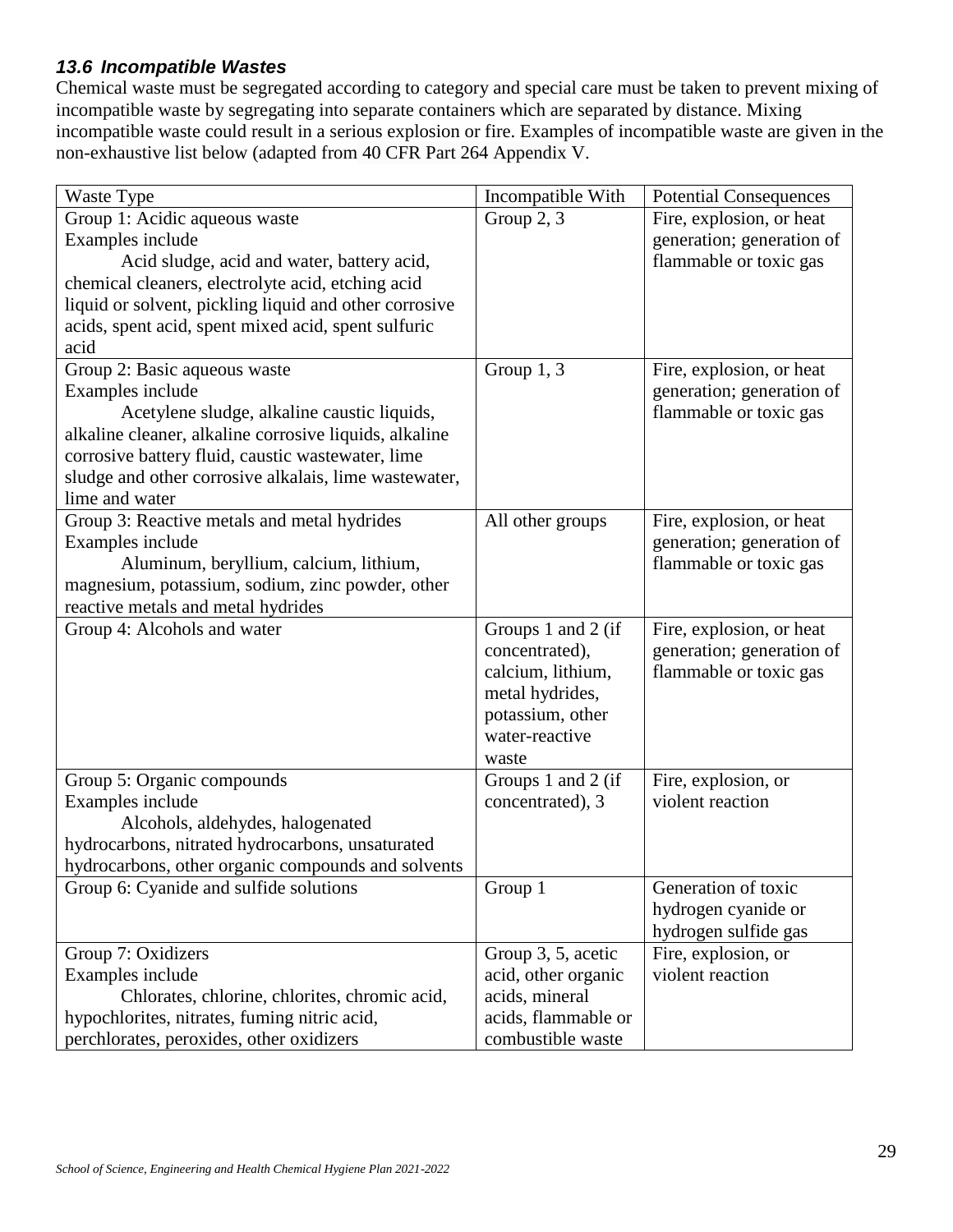### *13.7 Wastes Requiring Special Procedures*

### *13.7.1 Unknown Waste*

By law, unknown wastes must not be disposed of without first performing an analysis to determine the composition of the waste and any associated hazards. If the generator of the unknown waste is unable to determine its composition the generator must contact the Chemical Hygiene Officer to arrange for analysis.

### *13.7.2 Gas Cylinders*

Compressed gas cylinders are to be returned to the supplier. Lecture bottles are not accepted for return by many compressed gas suppliers, and therefore, the purchase of these items is discouraged.

#### *13.7.3 Radioactive Waste*

The disposal of radioactive materials is the responsibility of the Radiation Safety Officer. Contact the Radiation Safety Officer for assistance with disposal.

### *13.7.4 Sharps Waste – Chemically Contaminated*

Sharps waste such as broken glassware or syringes that are chemically contaminated are considered hazardous wastes. These materials must be packaged in a sharps proof container and disposed of as hazardous waste.

#### *13.7.5 Sharps Waste – Clean*

Broken glassware that is not chemically contaminated must be disposed of in the broken glass disposal boxes provided in each laboratory. Syringes must be placed in a sharps container for disposal.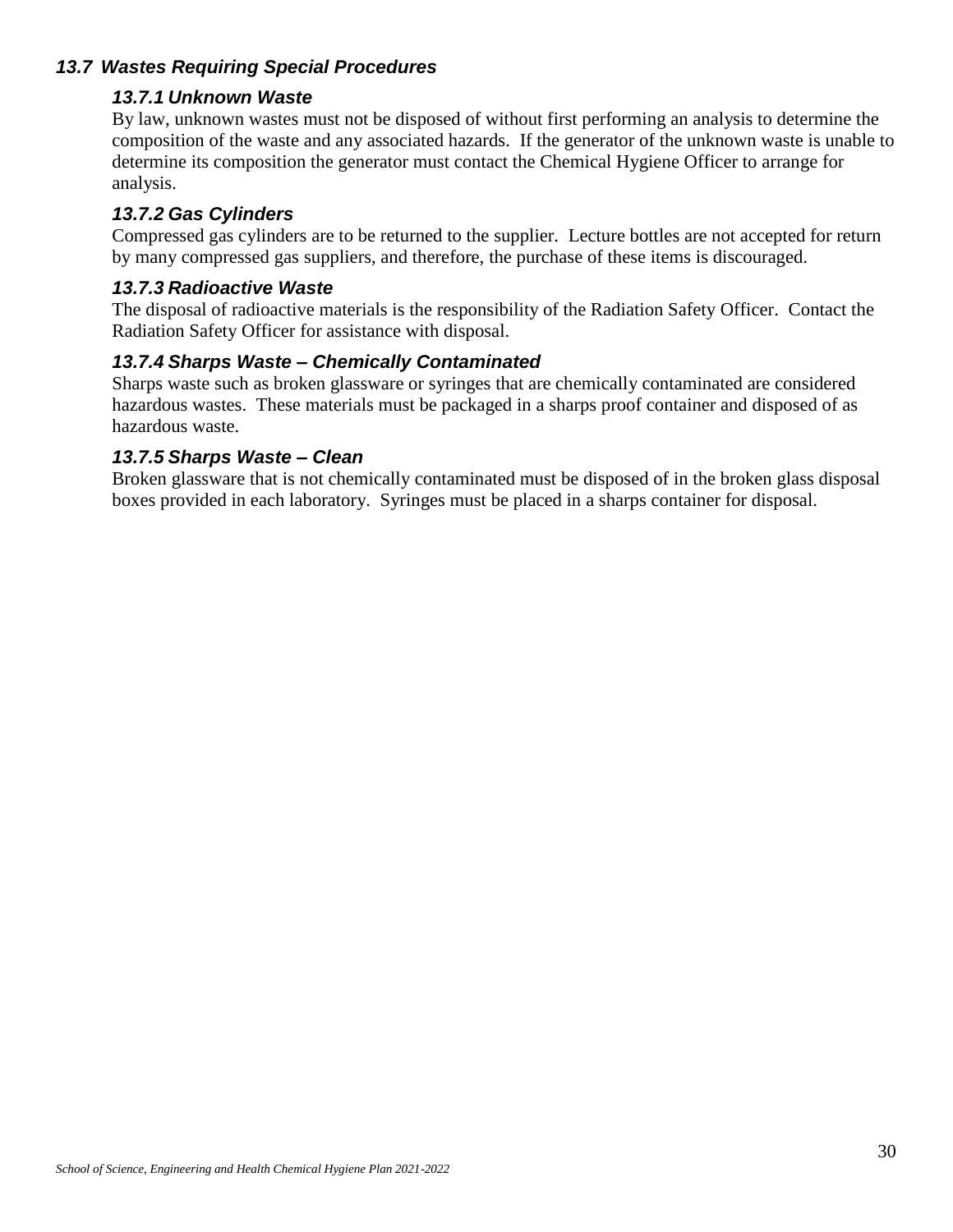#### *Definitions*  $\mathbf{0}$

*Action level* means a concentration designated in 29 CFR part 1910 for a specific substance, calculated as an eight (8)-hour time-weighted average, which initiates certain required activities such as exposure monitoring and medical surveillance.

*Assistant Secretary* means the Assistant Secretary of Labor for Occupational Safety and Health, U.S. Department of Labor, or designee.

#### *Carcinogen* (**see select carcinogen**).

*Chemical Hygiene Officer* means an employee who is designated by the employer, and who is qualified by training or experience, to provide technical guidance in the development and implementation of the provisions of the *Chemical Hygiene Plan*. This definition is not intended to place limitations on the position description or job classification that the designated individual shall hold within the employer's organizational structure.

*Chemical Hygiene Plan* means a written program developed and implemented by the employer which sets forth procedures, equipment, personal protective equipment, and work practices that (i) are capable of protecting employees from the health hazards presented by hazardous chemicals used in that particular workplace and (ii) meets the requirements of paragraph (e) of this section.

*Combustible liquid* means any liquid having a flashpoint at or above 100 deg. F (37.8 deg. C), but below 200 deg. F (93.3 deg. C), except any mixture having components with flashpoints of 200 deg. F (93.3 deg. C), or higher, the total volume of which make up 99 percent or more of the total volume of the mixture.

### *Compressed gas* means:

(i) A gas or mixture of gases having, in a container, an absolute pressure exceeding 40 psi at 70 deg. F (21.1 deg. C); or

(ii) A gas or mixture of gases having, in a container, an absolute pressure exceeding 104 psi at 130 deg. F  $(54.4 \deg C)$  regardless of the pressure at 70 deg. F  $(21.1 \deg C)$ ; or

(iii) A liquid having a vapor pressure exceeding 40 psi at 100 deg. F (37.8 C) as determined by ASTM D-323-72.

*Designated area* means an area which may be used for work with "select carcinogens," reproductive toxins or substances which have a high degree of acute toxicity. A designated area may be the entire laboratory, an area of a laboratory or a device such as a laboratory hood.

*Emergency* means any occurrence such as, but not limited to, equipment failure, rupture of containers or failure of control equipment which results in an uncontrolled release of a hazardous chemical into the workplace.

*Employee* means an individual employed in a laboratory workplace who may be exposed to hazardous chemicals in the course of their assignments.

*Explosive* means a chemical that causes a sudden, almost instantaneous release of pressure, gas, and heat when subjected to sudden shock, pressure, or high temperature.

*Flammable* means a chemical that falls into one of the following categories: (i) **Aerosol, flammable** means an aerosol that, when tested by the method described in 16 CFR 1500.45,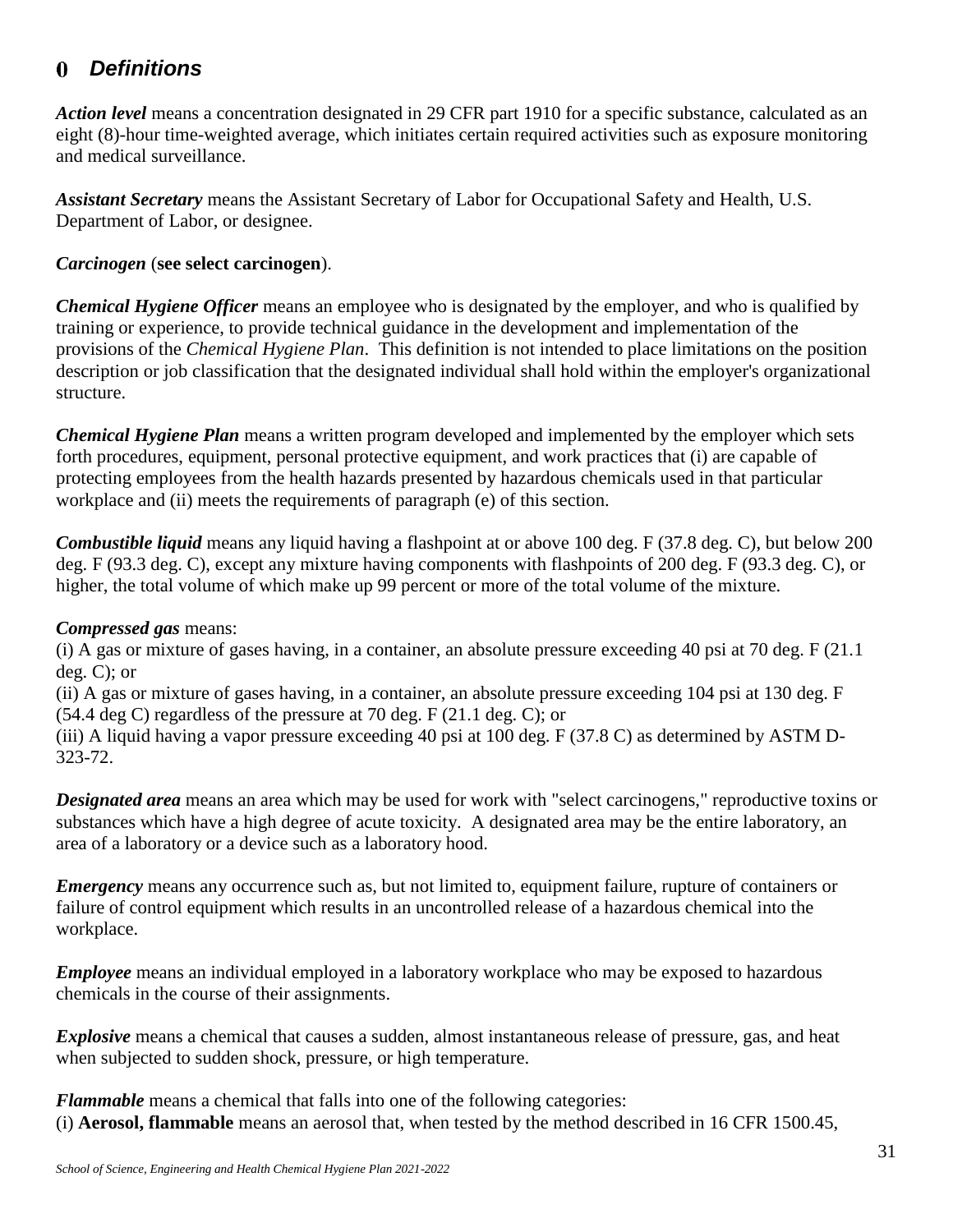yields a flame protection exceeding 18 inches at full valve opening, or a flashback (a flame extending back to the valve) at any degree of valve opening;

(ii) **Gas, flammable** means:

(A) A gas that, at ambient temperature and pressure, forms a flammable mixture with air at a concentration of 13 percent by volume or less; or

(B) A gas that, at ambient temperature and pressure, forms a range of flammable mixtures with air wider than 12 percent by volume, regardless of the lower limit.

(iii) **Liquid, flammable** means any liquid having a flashpoint below 100 deg F (37.8 deg. C), except any mixture having components with flashpoints of 100 deg. C or higher, the total of which make up 99 percent or more of the total volume of the mixture.

(iv) **Solid, flammable** means a solid, other than a blasting agent or explosive as defined in § 1910.109(a), that is liable to cause fire through friction, absorption of moisture, spontaneous chemical change, or retained heat from manufacturing or processing, or which can be ignited readily and when ignited burns so vigorously and persistently as to create a serious hazard. A chemical shall be considered to be a flammable solid if, when tested by the method described in 16 CFR 1500.44, it ignites and burns with a self-sustained flame at a rate greater than one-tenth of an inch per second along its major axis.

*Flashpoint* means the minimum temperature at which a liquid gives off a vapor in sufficient concentration to ignite when tested as follows:

(i) Tagliabue Closed Tester (See American National Standard Method of Test for Flash Point by Tag Closed Tester, Z11.24 - 1979 (ASTM D 56-79)) - for liquids with a viscosity of less than 45 Saybolt Universal Seconds (SUS) at 100 deg. F (37.8 deg. C), that do not contain suspended solids and do not have a tendency to form a surface film under test; or

(ii) Pensky-Martens Closed Tester (See American National Standard Method of Test for Flashpoint by Pensky-Martens Closed Tester, Z11.7 - 1979 (ASTM D 93-79)) - for liquids with a viscosity equal to or greater than 45 SUS at 100 deg. F (37.8 deg. C ), or that contain suspended solids, or that have a tendency to form a surface film under test; or

(iii) Setaflash Closed Tester (see American National Standard Method of test for Flash Point by Setaflash Closed Tester (ASTM D 3278-78)).

Organic peroxides, which undergo autoaccelerating thermal decomposition, are excluded from any of the flashpoint determination methods specified above.

*Hazardous chemical* means a chemical for which there is statistically significant evidence based on at least one study conducted in accordance with established scientific principles that acute or chronic health effects may occur in exposed employees. The term "health hazard" includes chemicals which are carcinogens, toxic or highly toxic agents, reproductive toxins, irritants, corrosives, sensitizers, hepatotoxins, nephrotoxins, neurotoxins, agents which act on the hematopoietic systems, and agents which damage the lungs, skin, eyes, or mucous membranes.

Appendices A and B of the Hazard Communication Standard (29 CFR 1910.1200) provide further guidance in defining the scope of health hazards and determining whether or not a chemical is to be considered hazardous for purposes of this standard.

*Laboratory* means a facility where the "laboratory use of hazardous chemicals" occurs. It is a workplace where relatively small quantities of hazardous chemicals are used on a non-production basis.

*Laboratory scale* means work with substances in which the containers used for reactions, transfers, and other handling of substances are designed to be easily and safety manipulated by one person. "Laboratory scale" excludes those workplaces whose function is to produce commercial quantities of materials.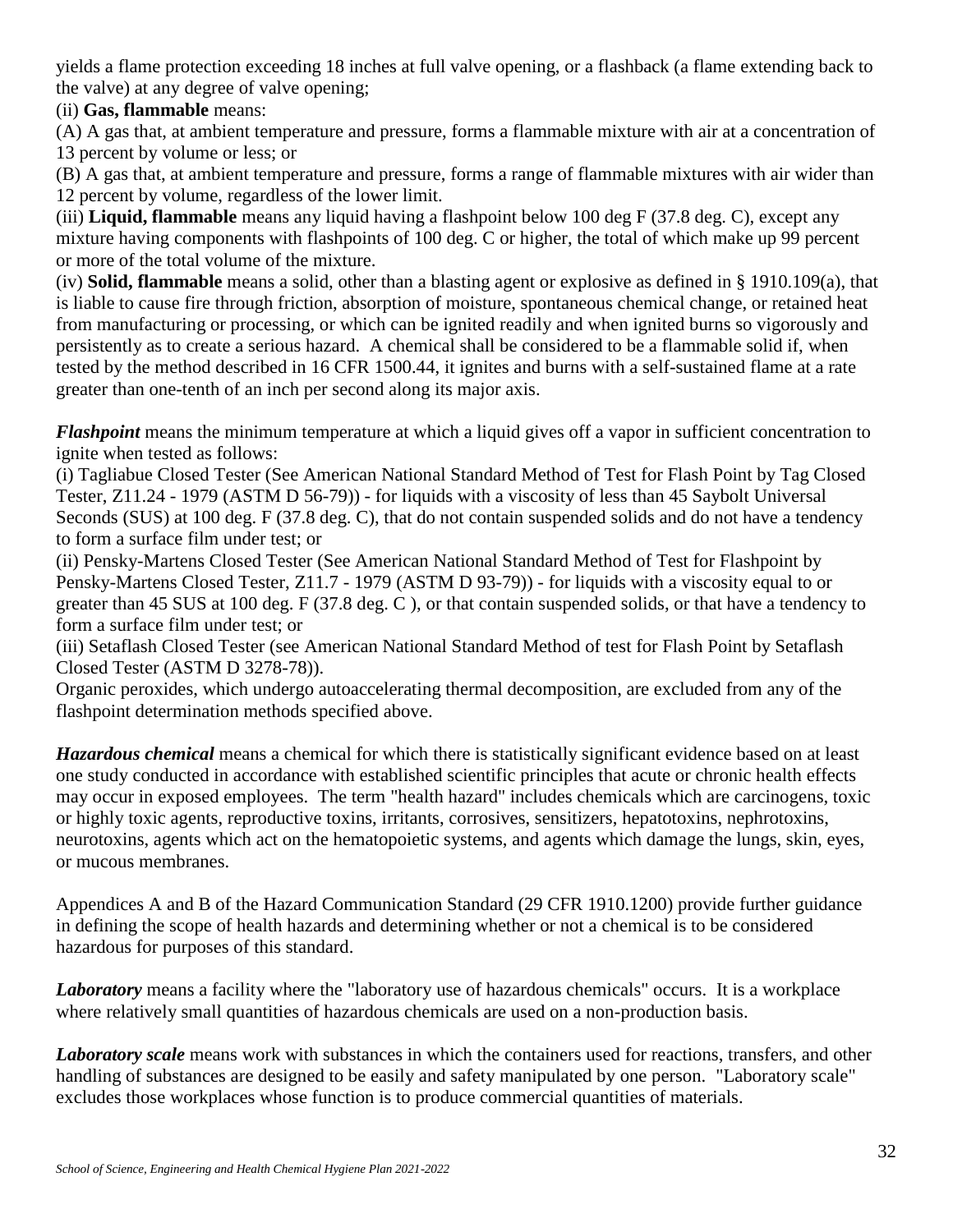*Laboratory-type hood* means a device located in a laboratory, enclosure on five sides with a movable sash or fixed partial enclosed on the remaining side; constructed and maintained to draw air from the laboratory and to prevent or minimize the escape of air contaminants into the laboratory; and allows chemical manipulations to be conducted in the enclosure without insertion of any portion of the employee's body other than hands and arms.

Walk-in hoods with adjustable sashes meet the above definition provided that the sashes are adjusted during use so that the airflow and the exhaust of air contaminants are not compromised and employees do not work inside the enclosure during the release of airborne hazardous chemicals.

*Laboratory use of hazardous chemicals* means handling or use of such chemicals in which all of the following conditions are met:

(i) Chemical manipulations are carried out on a "laboratory scale;"

(ii) Multiple chemical procedures or chemicals are used;

(iii) The procedures involved are not part of a production process, nor in any way simulate a production process; and

(iv) "Protective laboratory practices and equipment" are available and in common use to minimize the potential for employee exposure to hazardous chemicals.

*Medical consultation* means a consultation which takes place between an employee and a licensed physician for the purpose of determining what medical examinations or procedures, if any, are appropriate in cases where a significant exposure to a hazardous chemical may have taken place.

*Organic peroxide* means an organic compound that contains the bivalent -O-O- structure and which may be considered to be a structural derivative of hydrogen peroxide where one or both of the hydrogen atoms has been replaced by an organic radical.

*Oxidizer* means a chemical other than a blasting agent or explosive as defined in § 1910.109(a), that initiates or promotes combustion in other materials, thereby causing fire either of itself or through the release of oxygen or other gases.

*Physical hazard* means a chemical for which there is scientifically valid evidence that it is a combustible liquid, a compressed gas, explosive, flammable, an organic peroxide, an oxidizer pyrophoric, unstable (reactive) or water-reactive.

*Protective laboratory practices and equipment* means those laboratory procedures, practices and equipment accepted by laboratory health and safety experts as effective, or that the employer can show to be effective, in minimizing the potential for employee exposure to hazardous chemicals.

*Reproductive toxins* means chemicals which affect the reproductive chemicals which affect the reproductive capabilities including chromosomal damage (mutations) and effects on fetuses (teratogenesis).

*Select carcinogen* means any substance which meets one of the following criteria:

(i) It is regulated by OSHA as a carcinogen; or

(ii) It is listed under the category, "known to be carcinogens," in the Annual Report on Carcinogens published by the National Toxicology Program (NTP)(latest edition); or

(iii) It is listed under Group 1 ("carcinogenic to humans") by the International Agency for research on Cancer Monographs (IARC)(latest editions); or

(iv) It is listed in either Group 2A or 2B by IARC or under the category, "reasonably anticipated to be carcinogens" by NTP, and causes statistically significant tumor incidence in experimental animals in accordance with any of the following criteria: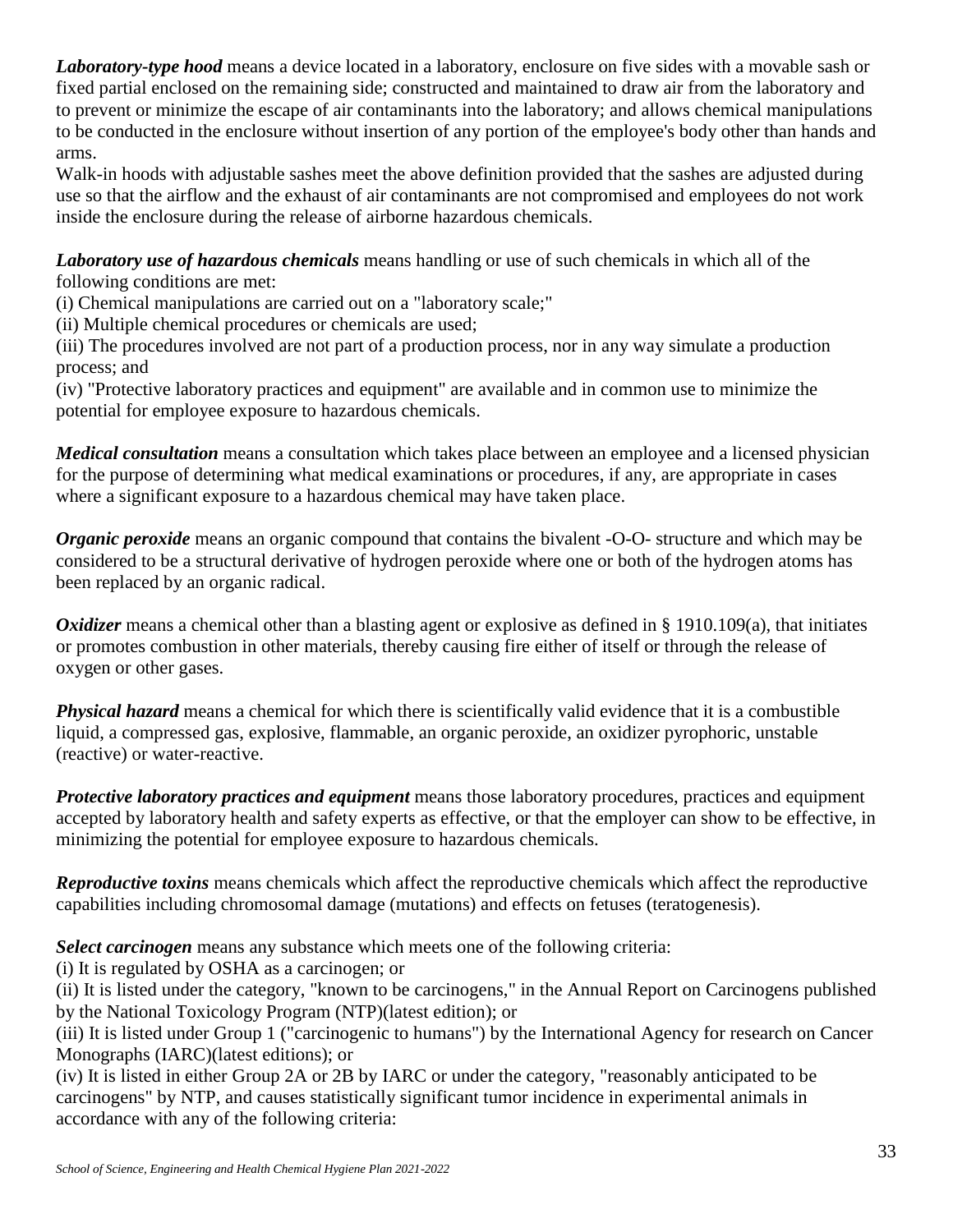(A) After inhalation exposure of 6-7 hours per day, 5 days per week, for a significant portion of a lifetime to dosages of less than 10 mg/m(3);

(B) After repeated skin application of less than 300 (mg/kg of body weight) per week; or

(C) After oral dosages of less than 50 mg/kg of body weight per day.

*Unstable (reactive)* means a chemical which is the pure state, or as produced or transported, will vigorously polymerize, decompose, condense, or will become self-reactive under conditions of shocks, pressure or temperature.

*Water-reactive* means a chemical that reacts with water to release a gas that is either flammable or presents a health hazard.

*Source: [http://www.osha.gov](http://www.osha.gov/)*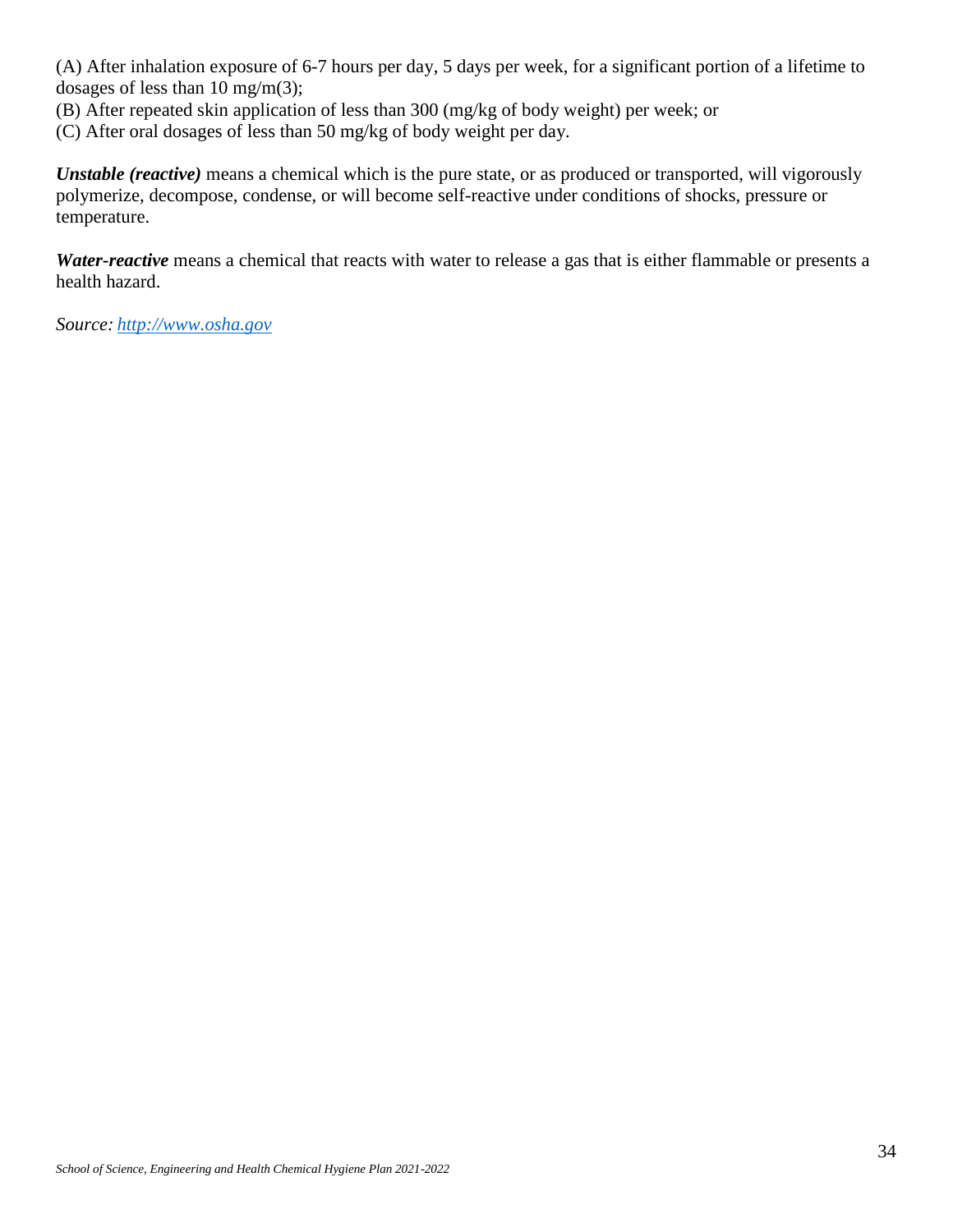#### *Appendix A OSHA PEL's and ACGIH TLV's*  $\bf{0}$

Monitoring for air quality and toxic substance exposure is regulated by 29 CFR 1910.1000 Subpart Z. The complete regulations for exposure monitoring, including limits, procedures, and a list of regulated substances can be found here:

[http://www.osha.gov/pls/oshaweb/owastand.display\\_standard\\_group?p\\_toc\\_level=1&p\\_part\\_number=1910](http://www.osha.gov/pls/oshaweb/owastand.display_standard_group?p_toc_level=1&p_part_number=1910)

#### *Appendix B Table of Known and Suspected Carcinogens*  $\mathbf{0}$

For the most up-to-date information on known and suspected carcinogens, consult the following agencies.

- International Agency for Research of Cancer (IARC): [http://monographs.iarc.fr/ENG/Classification/index.php.](http://monographs.iarc.fr/ENG/Classification/index.php)
- National Institute of Occupational Health (NIOSH):<http://www.cdc.gov/niosh/npg/nengapdxa.html>

For a list of OSHA regulated select carcinogens, consult [www.osha.gov.](http://www.osha.gov/)

#### *Appendix C OSHA Laboratory Safety Standard 29 CFR 1910.1450*  $\mathbf{0}$

The complete OSHA laboratory safety standard may be viewed here: [http://www.osha.gov/pls/oshaweb/owadisp.show\\_document?p\\_table=STANDARDS&p\\_id=10106](http://www.osha.gov/pls/oshaweb/owadisp.show_document?p_table=STANDARDS&p_id=10106)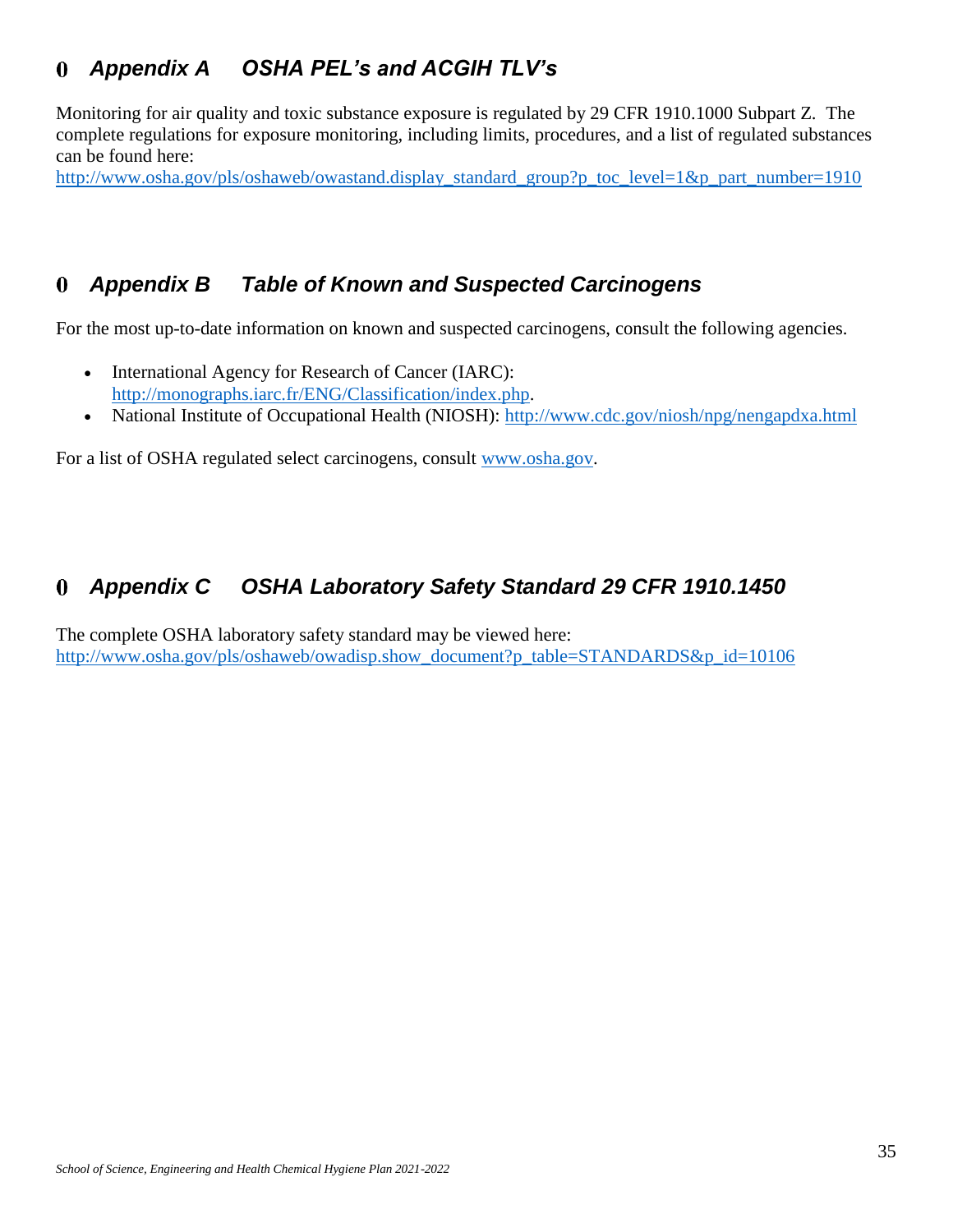#### *Appendix D Inspection Checklists*  $\boldsymbol{0}$

**Laboratory Weekly Inspection Checklist**



**Date of Completion:**

**Key** √ No Correction Necessary<br>N/A Not Applicable<br>N/A Not Applicable Needs Correction Not Applicable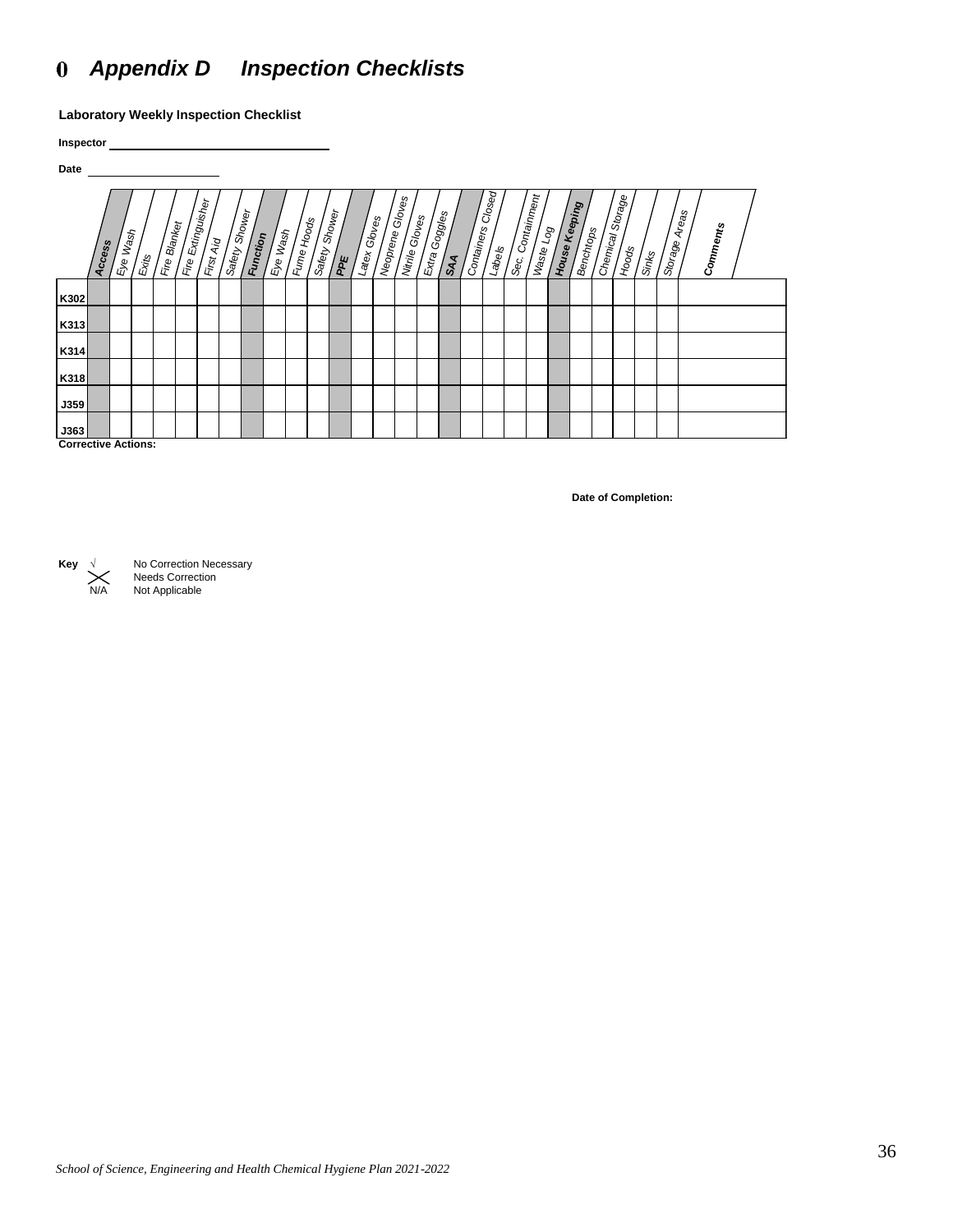#### *Appendix E Safety Guidelines for Chemical Demonstrations*  $\mathbf{0}$

#### **American Chemical Society Division of Chemical Education**

Appropriate physical and chemical demonstrations in the classroom or in a public venue have both educational and motivational value and are a long-standing pedagogy in chemical education. Individuals planning chemical demonstrations have a responsibility to follow and document safe laboratory practices for each demonstration. These guidelines have been created based on current best practices and provide a checklist of key issues for demonstrators to assure that chemical demonstrations are conducted safely and without incident. **Because no such set of guidelines can address all possible issues, only persons who have appropriate education and experience in chemistry and chemical safety may perform chemical demonstrations. Accordingly, these guidelines are intended for use only by experienced chemical practitioners.**

#### **Before the Demonstration**

1. Always follow a **tested, written procedure** that includes comprehensive safety precautions. Plan the demonstration at the smallest scale possible for the location and viewers.

2. **Review the safety precautions** which will help you identify the potential hazards involved in the demonstration and understand the risks due to exposure and/or improper handling of a chemical, process, or procedure. Effective safety precautions provide easy-to-follow instructions to minimize risk and prevent unplanned incidents that could result in injury or property damage.

3. If a written procedure is not available, or safety precautions are not clear, perform an independent **hazard and risk assessment** to identify the possible hazards and evaluate the risks. In the risk assessment, consider the pedagogical value compared to the risk. Write the demonstration procedure with appropriate safety precautions to protect against the hazards and reduce risk. Refer to these guidelines as you write the demonstration procedure, and retain the procedure on file for future use.

4. Always **practice** a demonstration before presenting it before students or an audience for the first time.

5. Ensure that all **demonstrations are appropriate for the room** being used and the available safety equipment. Keep all exit paths clear. Check the **ventilation** in the demonstration area to ensure that participants and audience members will not be exposed to harmful quantities of toxic gases or chemical vapors. The use of a **fume hood** is required for any demonstration that uses or produces a substance with a TLV less than 50 ppm (check the SDS for the TLVs of all chemicals).

6. Consult current **Safety Data Sheets** (SDS) and review the safe handling information for all chemicals used in the demonstration.

7. Prepare and follow a safety checklist for all **combustion demonstrations** involving the use of a flammable liquid. Dispense only the amount of the liquid required BEFORE beginning the demonstration. Cap the solvent bottle and REMOVE it from the demonstration area before applying the ignition source. NEVER add more flammable liquid to a combustion demonstration once it is underway.

8. Ensure that observers will be a **safe distance** (10 feet or more) or are protected by a physical barrier, such as a polycarbonate shield, from the demonstration area when working with flammable, corrosive or toxic substances. In a small setting such as a classroom or lab, all participants and observers must wear **appropriate eye protection** at all times. 9. Ensure there is an appropriate **fire extinguisher** on hand whenever the slightest possibility of fire exists and that you have the knowledge, experience and training to use it properly in the event of an emergency.

10. Keep a **spill kit** nearby to contain, absorb, and neutralize any spilled chemicals.

11. **Plan for appropriate handling or disposal** of reaction byproducts or excess chemicals in accordance with institutional policies.

#### **During the Demonstration**

1. Wear appropriate **personal protective equipment** (PPE) for the level of risk as determined by the assessment, such as chemical splash goggles, chemical-resistant gloves, and a lab coat, to protect against the hazards. Active participants must also wear appropriate PPE.

2. Provide **safety shield** protection whenever there is the slightest possibility that a container, its fragments or the contents could be propelled with sufficient force to cause exposure and/or personal injury.

3. **Warn** members of the audience to cover their ears if a loud noise is anticipated.